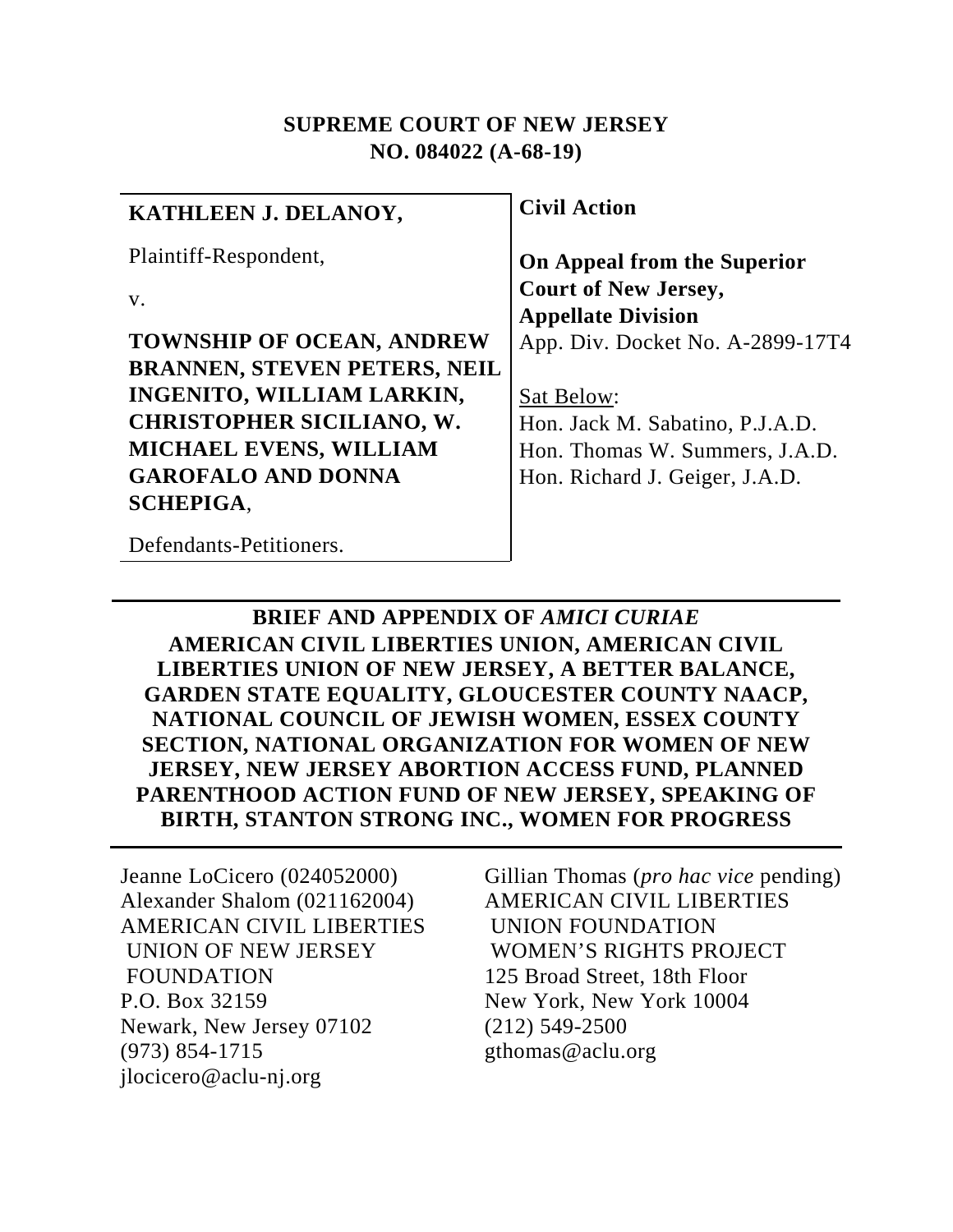|  | <b>Table of Contents</b> |
|--|--------------------------|
|  |                          |

| The New Jersey Pregnant Workers Fairness Act Was Intended to Ensure that<br>I.<br>Pregnant Workers Remain in the Workforce and Have Healthy Pregnancies5 |
|----------------------------------------------------------------------------------------------------------------------------------------------------------|
| A. The NJPWFA fills critical gaps in federal law created by narrow judicial                                                                              |
|                                                                                                                                                          |
| II. Defendants-Petitioners' Maternity Assignment Standard Operating                                                                                      |
| A. Defendants-Petitioners were obligated to accommodate Plaintiff-<br>Respondent when she temporarily could not safely perform the essential             |
| B. The Maternity Assignment SOP subjects pregnant officers to "unequal<br>treatment" as compared to officers accommodated under the Light/Modified       |
| C. The Maternity SOP is not a "reasonable accommodation" because it                                                                                      |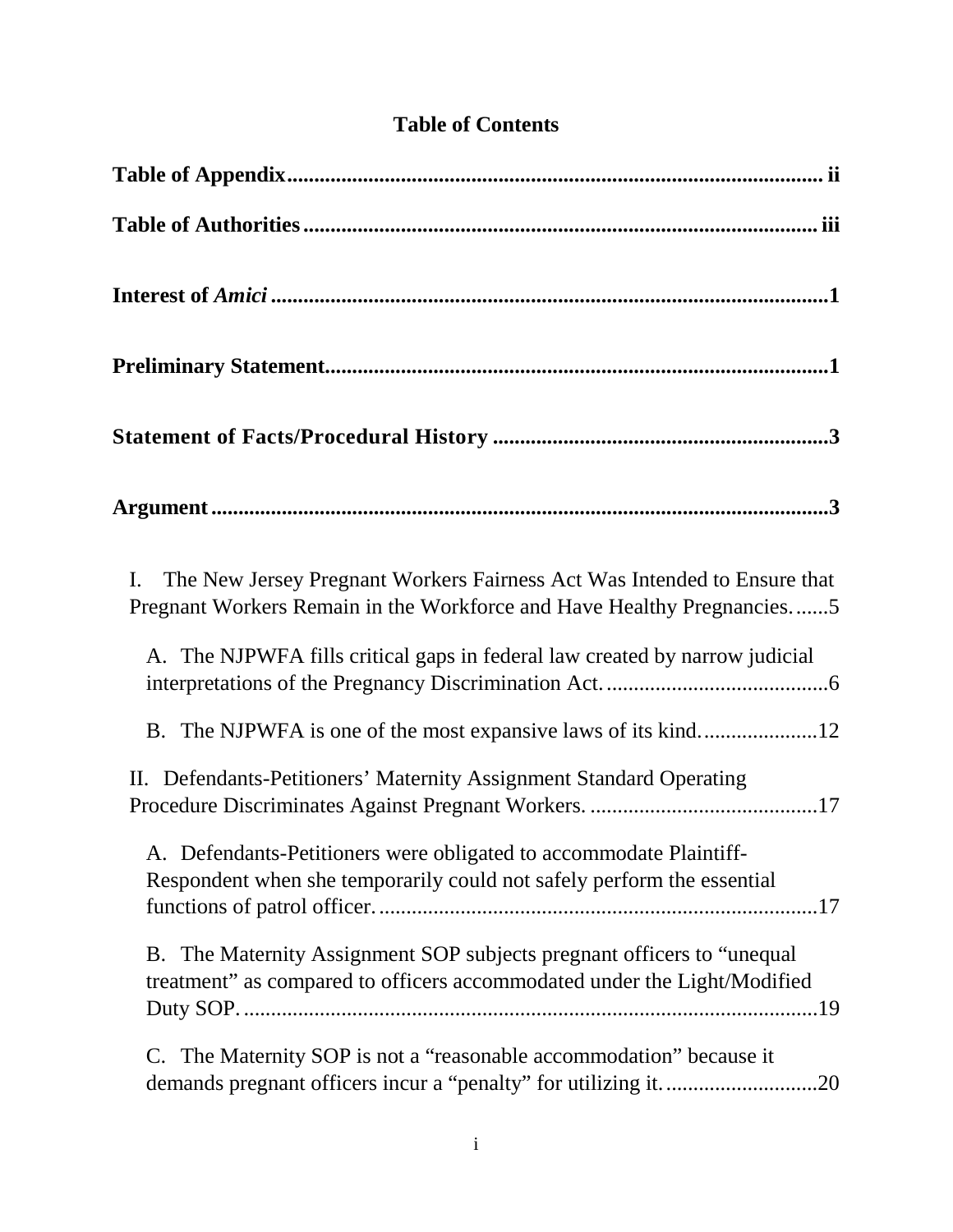| D. Under the "undue hardship" standard, public employees should not have |  |
|--------------------------------------------------------------------------|--|
| access to inferior accommodations because of the size of the political   |  |
|                                                                          |  |
| III. The NJPWFA is a Tool to Combat Extreme Gender Disparities in New    |  |
|                                                                          |  |

# **Table of Appendix**

| Ames v. Nationwide Mutual, No. 4:11-cv-00359, 2012 U.S. Dist. LEXIS 197045<br>(S.D. Iowa Oct. 16, 2012), aff'd 747 F.3d 509 (8th Cir. 2014)       |
|---------------------------------------------------------------------------------------------------------------------------------------------------|
| Wallace v. Pyro Mining Co., 789 F. Supp. 867 (W.D. Ky. 1990), aff'd, 951 F.2d<br>351, No. 90-6259, 1991 U.S. App LEXIS 30157 (6th Cir. 1991)      |
| Bray v. Town of Wake Forest, No. 5:14-CV-276, U.S. Dist. LEXIS 44731                                                                              |
| Brown v. Aria Health, No. 17-1827, 2019 U.S. Dist. LEXIS 66266 (E.D. Pa. Apr.                                                                     |
| Boyne v. Town & Country Pediatrics & Family Med., No. 3:15-CV-1455, 2017<br>U.S. Dist. LEXIS 17321 (D. Conn. Feb. 7, 2017) (unpublished)  Aa 70   |
| Delaware River Port Auth. v. Fraternal Order of Police Penn-Jersey Lodge No.<br>30, No. A-3324-17T2, 2019 N.J. Super. Unpub. LEXIS 694 (App. Div. |
| Groslinger v. Twp. of Wyckoff, No. A-5861-07T2, 2010 N.J. Super. Unpub. LEXIS                                                                     |
| Larsen v. Twp of Branchburg, No. A-0190-05T2, 2007 N.J. Super. Unpub. LEXIS                                                                       |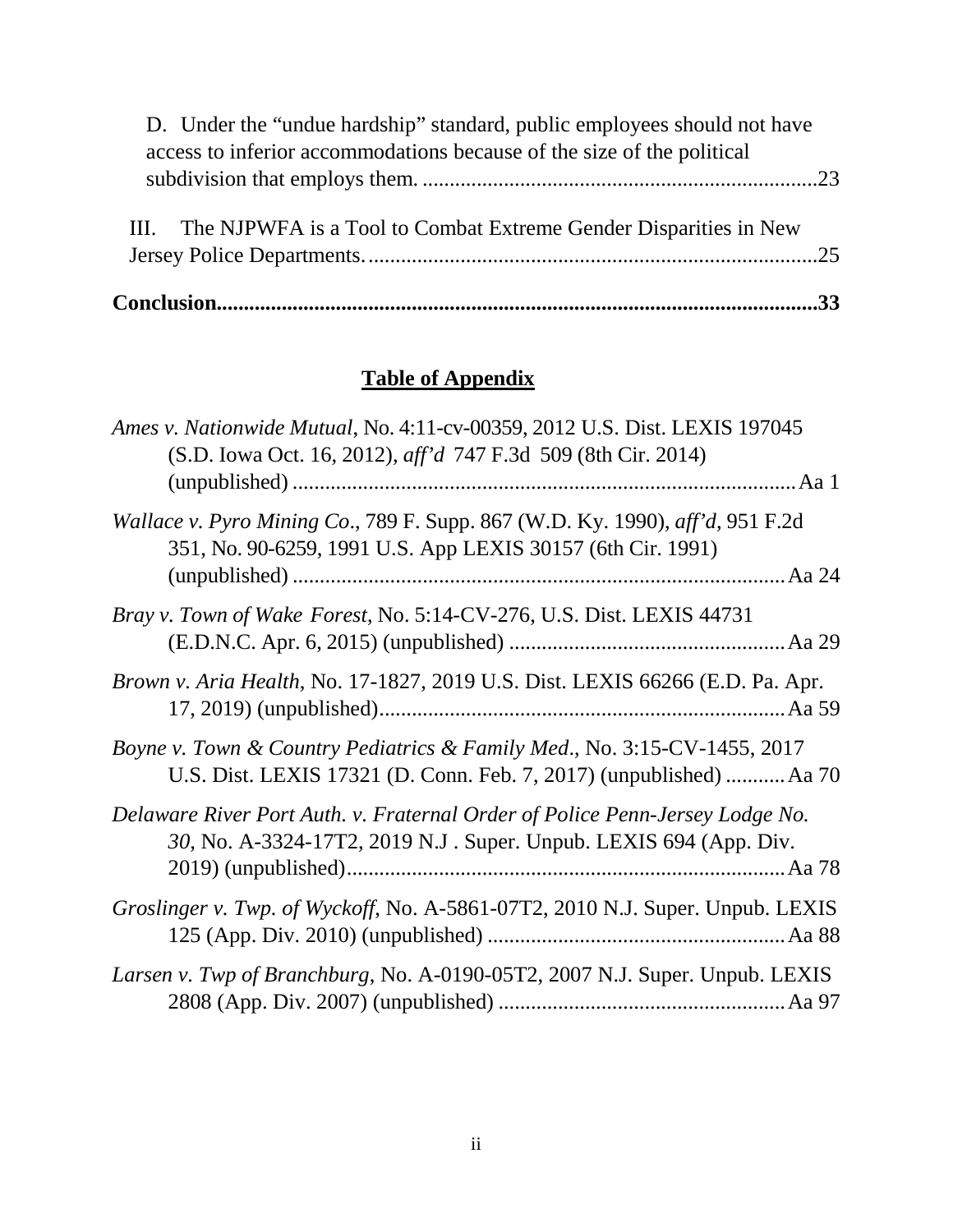# **Table of Authorities**

# <span id="page-3-0"></span>**CASES**

| Allen-Brown v. District of Columbia, 174 F. Supp. 3d 463 (D.D.C. 2016) 10                                                                         |
|---------------------------------------------------------------------------------------------------------------------------------------------------|
| Ames v. Nationwide Mutual, No. 4:11-cv-00359, 2012 U.S. Dist. LEXIS 197045                                                                        |
|                                                                                                                                                   |
| Bonner-Gibson v. Genesis Eng'g Grp., No. 3:18-cv-298, U.S. Dist. LEXIS 137446                                                                     |
| Boyne v. Town & Country Pediatrics & Family Med., No. 3:15-CV-1455, 2017                                                                          |
| Bray v. Town of Wake Forest, No. 5:14-CV-276, U.S. Dist. LEXIS 44731                                                                              |
| Brown v. Aria Health, No. 17-1827, 2019 U.S. Dist. LEXIS 66266 (E.D. Pa. Apr.                                                                     |
| California Fed. Sav. & Loan Ass'n v. Guerra, 479 U.S. 272 (1987)22, 23                                                                            |
|                                                                                                                                                   |
| Delanoy v. Twp. of Ocean, 462 N.J. Super. 78 (App. Div. 2020) 3, 26                                                                               |
| Delaware River Port Auth. v. Fraternal Order of Police Penn-Jersey Lodge No.<br>30, No. A-3324-17T2, 2019 N.J. Super. Unpub. LEXIS 694 (App. Div. |
| Doe v. Boyertown Area Sch. Dist., 897 F.3d 518 (3d Cir. 2018) 15                                                                                  |
|                                                                                                                                                   |
|                                                                                                                                                   |
|                                                                                                                                                   |
|                                                                                                                                                   |
|                                                                                                                                                   |
| Gerety v. Atlantic City Hilton Casino Resort, 184 N.J. 391 (2005)13                                                                               |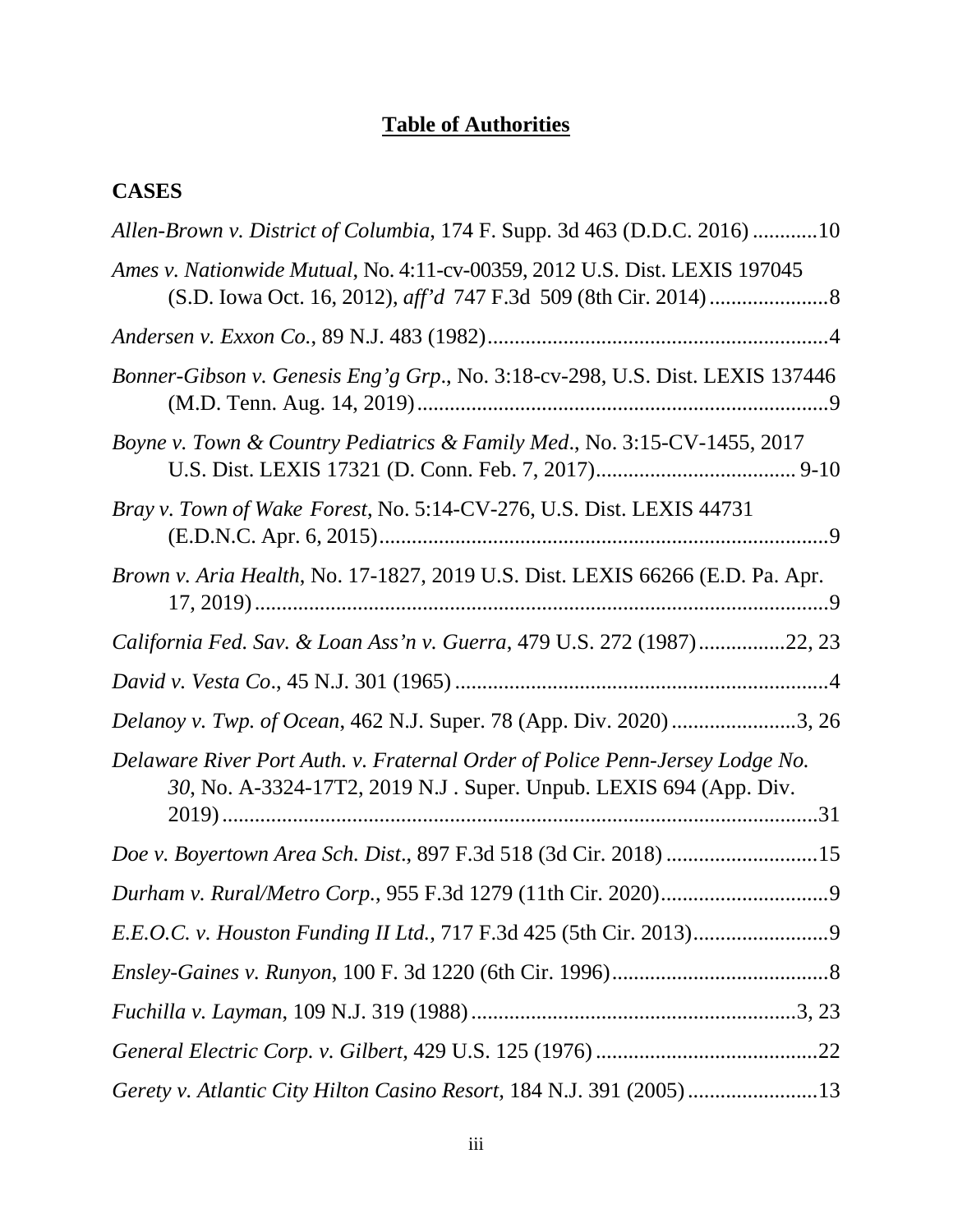| Groslinger v. Twp. of Wyckoff, No. A-5861-07T2, 2010 N.J. Super. Unpub. LEXIS<br>.32 |
|--------------------------------------------------------------------------------------|
|                                                                                      |
|                                                                                      |
|                                                                                      |
| Larsen v. Twp of Branchburg, No. A-0190-05T2, 2007 N.J. Super. Unpub. LEXIS          |
|                                                                                      |
|                                                                                      |
|                                                                                      |
|                                                                                      |
| Newport News Shipbuilding & Dry Dock Co. v. EEOC, 462 U.S. 669 (1983)22              |
|                                                                                      |
| Raspa v. Gloucester County Sheriff's Office, 191 N.J. 323 (2007)17                   |
|                                                                                      |
|                                                                                      |
|                                                                                      |
| Soules v. Mount Holiness Mem'l Park, 354 N.J. Super. 569 (App. Div. 2002)18          |
|                                                                                      |
|                                                                                      |
|                                                                                      |
|                                                                                      |
| Wallace v. Pyro Mining Co., 789 F. Supp. 867 (W.D. Ky. 1990), aff'd, 951 F.2d        |
|                                                                                      |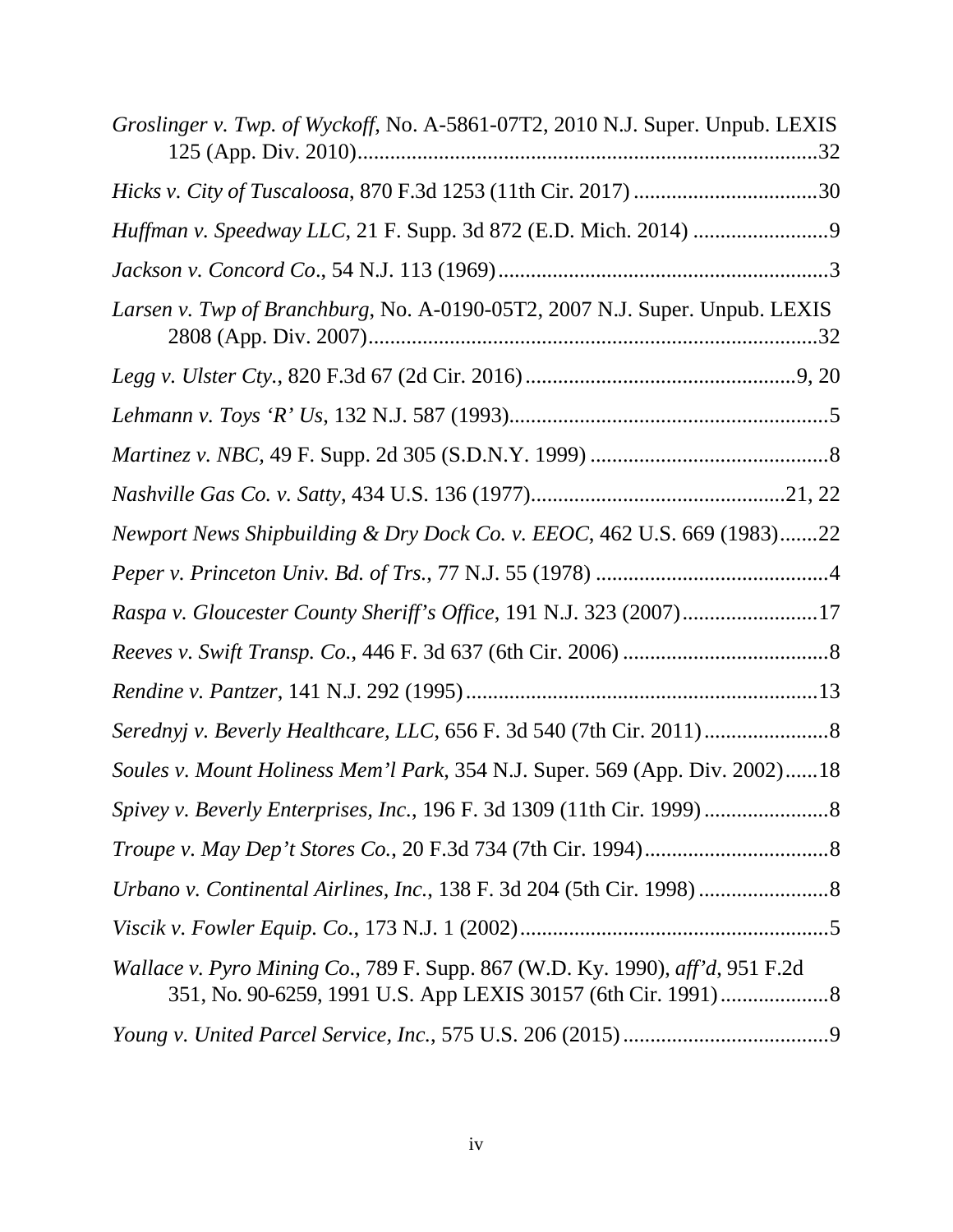| STATUTES, RULES, REGULATIONS, AND LEGISLATIVE MATERIALS                                                                                                                                                                                                                                                |
|--------------------------------------------------------------------------------------------------------------------------------------------------------------------------------------------------------------------------------------------------------------------------------------------------------|
|                                                                                                                                                                                                                                                                                                        |
| Hearing on A4486 Before the N.J. Assemb. Comm. on Women and Children, 215th<br>Sess. (Dec. 16, 2013) (testimony of Dina Bakst & Phoebe Taubman, Co-<br>Founder & Co-President and Senior Staff Attorney, A Better Balance), at 4-<br>5, https://www.abetterbalance.org/ wp-content/uploads/2020/08/NJ- |
| Hearing on Senate Bill 2995 Before N.J. Senate Labor Comm., 215th Sess. (Nov.<br>7, 2013) (testimony of Ari Rosmarin, ACLU of New Jersey),<br>https://www.aclu-<br>nj.org/files/5713/8383/9960/2013_11_07_TestimonyS2995.pdf 13                                                                        |
|                                                                                                                                                                                                                                                                                                        |
|                                                                                                                                                                                                                                                                                                        |
|                                                                                                                                                                                                                                                                                                        |
|                                                                                                                                                                                                                                                                                                        |
|                                                                                                                                                                                                                                                                                                        |
| P.L. 2013, c.220., https://www.njleg.state.nj.us/2012/Bills/PL13/220_.PDF14                                                                                                                                                                                                                            |
|                                                                                                                                                                                                                                                                                                        |
| Senate Labor Committee Statement to Senate, No. 2995, Nov. 7, 2013,                                                                                                                                                                                                                                    |

[https://repo.njstatelib.org/handle/10929.1/ 24717?show=full.](https://repo.njstatelib.org/handle/10929.1/%2024717?show=full)......................16

# **OTHER AUTHORITIES**

| Amanda Hoover, <i>Police chief played hooky</i> , <i>discriminated against pregnant cop</i> ,                                                                                      |  |
|------------------------------------------------------------------------------------------------------------------------------------------------------------------------------------|--|
| <i>union claims, NJ.com, Aug. 3, 2017,</i>                                                                                                                                         |  |
| https://www.nj.com/burlington/2017/08/police_chief_on_leave_                                                                                                                       |  |
|                                                                                                                                                                                    |  |
| $\Lambda$ means $\Omega$ measure $\Pi$ , $\Omega$ and $\Omega$ and $\Lambda$ and $\Lambda$ and $\Lambda$ and $\Lambda$ and $\Lambda$ $\Omega$ and $\Lambda$ $\Omega$ and $\Lambda$ |  |

Amara Omeokwe, *Women Overtake Men as Majority of U.S. Workforce*, Wall Street Journal (Jan. 10, 2020), [https://www.wsj.com/articles/women](https://www.wsj.com/articles/women-overtake-men-as-majority-of-u-s-workforce-11578670615)[overtake-men-as-majority-of-u-s-workforce-11578670615](https://www.wsj.com/articles/women-overtake-men-as-majority-of-u-s-workforce-11578670615) .........................18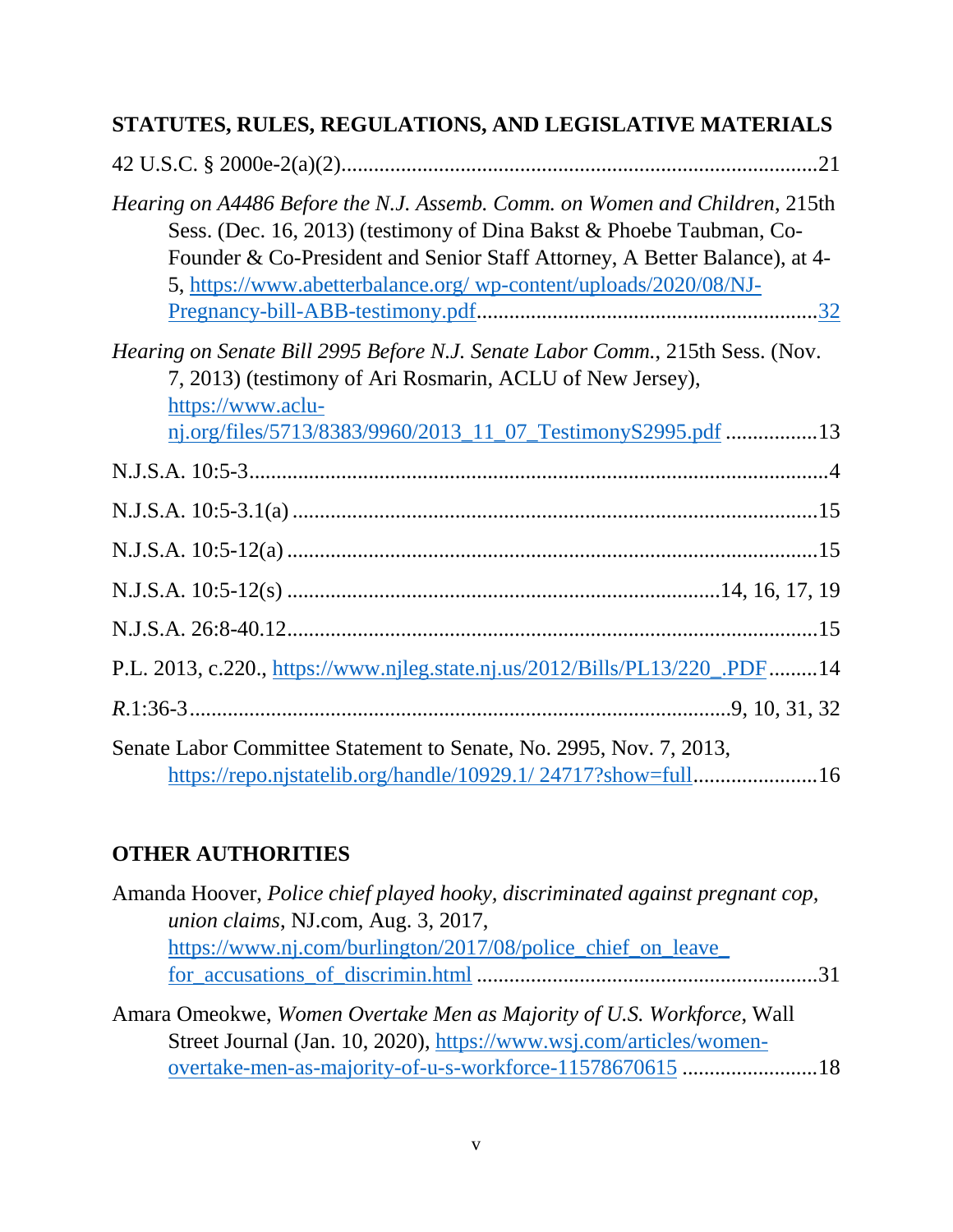| Andrew Ford, NJ Police Tests Fail Women Recruits. Here's How It Hurts Your<br>Safety and Your Wallet, Asbury Park Press (Feb. 25, 2020),                                                                             |
|----------------------------------------------------------------------------------------------------------------------------------------------------------------------------------------------------------------------|
| https://www.app.com/in-depth/news/investigations/2019/07/29/new-jersey-                                                                                                                                              |
|                                                                                                                                                                                                                      |
| Chris Marr, Tennessee Enacts Pregnant Worker Accommodation Law, Bloomberg<br>Law (June 23, 2020), https://news.bloomberglaw.com/daily-labor-<br><u>report/tennessee-enacts-pregnant-worker-accommodations-law</u> 5  |
| Christina Asquith, Why Aren't U.S. Police Departments Recruiting More Women?,<br>The Atlantic (Aug. 30, 2016),<br>https://www.theatlantic.com/politics/archive/2016/08/police-departments-                           |
| Cromwell Cop Settles Pregnancy Bias Suit after Being Forced to Take Unpaid<br>Leave, Middletown Press (Sept. 7, 2018),<br>https://www.middletownpress.com/middlesex-county/article/Cromwell-cop-                     |
| D. Hollander, Improving Work Situations During Pregnancy May Help Improve                                                                                                                                            |
| Daniel LeDuc, Gays Get Florio's Support, Philadelphia Inquirer, Jan. 20, 19924                                                                                                                                       |
| Deborah Dinner, The Costs of Reproduction: History and the Legal Construction                                                                                                                                        |
| Deborah A. Calloway, Accommodating Pregnancy in the Workplace, 25 Stetson L.                                                                                                                                         |
| Dina Bakst, Elizabeth Gedmark, & Sara Brafman, Long Overdue: It is Time for<br>the Federal Pregnant Worker Fairness Act, A Better Balance (2019),<br>https://www.abetterbalance.org/wp-content/uploads/2019/05/Long- |
| Emily Martin, Law Would Ensure Fairness for Pregnant Workers, Asbury Park                                                                                                                                            |
| Erik Larsen, Office duty for pregnant policewoman, Asbury Park Press (May 15,                                                                                                                                        |
| Fabrice Czarnecki, The Pregnant Officer, 3 Clinics Occupational & Envtl. Med.                                                                                                                                        |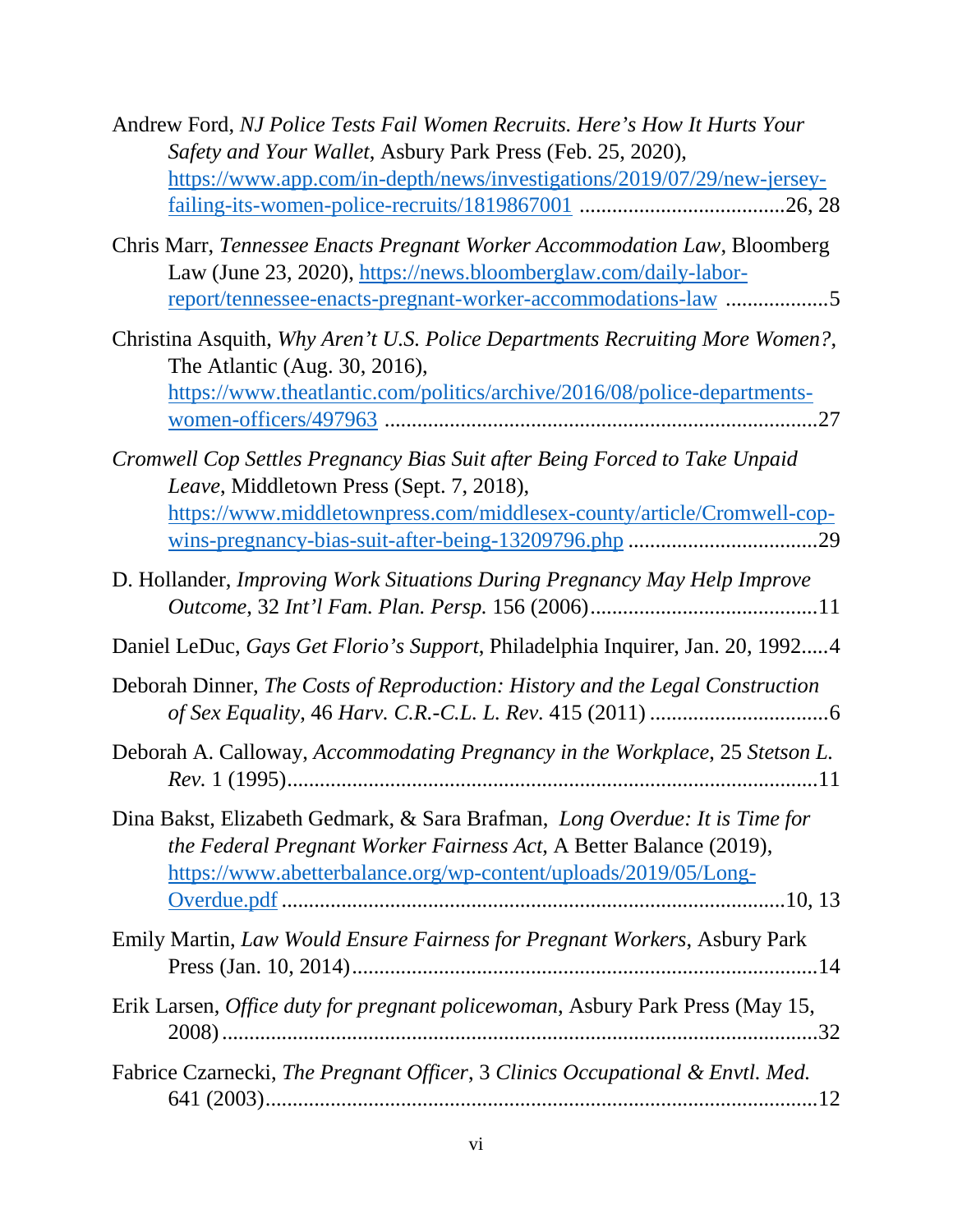| Federal Bureau of Investigation, <i>Crime in the U.S. 2002</i> (Oct. 27, 2003),<br>.27                                                                                                                                                                           |
|------------------------------------------------------------------------------------------------------------------------------------------------------------------------------------------------------------------------------------------------------------------|
| Fertility of Women in the United States: 2016, Table 6. Completed Fertility for<br>Women age 40 to 50 Years Old – Selected Characteristics: June 2016, U.S.<br>Census Bureau. (May 4, 2017).<br>https://www.census.gov/data/tables/2016/demo/fertility/women-    |
| Heath Fogg Davis, Sex-Classification Polices as Transgender Discrimination: An                                                                                                                                                                                   |
| Jan Hefler, Officer returns to work after settling pregnancy suit, Philadelphia                                                                                                                                                                                  |
| Jessica Schieder & Elise Gould, "Women's Work" and the Gender Pay Gap,<br>Economic Policy Institute (July 20, 2016),<br>https://www.epi.org/publication/womens-work-and-the-gender-pay-gap-<br>how-discrimination-societal-norms-and-other-forces-affect-womens- |
| Jessica Silver-Greenberg & Natalie Kitroeff, Miscarrying at Work: The Physical<br>Toll of Pregnancy Discrimination, N.Y. Times (Oct. 21, 2018),<br>https://www.nytimes.com/interactive/2018/10/21/business/pregnancy-                                            |
| Joanna Grossman, Pregnancy, Work, and the Promise of Equal Citizenship, 98 Geo.                                                                                                                                                                                  |
| Joanna L. Grossman, Expanding the Core: Pregnancy Discrimination Law as it                                                                                                                                                                                       |
| Joanna L. Grossman & Gillian L. Thomas, Making Pregnancy Work: Overcoming<br>the Pregnancy Discrimination Act's Capacity-Based Model, 21 Yale J.L. &                                                                                                             |
| Joanna L. Grossman & Gillian Thomas, Making Sure Pregnancy Works:<br>Accommodation Claims after Young v. United Parcel Service, Inc., 14 Harv.                                                                                                                   |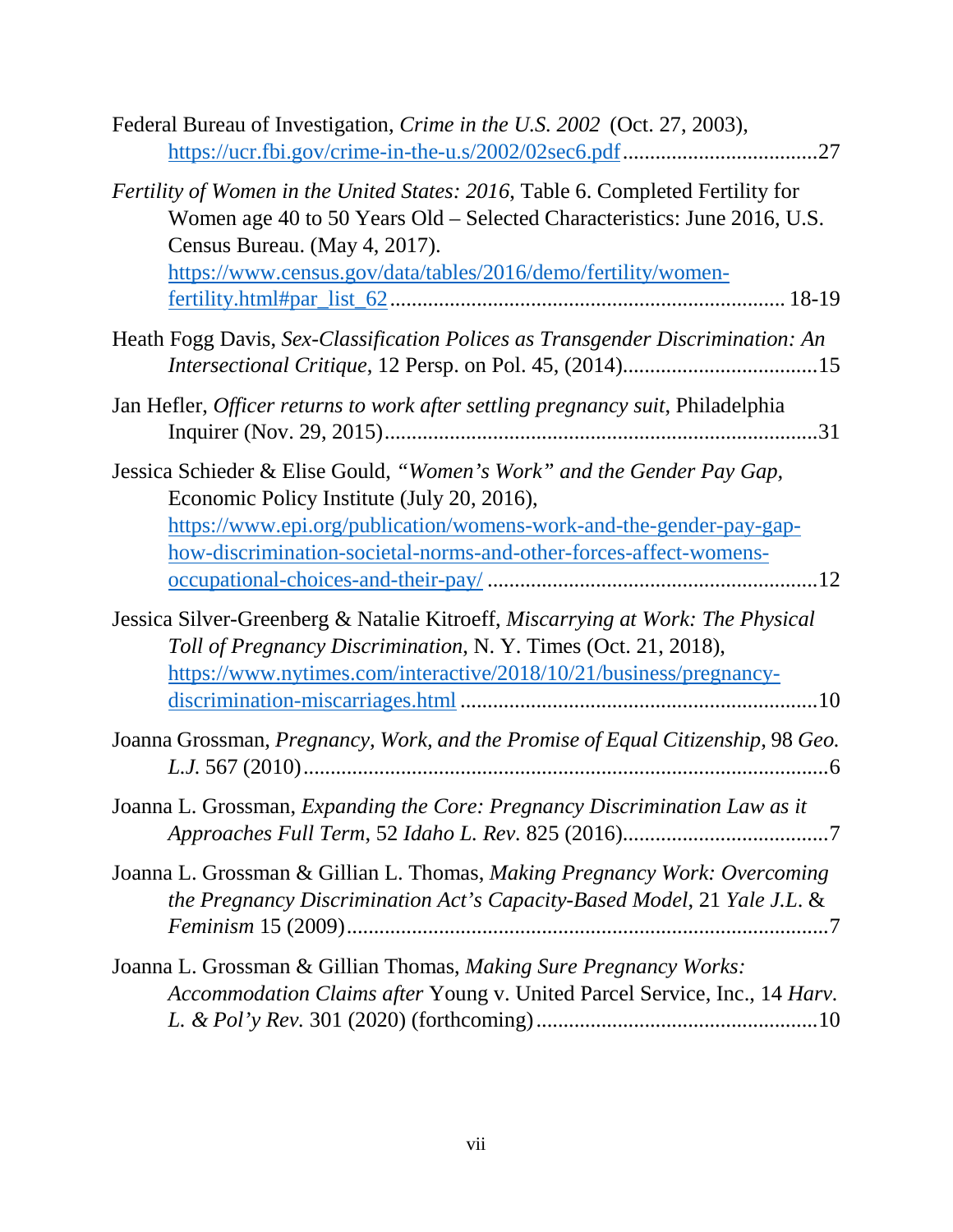| Julie Compton, Trans Dads Tell Doctors: "You can be a man and have a baby,"<br>NBCNews.com (May 19, 2019), https://www.nbcnews.com/feature/nbc-<br>out/trans-dads-tell-doctors-you-can-be-man-have-baby-n100690615                                                                |
|-----------------------------------------------------------------------------------------------------------------------------------------------------------------------------------------------------------------------------------------------------------------------------------|
| Karen J. Kruger, Pregnancy & Policing: Are They Compatible? Pushing the Legal<br>Limits on Behalf of Equal Employment Opportunities, 22 Wis. Women's L.J.                                                                                                                         |
| Kate King, N.J. Struggles for Diversity in Police, Wall Street Journal, Apr. 5,                                                                                                                                                                                                   |
| Kathleen Ramunni, Wallingford to Pay Police Officer Who Filed Discrimination<br>Complaint, Patch.com (Mar. 27, 2013),                                                                                                                                                             |
| https://patch.com/connecticut/wallingford/wallingford-to-pay-police-officer-                                                                                                                                                                                                      |
| Michelle Fox, The 'Motherhood Penalty' is Real, and It Costs Women \$16,000 a<br>Year in Lost Wages, CNBC.com (Mar. 25, 2019),<br>https://www.cnbc.com/2019/03/25/the-motherhood-penalty-costs-women-                                                                             |
| Natalie Kitroeff & Jessica Silver-Greenberg, Pregnancy Discrimination is<br>Rampant Inside America's Biggest Companies, N.Y. Times (June 15, 2018),<br>https://www.nytimes.com/interactive/2018/06/15/business/pregnancy-                                                         |
| National Institute of Justice, Women in Policing: Breaking Barriers and Blazing a<br>.27                                                                                                                                                                                          |
| National Partnership on Women and Families, Listening to Mothers: The<br>Experiences of Expecting and New Mothers in the Workplace (Jan. 2014),<br>available at http://www.nationalpartnership.org/our-<br>work/resources/economic-justice/pregnancy-discrimination/listening-to- |
| New Jersey Senate Democrats, Bill to Protect Pregnant Women from<br>Discrimination in the Workplace Gains Senate Approval, Nov. 18, 2013,<br>https://www.njsendems.org/bill-to-protect-pregnant-women-from-<br>discrimination-in-the-workplace-gains-senate-approval/13, 16       |
|                                                                                                                                                                                                                                                                                   |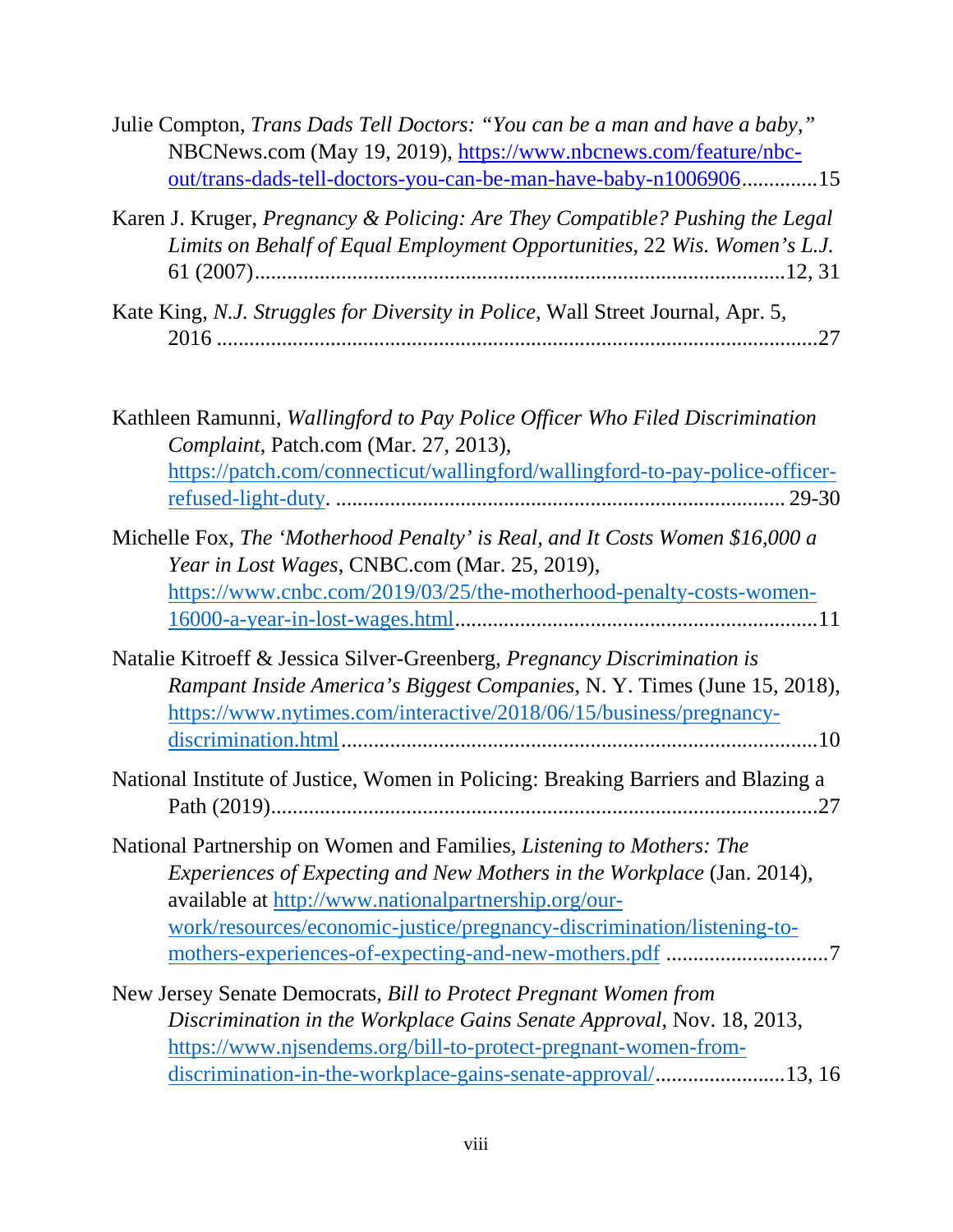| Peggy Wright, Morris Twp. Cop claims job discrimination over pregnancy, Daily                                                                                                                                                                                                                                                                               |
|-------------------------------------------------------------------------------------------------------------------------------------------------------------------------------------------------------------------------------------------------------------------------------------------------------------------------------------------------------------|
| Press Release, A.G. Grewal: On the 75th Anniversary of the New Jersey Law<br>Against Discrimination, Our Division on Civil Rights Is More Critical Than<br><i>Ever</i> , N.J. Off. of the Att'y Gen. (Apr. 16, 2020),<br>https://www.nj.gov/oag/newsreleases20/pr20200416a.html 3-4                                                                         |
| Reva Siegel, Pregnancy as a Normal Condition of Employment: Comparative and<br>Role-Based Accounts of Discrimination, 59 Wm. & Mary L. Rev. 971                                                                                                                                                                                                             |
| Ron Marisco, Sharing Services Has Saved Money for NJ Local Governments: Wall<br>Street Analysis, NJ Spotlight (Dec. 20, 2019),<br>https://www.njspotlight.com/2019/12/sharing-services-has-saved-money-                                                                                                                                                     |
| Sarah Jane Glynn, Breadwinning Mothers Continue to be the U.S. Norm, Center<br>for American Progress (May 10, 2019),<br>https://www.americanprogress.org/issues/women/reports/2019/05/10/46973                                                                                                                                                              |
| Sergio Bichao, NJ lesbian cop sues, alleges discrimination during pregnancy,                                                                                                                                                                                                                                                                                |
| Stephanie Bornstein, Work, Family, and Discrimination at the Bottom of the<br>Ladder, 19 Geo. J. on Poverty L. & Pol'y 1 (Winter 2012) 8-9                                                                                                                                                                                                                  |
| The Comm. on Obstetric Practice, Committee Opinion: Employment<br>Considerations During Pregnancy and the Post-Partum Period, American<br>College of Obstetricians & Gynecologists, No. 733, No. 73 (April 2018),<br>https://www.acog.org/clinical/clinical-guidance/committee-<br>opinion/articles/2018/04/employment-considerations-during-pregnancy-and- |
| U.S. Census Bureau, <i>Quick Facts</i> , July 1, 2019,                                                                                                                                                                                                                                                                                                      |
| Unif. Crime Reporting, State of N.J., Uniform Crime Report 174 (2016)26                                                                                                                                                                                                                                                                                     |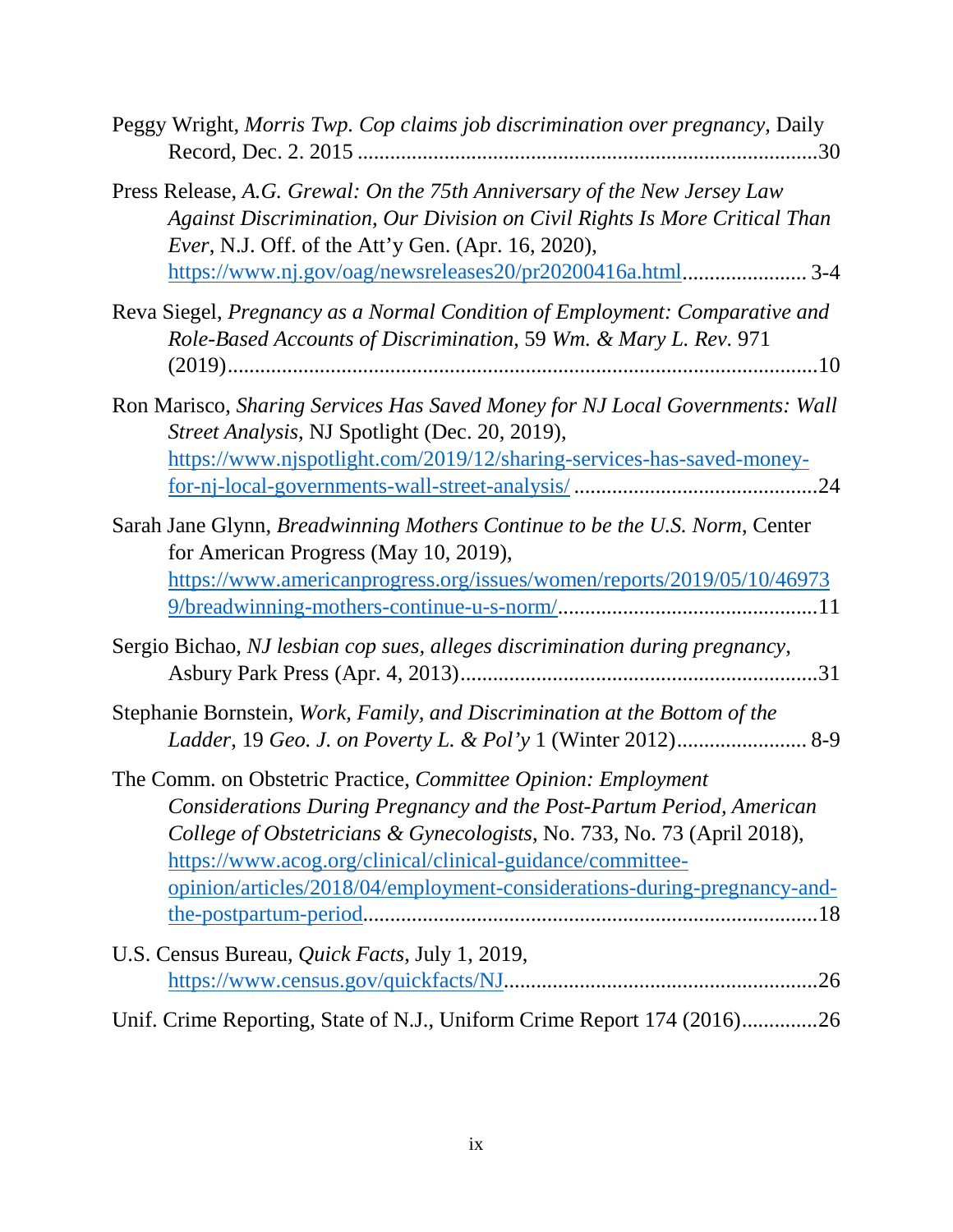| Wendy Chavkin, Walking a Tightrope: Pregnancy, Parenting, and Work, |  |
|---------------------------------------------------------------------|--|
| <i>in</i> Double Exposure: Women's Health Hazards on the Job and at |  |
|                                                                     |  |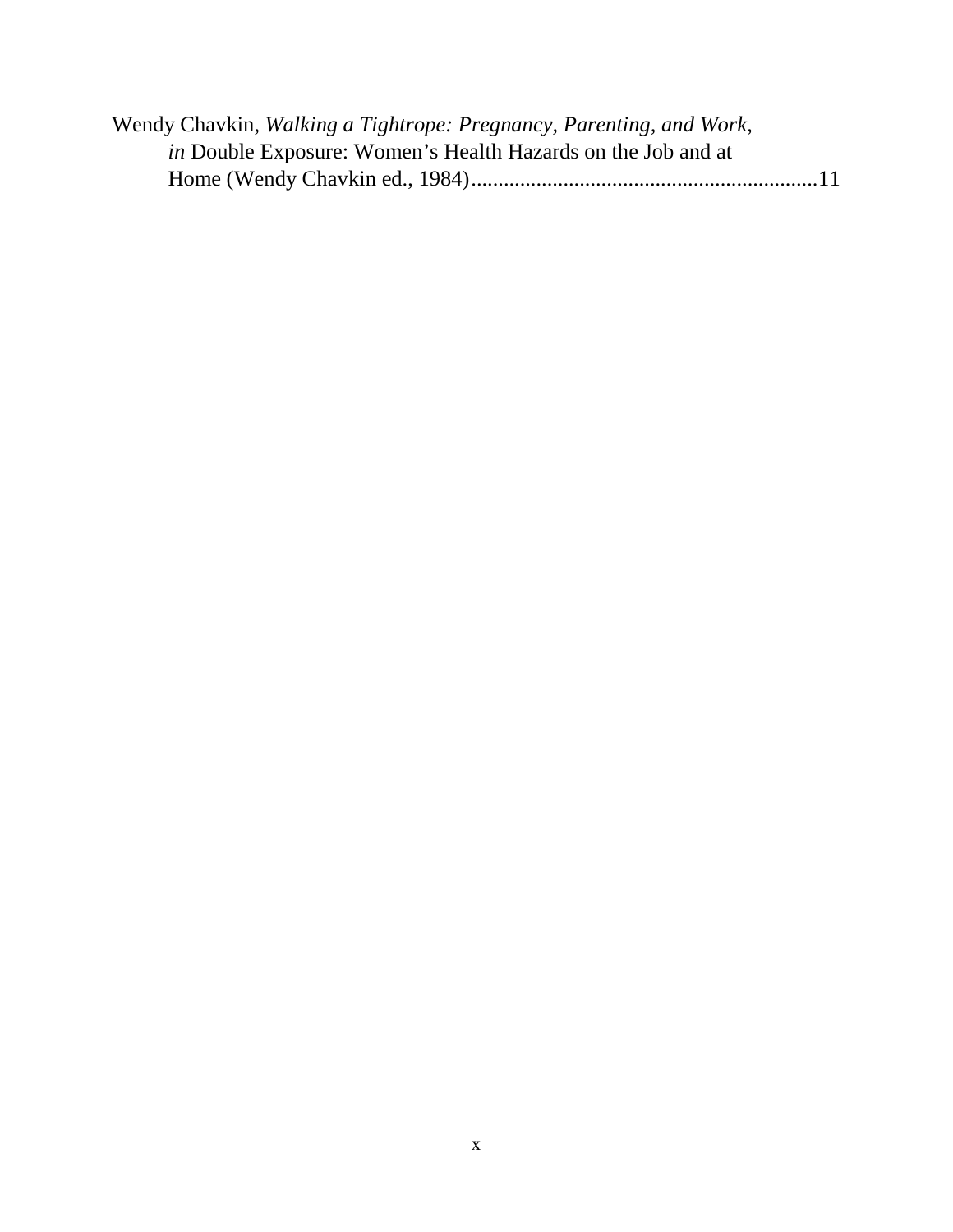#### **Interest of** *Amici*

<span id="page-11-0"></span>Proposed *amici* are twelve organizations that work with a broad range of New Jersey residents on issues that promote gender equity and reproductive health, rights, and justice through policy change and advocacy. As further set forth in the certification accompanying this brief, *amici* support the goals of the New Jersey Pregnant Workers Fairness Act, and advocate to ensure that people are empowered to make decisions about their pregnancies and families free from discrimination.

The organizations signing on to the brief include: the American Civil Liberties Union ("ACLU"); the American Civil Liberties Union of New Jersey; A Better Balance, Garden State Equality; Gloucester County NAACP; National Council of Jewish Women, Essex County Section; National Organization for Women of New Jersey; New Jersey Abortion Access Fund; Planned Parenthood Action Fund of New Jersey; Speaking of Birth; Stanton Strong Inc; and Women for Progress.

#### **Preliminary Statement**

<span id="page-11-1"></span>The New Jersey Pregnant Workers Fairness Act ("NJPWFA") was enacted to expand New Jersey's anti-discrimination protections in order to remedy the persistent and significant harms that pregnant workers faced from employers unwilling to provide them the temporary job adjustments they needed to continue

1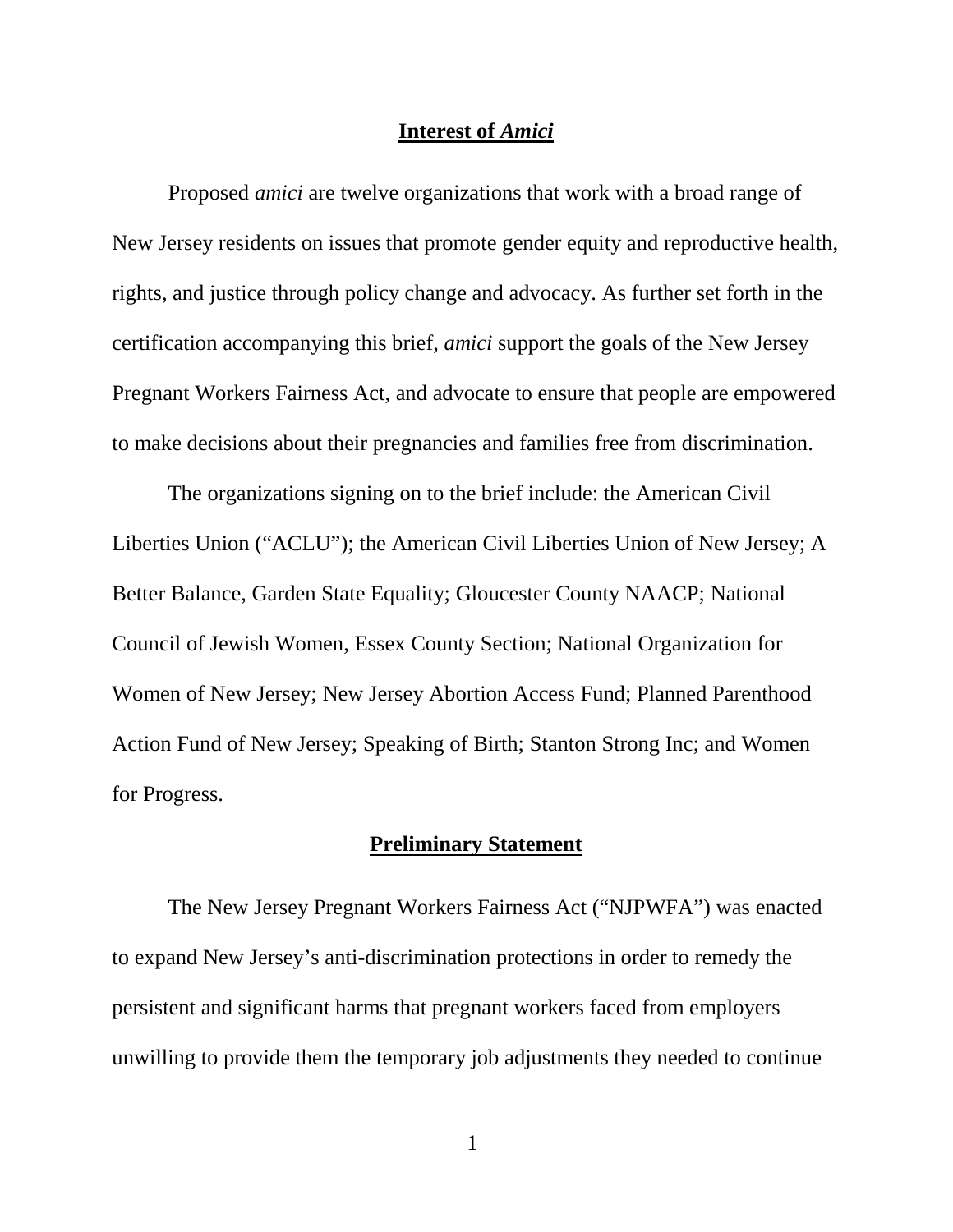working safely. The NJPWFA amended the New Jersey Law Against

Discrimination ("LAD") to address shortcomings in federal law by requiring that employers affirmatively accommodate pregnancy, thereby ensuring that pregnant workers are not forced to leave the workplace and risk their economic security in order to maintain a healthy pregnancy. (Point 1)

The Defendants-Petitioners created a separate policy for pregnant officers that treated them differently than other officers eligible for light duty and required Plaintiff to use up her accrued paid time off in advance of her due date. Even under federal law, which lacks NJPWFA's affirmative accommodation mandate, such, a policy arguably would be unlawful. But coupled with the mandate, as well as the directive that the accommodation be "reasonable" and not result in a "penalty" against pregnant workers, Defendants-Petitioners disparate policy unquestionably violates the NJPWFA. (Point II.A-C).

Moreover, because preventing discrimination is New Jersey's unambiguous public policy, municipalities and other public employers should be held to the highest standards when assessing the burden a given accommodation places on an employer. In line with this policy, the LAD should prevent police officers and other public employees from being treated differently solely because they work for a smaller political subdivision. (Point II.D).

2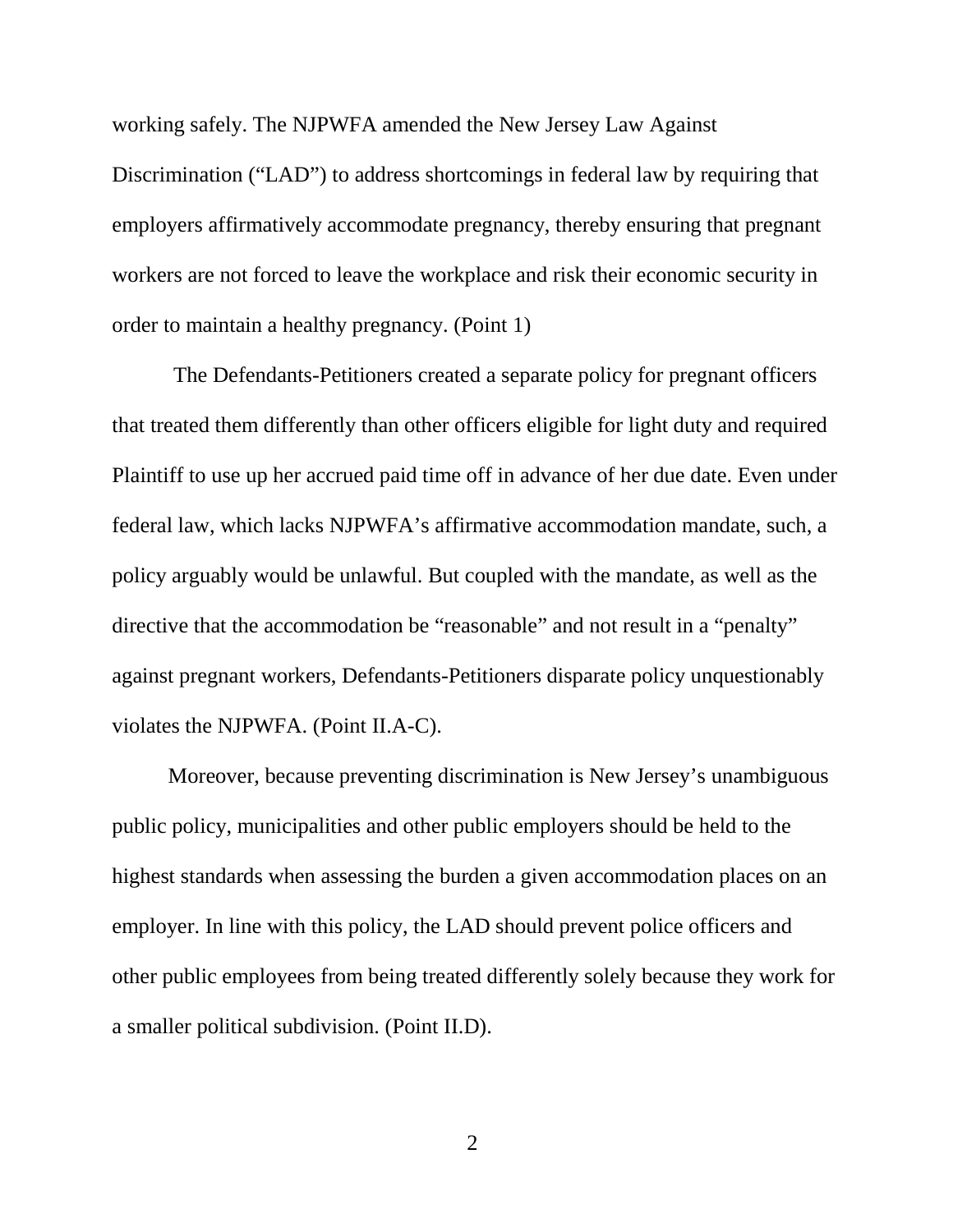Finally, the NJPWFA and the protections it provides to pregnant police officers is critical to addressing the extreme gender disparities in New Jersey law enforcement agencies. Plaintiff's experience as one of three women officers in a department of more than fifty is not an aberration and she is one of many New Jersey officers who have experienced pregnancy discrimination. The NJPWFA should be read expansively to ensure that officers – as well as any other worker in New Jersey whose pregnancy necessitates some modification of their job duties – can trust that they will not be forced to choose between their job and a healthy pregnancy. (Point III).

#### **Statement of Facts/Procedural History**

<span id="page-13-0"></span>*Amici* accept the facts and procedural history set forth by the Appellate Division in its opinion below. *Delanoy v. Twp. of Ocean*, 462 N.J. Super. 78 (App. Div. 2020).

#### **Argument**

<span id="page-13-1"></span>The purpose of the New Jersey Law Against Discrimination is "nothing less than the eradication 'of the cancer of discrimination.'" *Fuchilla v. Layman*, 109 N.J. 319, 334 (1988) (quoting *Jackson v. Concord Co*., 54 N.J. 113, 124 (1969)). [1](#page-13-2)

<span id="page-13-2"></span><sup>&</sup>lt;sup>1</sup> This year marks the 75th anniversary of the New Jersey Law Against Discrimination. Signed into law in April 1945, it became the first modern civil rights law to take effect. Press Release, *AG Grewal: On the 75th Anniversary of the New Jersey Law Against Discrimination, Our Division on Civil Rights Is More*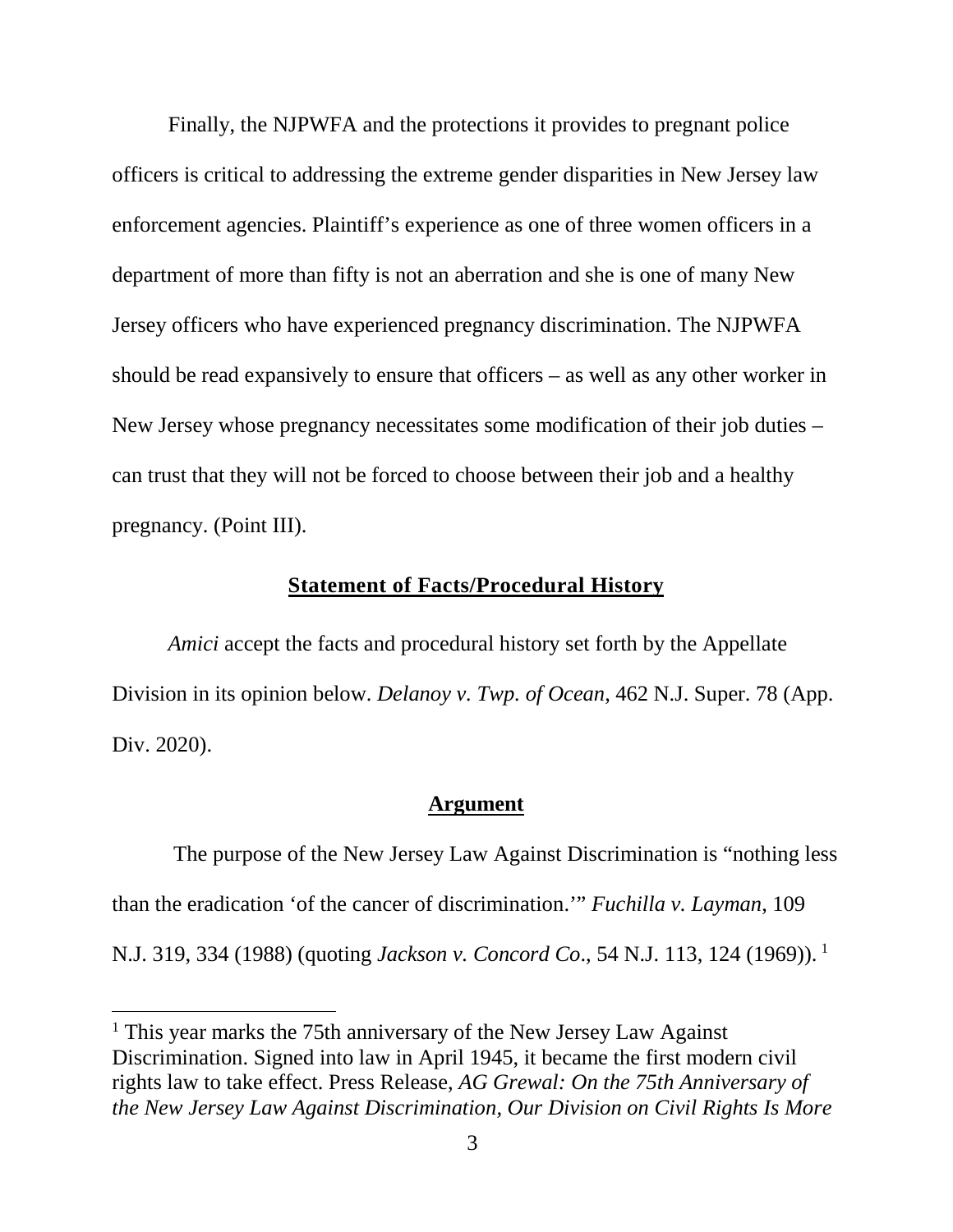In the decades since its enactment, the LAD has been amended dozens of times "as part of a gradual legislative response directed toward eliminating forms of discrimination not theretofore banned by statute." *Peper v. Princeton Univ. Bd. of Trs.*, 77 N.J. 55, 68 (1978). The NJPWFA is just one recent example of our state being on the forefront of expanding the reach and protections offered by the LAD.<sup>[2](#page-14-0)</sup>

Through the LAD and its amendments, the New Jersey legislature has made clear time and again that New Jersey has a strong public policy against discrimination because it "menaces the institutions and foundation of a free democratic State." N.J.S.A. 10:5-3. This Court has pointed out that "prevention of unlawful discrimination vindicates not only the rights of individuals but also the vital interests of the State." *David v. Vesta Co*., 45 N.J. 301, 327 (1965) (describing such discrimination as "a public wrong and not merely the basis of a private grievance"). To ensure that these twin harms are adequately remedied, the Court has instructed that the LAD be "construed with that high degree of liberality which comports with the preeminent social significance of its purposes and objects." *Andersen v. Exxon Co.*, 89 N.J. 483, 495 (1982) (internal citation and quotation

*Critical Than Ever,* N.J. Off. of the Att'y Gen. (Apr. 16, 2020), <https://www.nj.gov/oag/newsreleases20/pr20200416a.html>

<span id="page-14-0"></span><sup>&</sup>lt;sup>2</sup> New Jersey was also a national leader on protecting people based sexual orientation (fifth state in 1992), Daniel LeDuc, *Gays Get Florio's Support*, Philadelphia Inquirer, Jan. 20, 1992 at B.1, and gender identity (ninth state in 2006).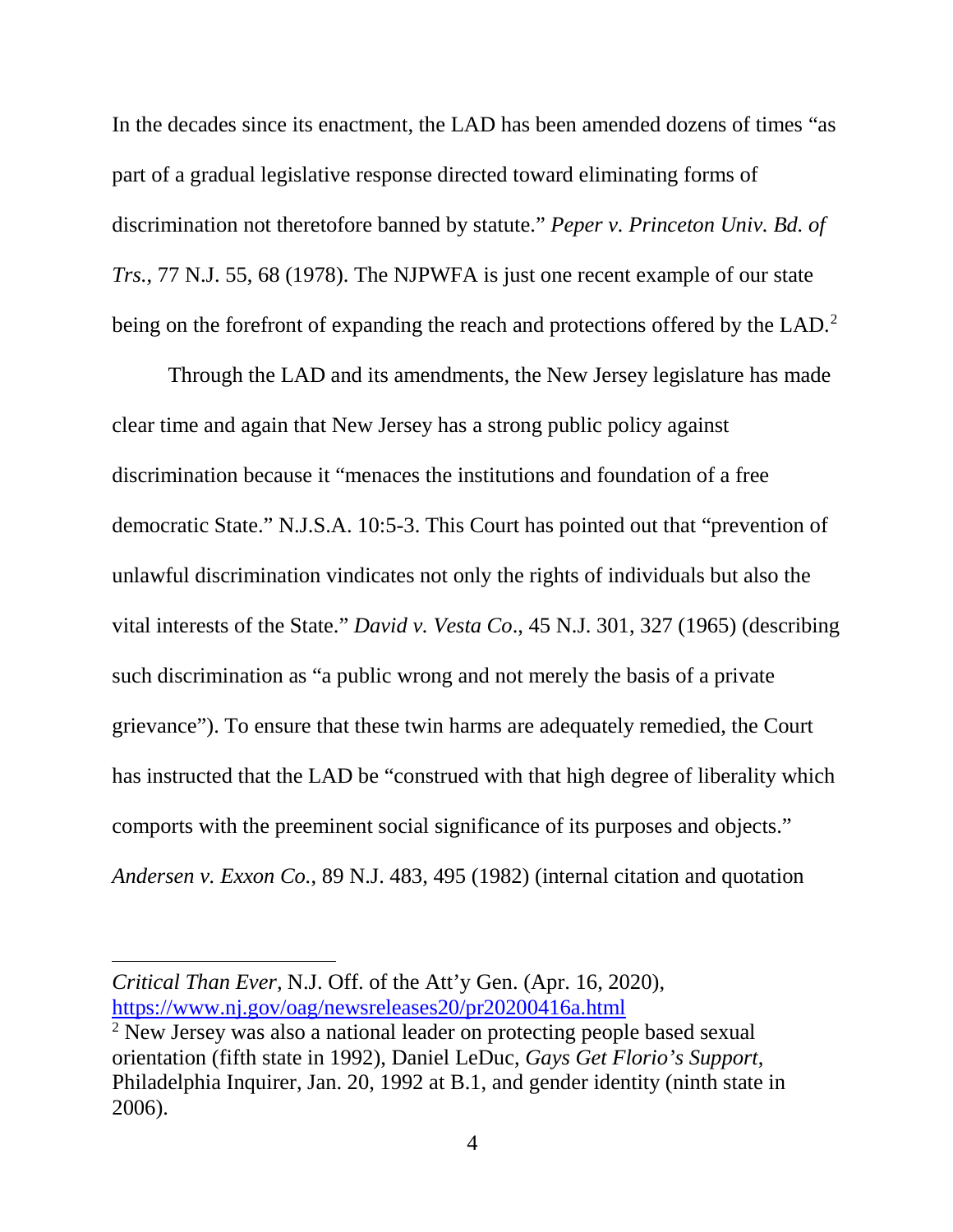marks omitted); *see also Viscik v. Fowler Equip. Co.*, 173 N.J. 1, 13 (2002)

(holding that the overarching goals of the LAD are to be achieved through a liberal construction of its provisions); *Lehmann v. Toys 'R' Us*, 132 N.J. 587, 609 (1993) (rejecting narrow application of the LAD "[g]iven the breadth of individual and societal harms that flow from discrimination and harassment").

This history, and the generous rules of construction that have emerged from it, should inform this Court's evaluation of the NJPWFA.

# <span id="page-15-0"></span>**I. The New Jersey Pregnant Workers Fairness Act Was Intended to Ensure that Pregnant Workers Remain in the Workforce and Have Healthy Pregnancies.**

Like the 29 other states<sup>[3](#page-15-1)</sup> that have a pregnant worker fairness statute on the books, New Jersey enacted the NJPWFA to strengthen protections for pregnant workers who need temporary "accommodations" to keep working safely. Such laws fill critical gaps in coverage caused by negative precedent under the federal Pregnancy Discrimination Act ("PDA") which has resulted in far too many employers denying pregnant workers the accommodations they need, even when routinely providing them to non-pregnant comparators.

<span id="page-15-1"></span><sup>3</sup> *See* Chris Marr, *Tennessee Enacts Pregnant Worker Accommodation Law*, Bloomberg Law (June 23, 2020), [https://news.bloomberglaw.com/daily-labor](https://news.bloomberglaw.com/daily-labor-report/tennessee-enacts-pregnant-worker-accommodations-law)[report/tennessee-enacts-pregnant-worker-accommodations-law.](https://news.bloomberglaw.com/daily-labor-report/tennessee-enacts-pregnant-worker-accommodations-law)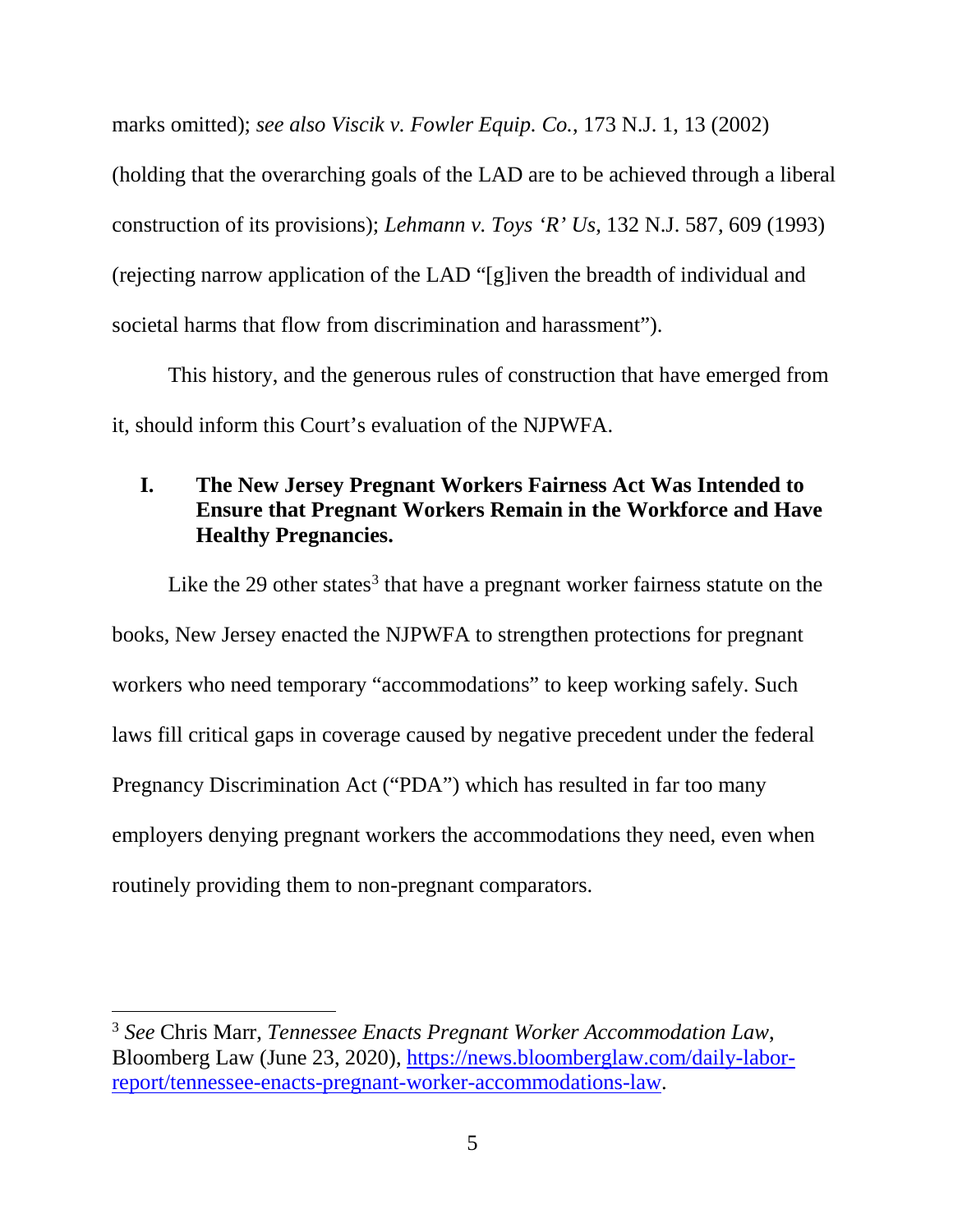As discussed further below, the Appellate Division correctly held that Defendants-Petitioners' policy facially violates the NJPWFA. The arguments to the contrary put forward by Defendants-Petitioners are unavailing; indeed some even are reminiscent of employer arguments traditionally deployed under the PDA, which lacks the NJPWFA's express protection for accommodation. In so doing, Defendants-Petitioners seek to render the NJPWFA as a second-tier civil rights statute – a favor granted to pregnant workers that demands a "trade-off" – a view that is wholly antithetical to the statute's unequivocal text and expansive purpose and should be rejected.

### <span id="page-16-0"></span>**A. The NJPWFA fills critical gaps in federal law created by narrow judicial interpretations of the Pregnancy Discrimination Act.**

Congress enacted the Pregnancy Discrimination Act ("PDA") in 1978 to dismantle the stereotype that pregnant women's labor force participation is contingent, temporary, and dispensable, and to outlaw the employer policies based on that assumption. [4](#page-16-1) The statute comprises two clauses: First, it makes explicit that discrimination "because of sex" includes discrimination "because of . . . pregnancy, childbirth, and related medical conditions," and second, it expressly

<span id="page-16-1"></span><sup>4</sup> *See, e.g.*, Deborah Dinner, *The Costs of Reproduction: History and the Legal Construction of Sex Equality*, 46 *Harv. C.R.-C.L. L. Rev*. 415, 484 (2011); Joanna Grossman, *Pregnancy, Work, and the Promise of Equal Citizenship*, 98 *Geo. L.J.* 567 (2010).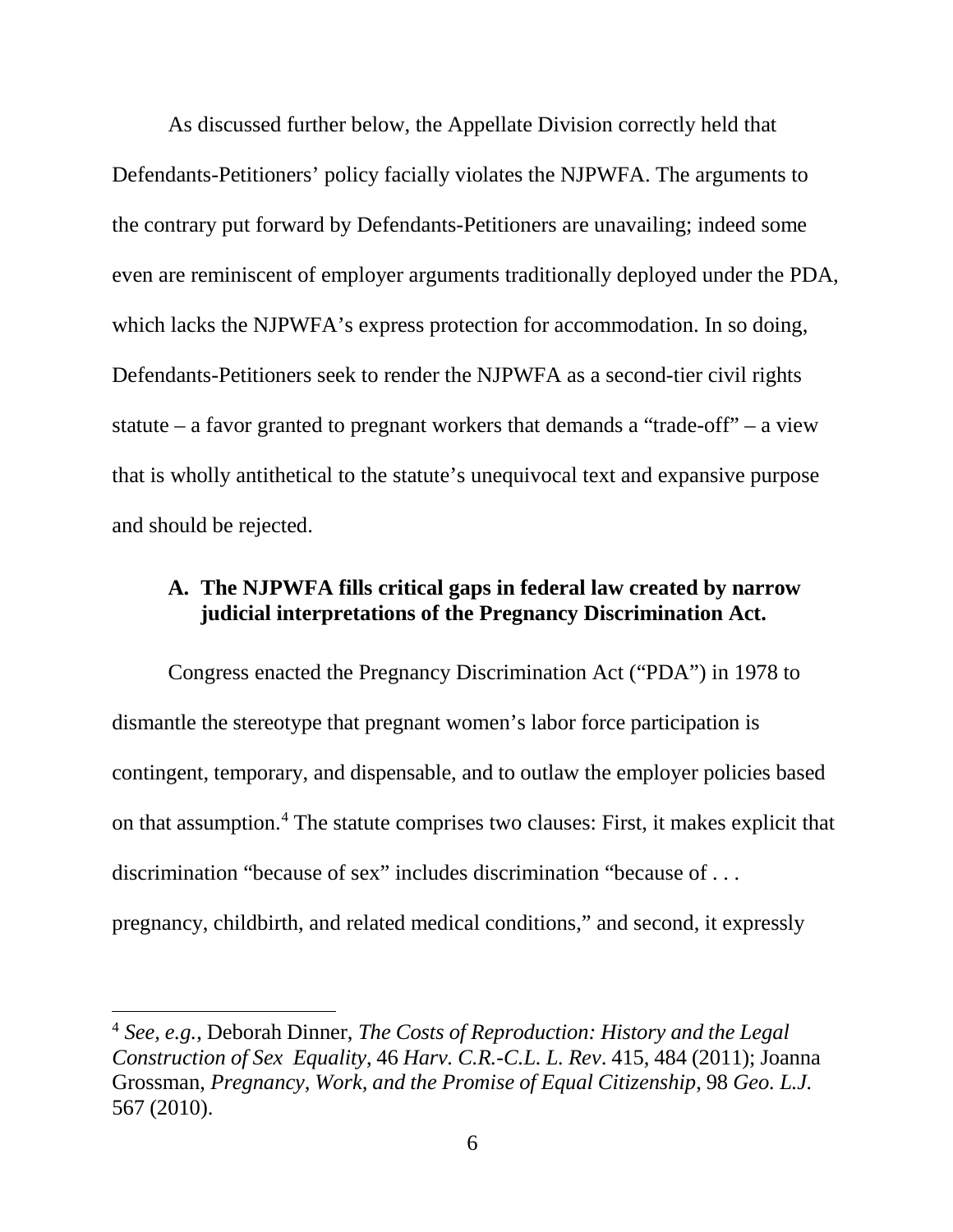mandates that pregnant workers "be treated the same for all employment-related purposes . . . as other persons not so affected but similar in their ability or inability to work." *Id.* Accordingly, the PDA offers only a comparative right of accommodation: Did the employer accommodate non-pregnant workers, such as by offering light duty? If so, are those individuals "similar" enough to the pregnant worker that the employer is obligated to accommodate the pregnancy-related needs, too?

The PDA advanced women's workplace equality in myriad ways,<sup>[5](#page-17-0)</sup> but in the context of pregnancy accommodation, beginning in the mid-1990s courts routinely ruled against women who brought such claims. [6](#page-17-1) In one line of cases, courts ruled against pregnant workers who could not point to a non-pregnant peer treated better than they were; that is, if an employer did not accommodate non-pregnant workers, then it could treat pregnant workers equally poorly without running afoul of the

 $\overline{\phantom{a}}$ 

<span id="page-17-1"></span><span id="page-17-0"></span><sup>5</sup> *See, e.g.*, Joanna L. Grossman, *Expanding the Core: Pregnancy Discrimination Law as it Approaches Full Term*, 52 *Idaho L. Rev*. 825, 831-50 (2016). <sup>6</sup> *Id.* at 850-52; Joanna L. Grossman & Gillian L. Thomas, *Making Pregnancy Work: Overcoming the Pregnancy Discrimination Act's Capacity-Based Model*, 21 *Yale J.L. & Feminism* 15 (2009). Indeed, in 2014, the same year that New Jersey enacted the NJPWFA, one study estimated that as many as 250,000 women a year did not receive the accommodations they needed to remain on the job. National Partnership on Women and Families, *Listening to Mothers: The Experiences of Expecting and New Mothers in the Workplace* (Jan. 2014), [http://www.nationalpartnership.org/our-work/resources/economic](http://www.nationalpartnership.org/our-work/resources/economic-justice/pregnancy-discrimination/listening-to-mothers-experiences-of-expecting-and-new-mothers.pdf)[justice/pregnancy-discrimination/listening-to-mothers-experiences-of-expecting](http://www.nationalpartnership.org/our-work/resources/economic-justice/pregnancy-discrimination/listening-to-mothers-experiences-of-expecting-and-new-mothers.pdf)[and-new-mothers.pdf.](http://www.nationalpartnership.org/our-work/resources/economic-justice/pregnancy-discrimination/listening-to-mothers-experiences-of-expecting-and-new-mothers.pdf)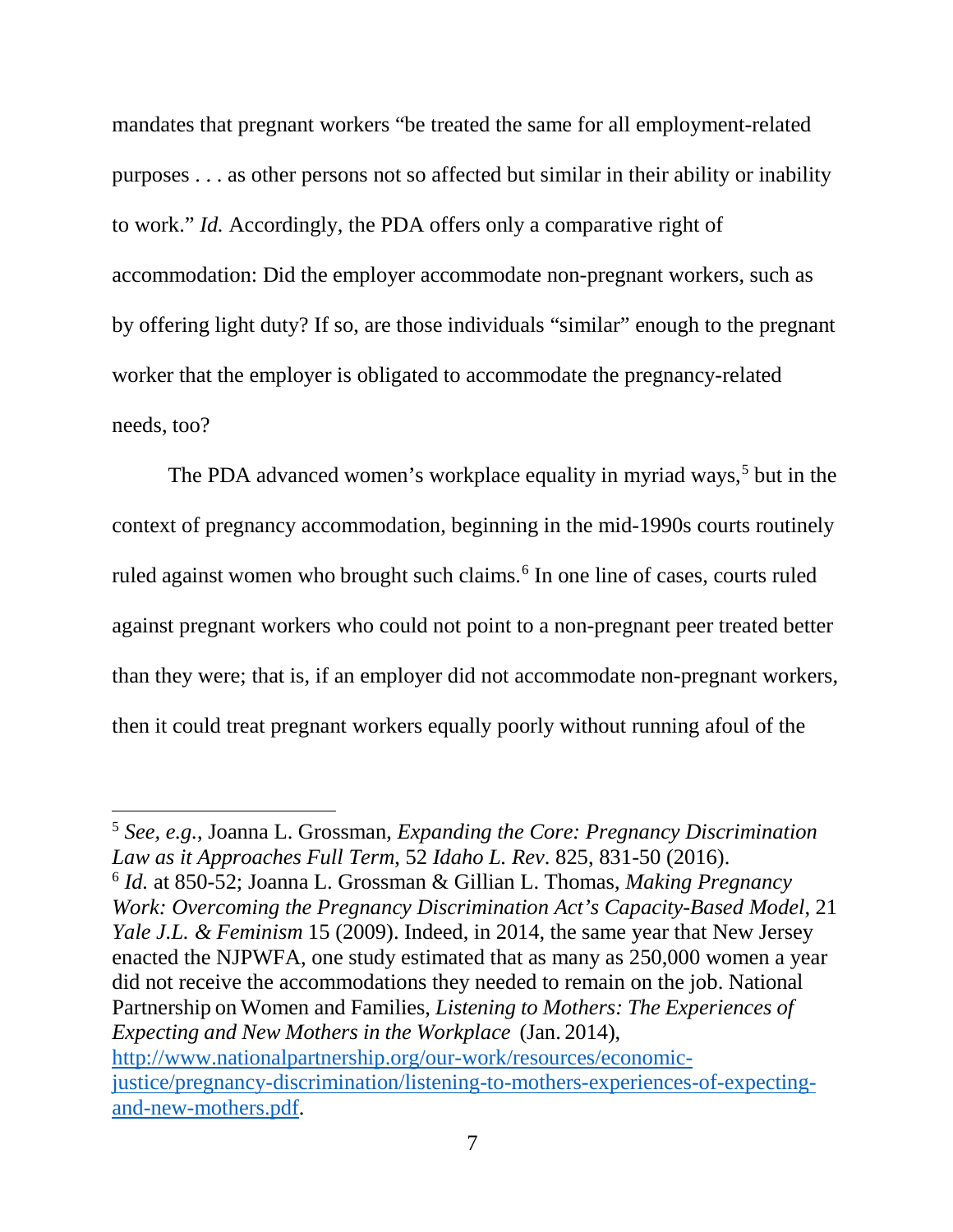PDA.[7](#page-18-0) But, the most common fact pattern concerned an employer that maintained a policy of accommodating only employees whose impairments arose from on-thejob injuries – a definition that necessarily excluded pregnant workers. In most cases, courts determined that such workers were insufficiently "similar" to pregnant workers to warrant the "same" treatment.<sup>[8](#page-18-1)</sup>

 $\overline{\phantom{a}}$ 

Additionally, with respect to lactating workers' need to pump breast milk at work, several courts even declined to find lactation a "medical condition" that is "related" to pregnancy under the PDA. *See*, *e.g.*, *Ames v. Nationwide Mutual*, No. 4:11-cv-00359, 2012 U.S. Dist. LEXIS 197045 (S.D. Iowa Oct. 16, 2012), *aff'd* 747 F.3d 509 (8th Cir. 2014); *Martinez v. NBC,* 49 F. Supp. 2d 305, 309- 10 (S.D.N.Y. 1999); *Wallace v. Pyro Mining Co*., 789 F. Supp. 867, 869-70 (W.D. Ky. 1990), *aff'd*, 951 F.2d 351 (table), No. 90-6259, 1991 U.S. App. LEXIS 30157 (6th Cir. 1991) (*per curiam*); *see also* Stephanie Bornstein, *Work,*

<span id="page-18-1"></span><span id="page-18-0"></span><sup>7</sup> *See*, *e.g.*, *Troupe v. May Dep't Stores Co.*, 20 F.3d 734, 735-36, 738 (7th Cir. 1994) (affirming summary judgment against department store clerk fired for excessive tardiness due to morning sickness, because she could not identify any non-pregnant employee whose comparable lateness was excused; "The [PDA] does not . . . require employers to offer maternity leave or take other steps to make it easier for pregnant women to work . . . . Employers can treat pregnant women as badly as they treat similarly affected but nonpregnant employees . . . ."). <sup>8</sup> *Compare Ensley-Gaines v. Runyon*, 100 F. 3d 1220, 1226 (6th Cir. 1996) (reversing summary judgment for employer, finding favorable treatment of employees with on-the-job injuries sufficient to satisfy fourth prong of *prima facie* case) *with Serednyj v. Beverly Healthcare, LLC*, 656 F. 3d 540, 547, 552 (7th Cir. 2011) (affirming summary judgment where policy accommodated only workers injured on the job or workers qualifying for accommodation under the ADA; plaintiff could not make out fourth prong); *Reeves v. Swift Transp. Co.*, 446 F. 3d 637, 640, 643 (6th Cir. 2006) (affirming summary judgment; reserving accommodations for employees with occupational injuries showed no intent to discriminate); *Spivey v. Beverly Enterprises, Inc.*, 196 F. 3d 1309, 1312, 1314 (11th Cir. 1999) (affirming summary judgment where on-the-job injuries accommodated; plaintiff neither was "qualified" nor could show she was treated less well than co-workers with impairments incurred off-the-job); *Urbano v. Continental Airlines, Inc.*, 138 F. 3d 204, 206, 208 (5th Cir. 1998) (same).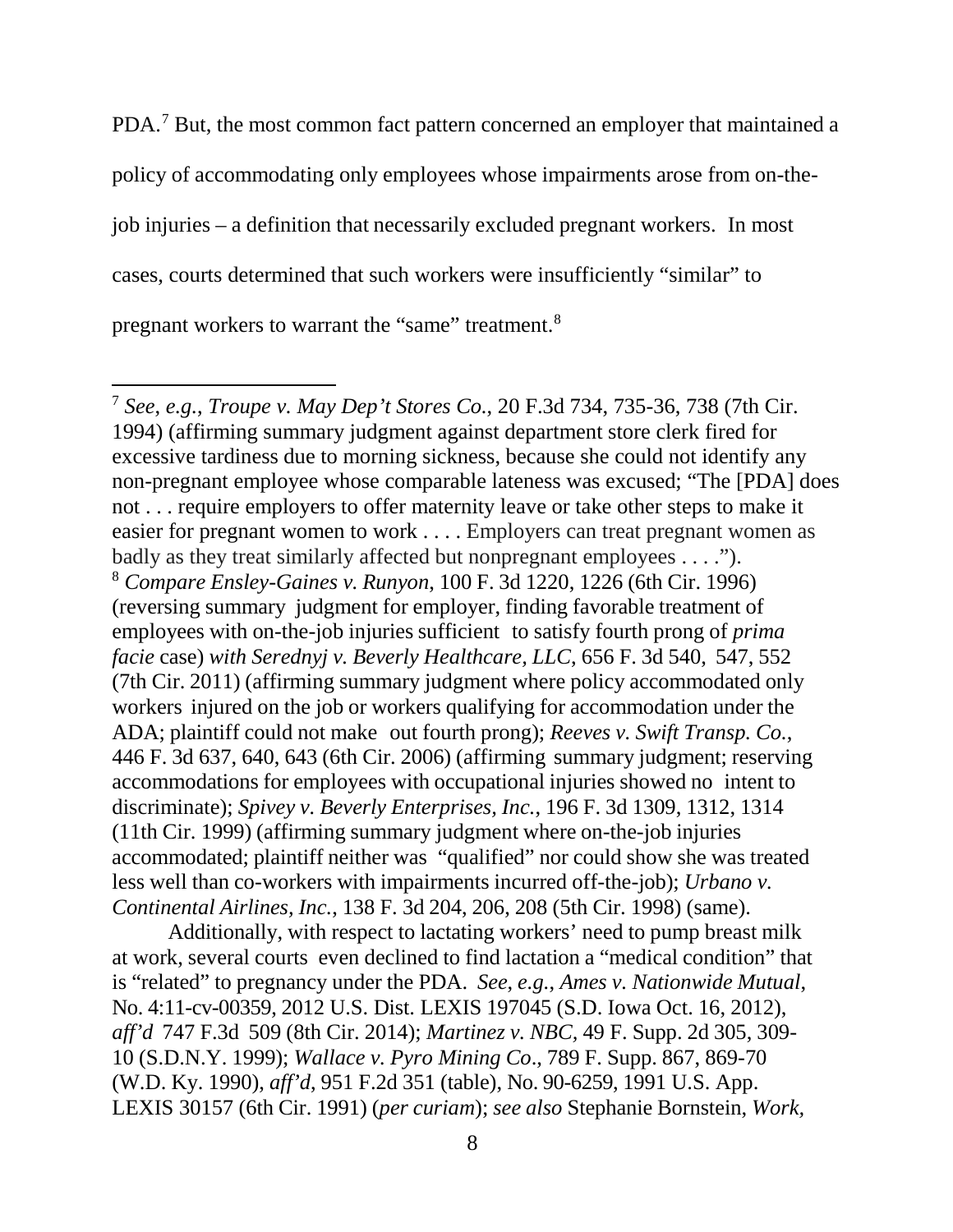The Supreme Court's decision in *Young v. United Parcel Service, Inc.*, 575 U.S. 206 (2015), rejected such prohibitively narrow interpretations of the PDA's comparator requirement. It announced a new burden-shifting framework that lowered the evidentiary bar for plaintiffs in identifying more-favored comparators, and increased employers' burden to justify their denials of pregnancy accommodation. As the Court put it, the inquiry should be driven by both feasibility and fairness: "[W]hy, when the employer accommodated so many, could it not accommodate pregnant women as well?" *Id.* at 231.

Since *Young*, courts' reflexive approval of employer policies favoring workers with occupational injuries has largely ended, and many have applied *Young*'s more generous evidentiary standards to the benefit of pregnant plaintiffs, as well as breastfeeding plaintiffs needing to pump at work. [9](#page-19-0) But several other

*Family, and Discrimination at the Bottom of the Ladder*, 19 Geo. J. on Poverty L. & Pol'y 1, 8, 11 (Winter 2012). And even when a landmark appellate decision rejected such precedent, it still stopped short of finding that the PDA required employers to *accommodate* lactating employees. *E.E.O.C. v. Houston Funding II Ltd.*, 717 F.3d 425, 429 n.6 (5th Cir. 2013).

<span id="page-19-0"></span>Pursuant to *R.*1:36-3, *amici* include the unpublished opinions cited here in their Appendix (Aa01- Aa28). Counsel cites the opinions to illustrate the existence of particular fact patterns and knows of no contrary precedent. <sup>9</sup> *See, e.g.*, *Durham v. Rural/Metro Corp.*, 955 F.3d 1279, 1286-87 (11th Cir. 2020); *Legg v. Ulster Cty.*, 820 F.3d 67, 74 (2d Cir. 2016) ; *Bray v. Town of Wake Forest*, No. 5:14-CV-276, U.S. Dist. LEXIS 44731, at \*13-16 (E.D.N.C. Apr. 6, 2015); *Bonner-Gibson v. Genesis Eng'g Grp*., No. 3:18-cv-298, U.S. Dist. LEXIS 137446, at \*31 (M.D. Tenn. Aug. 14, 2019) (quoting *Huffman v. Speedway LLC*, 21 F. Supp. 3d 872, 877 (E.D. Mich. 2014)); *Brown v. Aria Health*, No. 17-1827, 2019 U.S. Dist. LEXIS 66266, at \*14-16 (E.D. Pa. Apr. 17, 2019); *Boyne v. Town*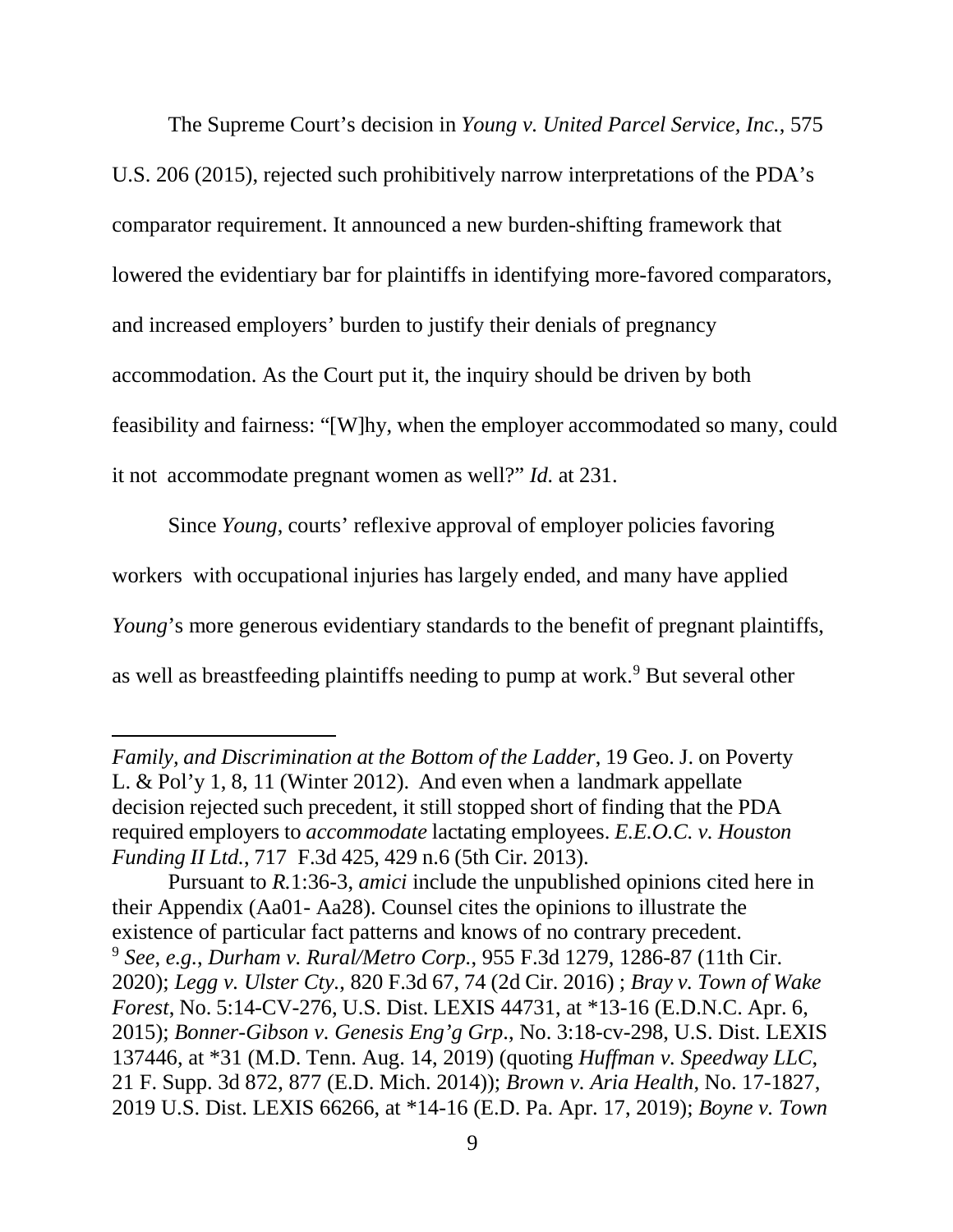courts, from multiple circuits, continue to scrutinize the plaintiff's comparator evidence to a degree that contravenes *Young*, still deferring to employers' own definitions as to who is sufficiently "similar in the ability or inability to work" to pregnant workers. [10](#page-20-0) Indeed, a recent review of post-*Young* precedent found that more than two-thirds of relevant court rulings since *Young* was handed down have resulted in adverse rulings against pregnant workers, including those denied accommodations.[11](#page-20-1) News reports also confirm that some of the nation's largest employers still continue to refuse to extend even the most basic job modifications.[12](#page-20-2)

l

<span id="page-20-2"></span><span id="page-20-1"></span><sup>11</sup> Dina Bakst, Elizabeth Gedmark, and Sarah Brafman, *Long Overdue: It is Time for the Federal Pregnant Workers Fairness Act*, A Better Balance (2019), [https://www.abetterbalance.org/wp-content/uploads/2019/05/Long-Overdue.pdf.](https://www.abetterbalance.org/wp-content/uploads/2019/05/Long-Overdue.pdf) <sup>12</sup> *See*, *e.g*., Jessica Silver-Greenberg & Natalie Kitroeff, *Miscarrying at Work: The Physical Toll of Pregnancy Discrimination*, N.Y. Times (Oct. 21, 2018), [https://www.nytimes.com/interactive/2018/10/21/business/pregnancy](https://www.nytimes.com/interactive/2018/10/21/business/pregnancy-discrimination-miscarriages.html)[discrimination-miscarriages.html;](https://www.nytimes.com/interactive/2018/10/21/business/pregnancy-discrimination-miscarriages.html) Natalie Kitroeff & Jessica Silver-Greenberg, *Pregnancy Discrimination is Rampant Inside America's Biggest Companies*, N.Y. Times (June 15, 2018), [https://www.nytimes.com/interactive/2018/06/15/](https://www.nytimes.com/interactive/2018/06/15/%20business/pregnancy-discrimination.html)  [business/pregnancy-discrimination.html.](https://www.nytimes.com/interactive/2018/06/15/%20business/pregnancy-discrimination.html)

*<sup>&</sup>amp; Country Pediatrics & Family Med*., No. 3:15-CV-1455, 2017 U.S. Dist. LEXIS 17321, at \*9-11 at \*4 (D. Conn. Feb. 7, 2017); *Allen-Brown v. District of Columbia*, 174 F. Supp. 3d 463, 480 (D.D.C. 2016).

Pursuant to *R*.1:36-3, *amici* include the unpublished opinions cited here in their Appendix (Aa29-Aa77). Counsel cites the opinion to illustrate the existence of particular fact patterns and knows of no contrary precedent.

<span id="page-20-0"></span><sup>10</sup> *See*, *e.g.*, Joanna L. Grossman & Gillian Thomas, *Making Sure Pregnancy Works: Accommodation Claims after* Young v. United Parcel Service, Inc., 14 *Harv. L. & Pol'y Rev*. 301 (2020) (forthcoming); *cf*. Reva Siegel, *Pregnancy as a Normal Condition of Employment: Comparative and Role-Based Accounts of Discrimination*, 59 *Wm. & Mary L. Rev*. 971 (2019).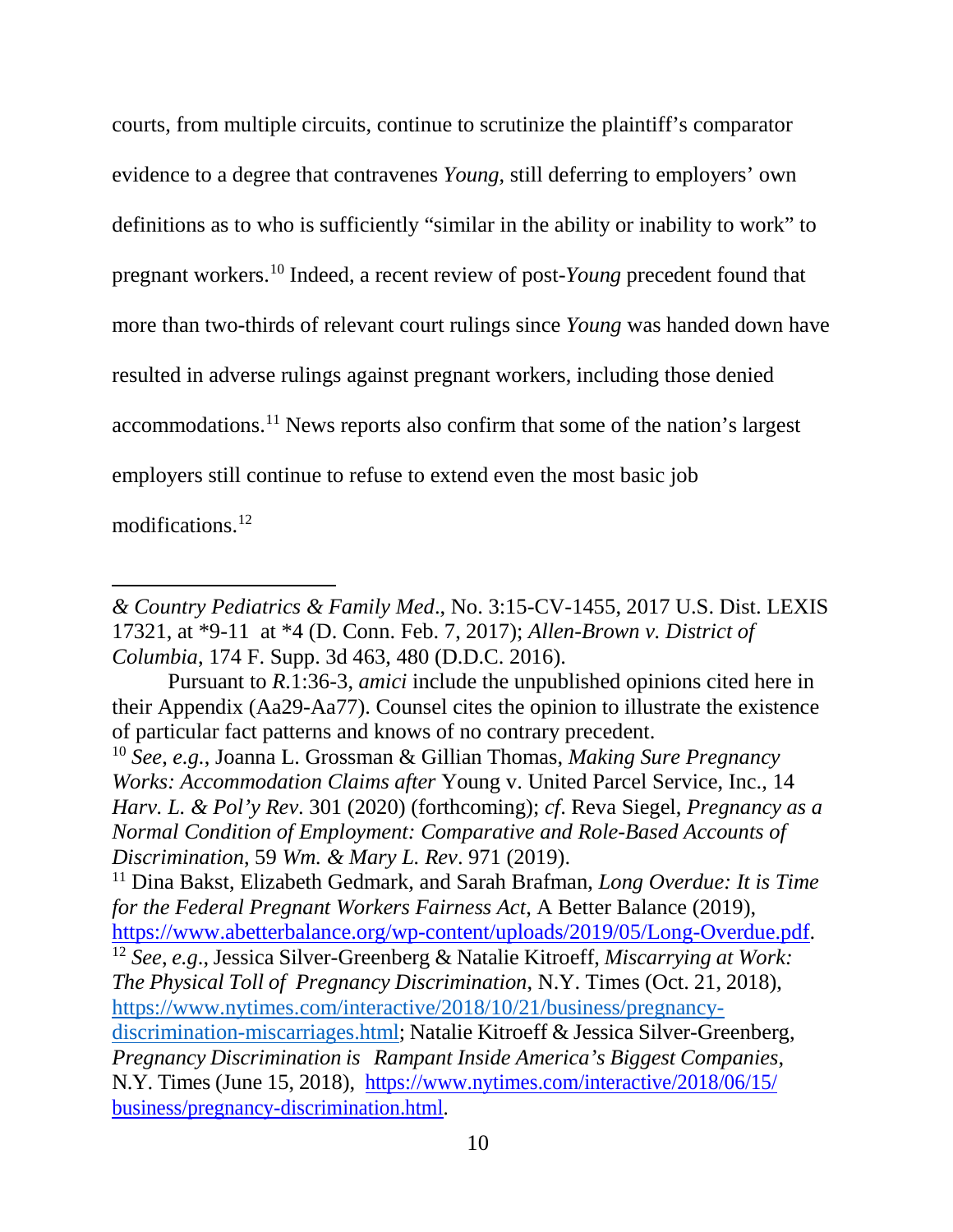The pregnant worker who is denied accommodation faces a Hobson's choice: continue working under conditions that violate their health provider's directives, or leave the job temporarily or permanently. Both of these alternatives harm women's health and equality. For women forced to stay on the job without accommodation, they face a wide range of negative outcomes, including miscarriage, preterm delivery, and low birth weight.<sup>[13](#page-21-0)</sup> And for women coerced into taking unpaid leave or quitting altogether, a loss of income at a time of increased financial need can have catastrophic economic consequences. These occur in the immediate term – particularly in light of women's role as sole or primary breadwinner in over 60 percent of families, a figure that is even higher for women of color<sup>14</sup> – and over the course of a woman's life.<sup>[15](#page-21-2)</sup>

<span id="page-21-0"></span><sup>13</sup> *See generally* Wendy Chavkin, *Walking a Tightrope: Pregnancy, Parenting, and Work, in* Double Exposure: Women's Health Hazards on the Job and at Home 196, 200 (Wendy Chavkin ed., 1984); Deborah A. Calloway, *Accommodating Pregnancy in the Workplace*, 25 *Stetson L. Rev*. 1, 3–8 (1995) (discussing scientific research about the maternal and fetal hazards in the workplace); D. Hollander, *Improving Work Situations During Pregnancy May Help Improve Outcome*, 32 *Int'l Fam. Plan. Persp*. 156, 156 (2006).

<span id="page-21-1"></span><sup>14</sup> *See, e.g*., Sarah Jane Glynn, *Breadwinning Mothers Continue to be the U.S. Norm*, Center for American Progress (May 10, 2019),

[https://www.americanprogress.org/issues/women/reports/2019/05/10/469739/bread](https://www.americanprogress.org/issues/women/reports/2019/05/10/469739/breadwinning-mothers-continue-u-s-norm/) [winning-mothers-continue-u-s-norm/.](https://www.americanprogress.org/issues/women/reports/2019/05/10/469739/breadwinning-mothers-continue-u-s-norm/)

<span id="page-21-2"></span><sup>15</sup> *See, e.g*., Michelle Fox, *The 'Motherhood Penalty' is Real, and It Costs Women \$16,000 a Year in Lost Wages*, CNBC.com (Mar. 25, 2019), [https://www.cnbc.com/2019/03/25/the-motherhood-penalty-costs-women-16000-a](https://www.cnbc.com/2019/03/25/the-motherhood-penalty-costs-women-16000-a-year-in-lost-wages.html)[year-in-lost-wages.html.](https://www.cnbc.com/2019/03/25/the-motherhood-penalty-costs-women-16000-a-year-in-lost-wages.html)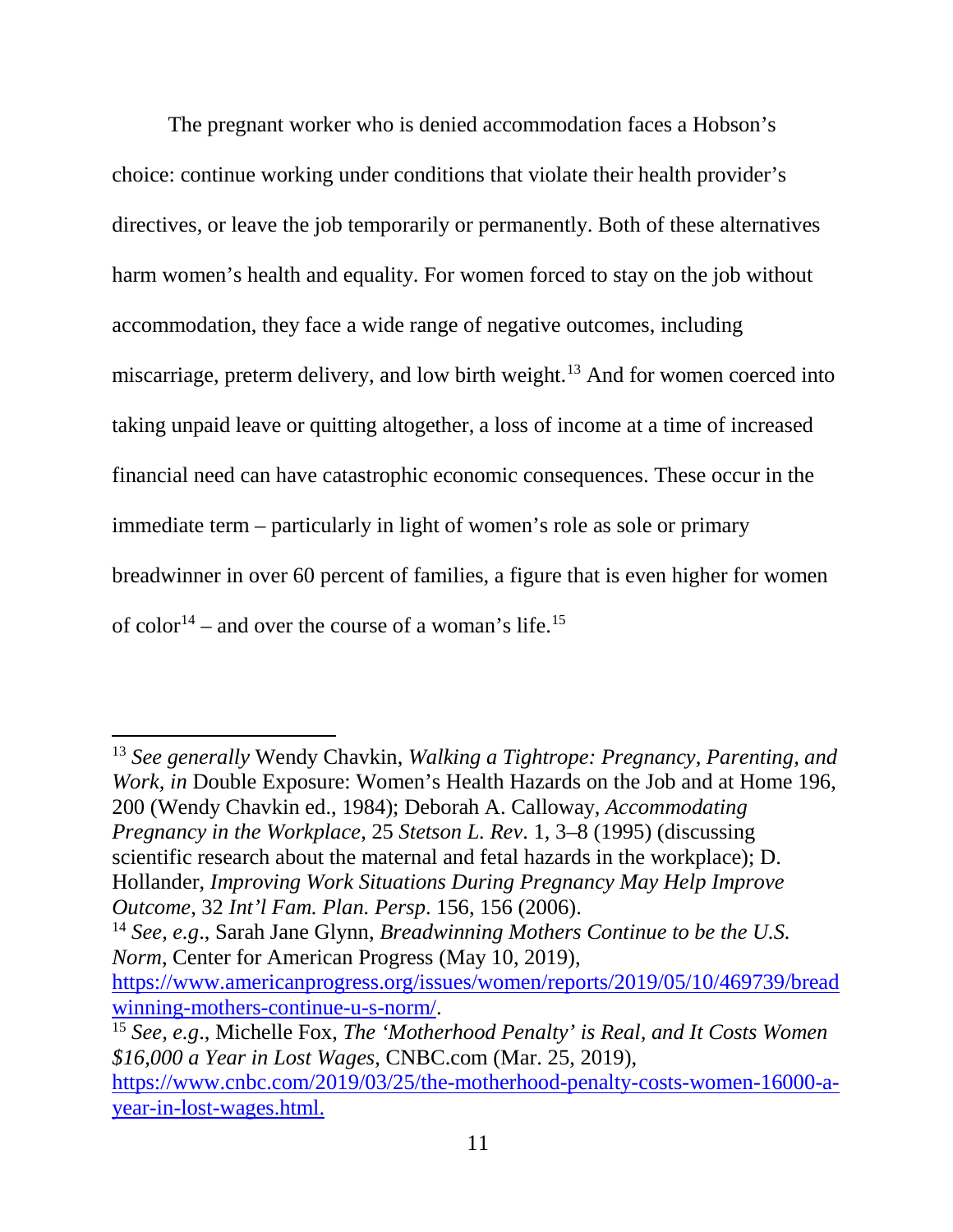The consequences of a failure to accommodate pregnancy are especially severe where, as here, the job in question is dangerous – and therefore, the need for accommodation is especially urgent<sup>[16](#page-22-1)</sup> – and where the failure to accommodate may reinforce workforce sex segregation by causing women to exit fields in which they already were vastly underrepresented.<sup>[17](#page-22-2)</sup>

Given these severe consequences, and given the mixed federal legal landscape both before and after *Young*, over the past decade a majority of states responded by enacting statutes that affirmatively mandate on-the-job accommodation of pregnancy. As discussed further below, New Jersey was not only one of the first to do so; the law it adopted also is one of the most expansive.

# <span id="page-22-0"></span>**B. The NJPWFA is one of the most expansive laws of its kind.**

Although 30 states now maintain a pregnancy accommodation statute of

 $\overline{a}$ 

<span id="page-22-1"></span><sup>16</sup> *See, e.g.*, Karen J. Kruger, *Pregnancy & Policing: Are They Compatible? Pushing the Legal Limits on Behalf of Equal Employment Opportunities*, 22 *Wis. Women's L.J.* 61, 70–71 (2007); Fabrice Czarnecki, *The Pregnant Officer*, 3 *Clinics Occupational & Envtl. Med*. 641 (2003) (citing hazards to pregnant police officers, including exposure to lead through contact with bullets, noise toxicity, and chemicals).

<span id="page-22-2"></span><sup>&</sup>lt;sup>17</sup> Sex segregation in the workforce not only perpetuates stereotypes that certain jobs are inherently "women's work" or "men's work," but also has severe, systemic economic consequences. *See* Jessica Schieder & Elise Gould, *"Women's Work" and the Gender Pay Gap*, Economic Policy Institute (July 20, 2016), [https://www.epi.org/publication/womens-work-and-the-gender-pay-gap-how](https://www.epi.org/publication/womens-work-and-the-gender-pay-gap-how-discrimination-societal-norms-and-other-forces-affect-womens-occupational-choices-and-their-pay/)[discrimination-societal-norms-and-other-forces-affect-womens-occupational](https://www.epi.org/publication/womens-work-and-the-gender-pay-gap-how-discrimination-societal-norms-and-other-forces-affect-womens-occupational-choices-and-their-pay/)[choices-and-their-pay/.](https://www.epi.org/publication/womens-work-and-the-gender-pay-gap-how-discrimination-societal-norms-and-other-forces-affect-womens-occupational-choices-and-their-pay/)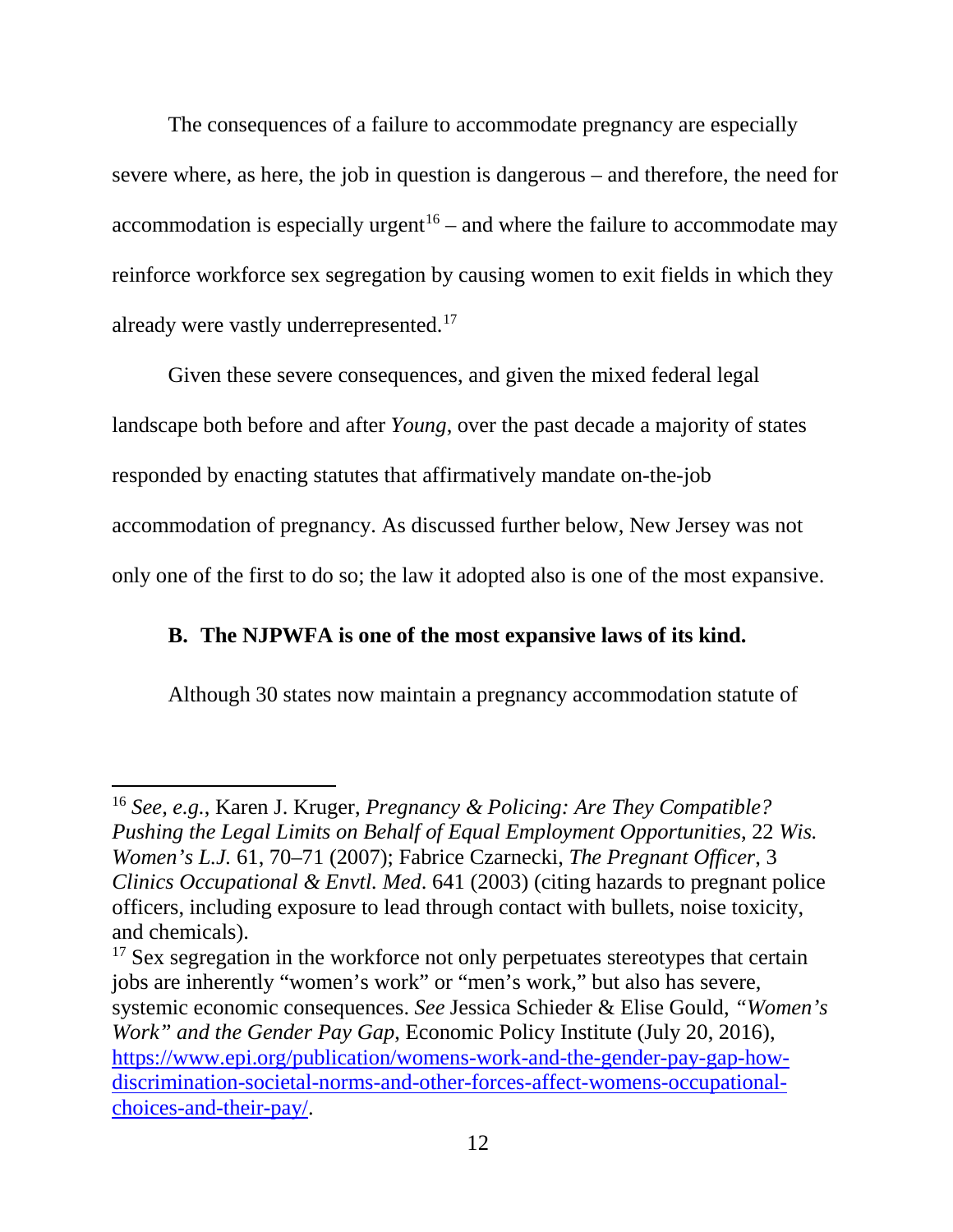some kind, in early 2014, when New Jersey's law was enacted, that number stood at just six; moreover, some of those were extremely limited, applying only to public employers and/or merely mirroring the federal standard rather than imposing an affirmative right of accommodation, irrespective of the accommodation policies extended to non-pregnant workers.[18](#page-23-0)

Though not explicitly mentioned in the LAD, claims for pregnancy discrimination under that statute had been recognized for decades. *See, e.g., Gerety v. Atlantic City Hilton Casino Resort,* 184 N.J. 391, 403 (2005) (explicitly holding that employers "may not discriminate against a female employee because she becomes pregnant"); *Rendine v. Pantzer*, 141 N.J. 292, 298 (1995) (affirming LAD liability for employer who terminated pregnant employees). Unfortunately, as was – and continues to be – the case in much of the country, existing legal protections were not sufficient to prevent unfair treatment of workers due to their pregnancies. With much public support and the backing of many advocates, Senate Bill 2995 was introduced on September 30, 2013. *See, e.g., Hearing on Senate Bill 2995 Before N.J. Senate Labor Comm*., 215th Sess. (Nov. 7, 2013) (testimony of Ari Rosmarin, ACLU of New Jersey), [https://www.aclu-](https://www.aclu-nj.org/files/5713/8383/9960/2013_11_07_TestimonyS2995.pdf)

[nj.org/files/5713/8383/9960/2013\\_11\\_07\\_TestimonyS2995.pdf;](https://www.aclu-nj.org/files/5713/8383/9960/2013_11_07_TestimonyS2995.pdf) New Jersey Senate Democrats, *Bill to Protect Pregnant Women from Discrimination in the* 

 $\overline{a}$ 

<span id="page-23-0"></span><sup>18</sup> *See, e.g.,* Bakst, et al. *supra* note 11 at 30.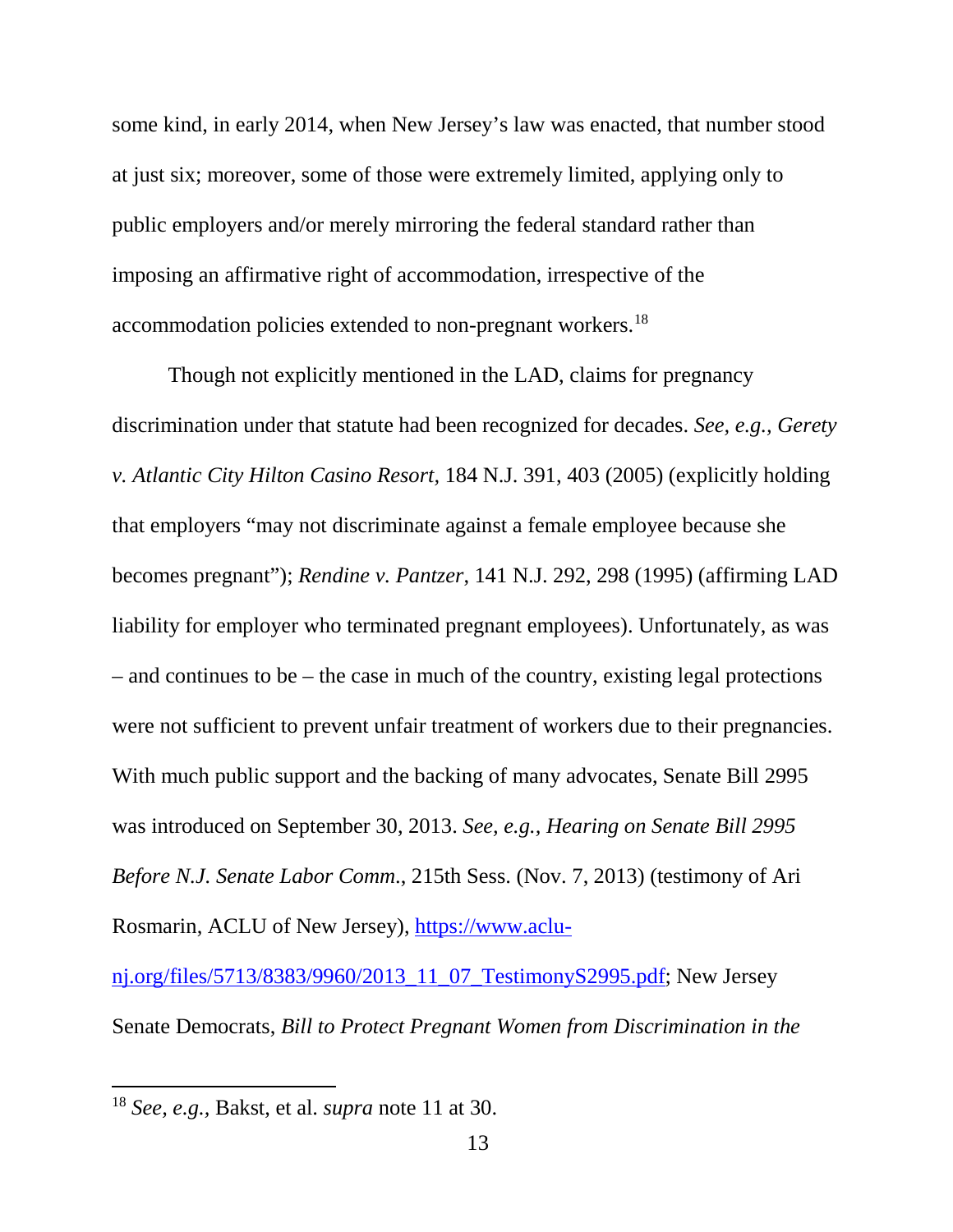*Workplace Gains Senate Approval*, Nov. 18, 2013,

[https://www.njsendems.org/bill-to-protect-pregnant-women-from-discrimination](https://www.njsendems.org/bill-to-protect-pregnant-women-from-discrimination-in-the-workplace-gains-senate-approval/)[in-the-workplace-gains-senate-approval/](https://www.njsendems.org/bill-to-protect-pregnant-women-from-discrimination-in-the-workplace-gains-senate-approval/) (referring to the discriminatory treatment pregnant workers face in employment that forces them to choose between economic stability and their health); Emily Martin, *Law Would Ensure Fairness for Pregnant Workers*, Asbury Park Press, Jan. 10, 2014, at A14 (describing how employers across the country refuse to provide temporary accommodations for pregnant workers).

The NWJFA amended the LAD to address the wide range of pregnancy discrimination that workers experience. The bill, which passed the Senate unanimously and had only one dissenting vote in the Assembly, was signed by Governor Christie on January 17, 2014. *See* Martin, *Law Would Ensure Fairness*. In it, the Legislature used broad language to describe the scope of the discrimination targeted by the bill and the types of accommodations that would now be available to pregnant workers. *See generally*, P.L. 2013, c.220, [https://www.njleg.state.nj.us/2012/Bills/PL13/220\\_.PDF\)](https://www.njleg.state.nj.us/2012/Bills/PL13/220_.PDF).

The bill's opening line and definitions make clear its purpose to consider pregnancy broadly, including "childbirth, or medical conditions related to pregnancy or childbirth, including recovery from childbirth." *Id*.; *see also* N.J.S.A. 10:5-12(s) (which has since been amended to include breastfeeding via P.L. 2017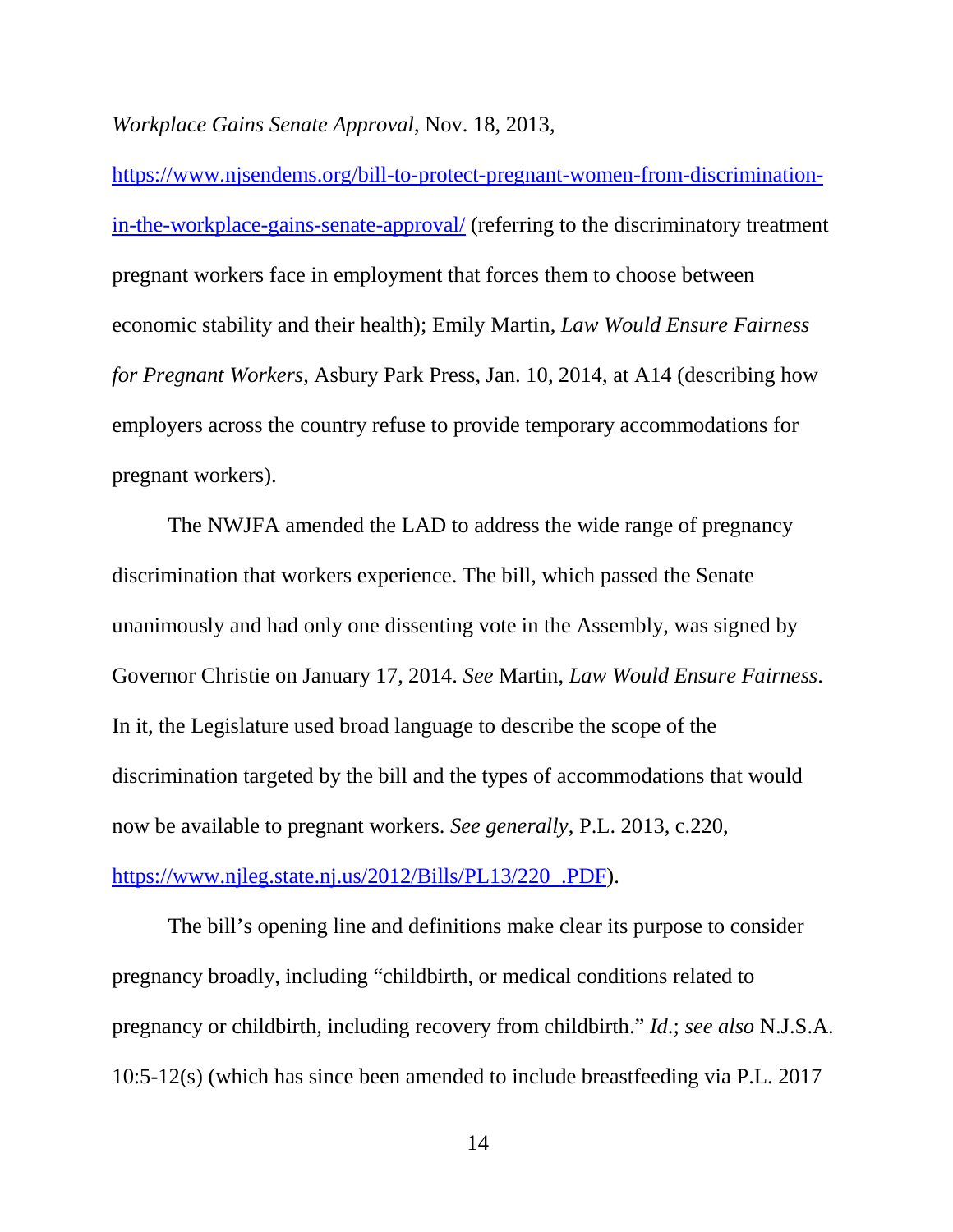c.263). The Legislature explicitly stated its intent to ensure that pregnant workers not be forced to choose between a healthy pregnancy and a paycheck. N.J.S.A. 10:5-3.1(a) (noting that "pregnant women are vulnerable to discrimination in the workplace in New Jersey, as indicated in reports that women who request an accommodation . . . are being removed from their positions, placed on unpaid leave, or fired"). [19](#page-25-0) In addition to prohibiting pregnancy discrimination, then, the intention of the Legislature was to place new, additional, and affirmative

 $\overline{\phantom{a}}$ 

<span id="page-25-0"></span><sup>&</sup>lt;sup>19</sup> *Amici* observe that while the NJPWFA explicitly names women as those being vulnerable to pregnancy discrimination and afforded its protections, N.J.S.A. 10:5- 3.1, -12(s), all genders are entitled to the full protections of the NJPWFA in accordance with the LAD's existing protections on the basis of gender identity. *See, e.g.,* N.J.S.A. 10:5-12(a). Some transgender men and non-binary people, like cisgender women, are also capable of becoming pregnant. *See, e.g.,* Heath Fogg Davis, *Sex-Classification Polices as Transgender Discrimination: An Intersectional Critique*, 12 Persp. on Pol. 45, 48 (2014) (rejecting the ability to become pregnant as relevant to classifying a person's sex because "some transgender men who have ovaries and uteruses can become pregnant, and some non-transgender women cannot become pregnant."); Julie Compton, *Trans Dads Tell Doctors: "You can be a man and have a baby,"* NBCNews.com (May 19, 2019), [https://www.nbcnews.com/feature/nbc-out/trans-dads-tell-doctors-you-can](https://www.nbcnews.com/feature/nbc-out/trans-dads-tell-doctors-you-can-be-man-have-baby-n1006906)[be-man-have-baby-n1006906](https://www.nbcnews.com/feature/nbc-out/trans-dads-tell-doctors-you-can-be-man-have-baby-n1006906) (debunking medical myth that transgender men and nonbinary people who take testosterone are effectively sterilized and noting the absence of data because medical systems do not track their pregnancies); *see also Doe v. Boyertown Area Sch. Dist*., 897 F.3d 518, 522 (3d Cir. 2018) (providing gender identity terminology and defining cisgender as referring to "a person who identifies with the sex that person was determined to have at birth"). As New Jersey begins to modify its systems to recognize more than two genders, *see, e.g.,* N.J.S.A. 26:8-40.12 (authorizing birth certificates to include "undesignated/nonbinary" gender marker in addition to "female" and "male"), *amici* respectfully request that the Court take the opportunity to clarify to the lower courts that pregnant workers include all genders.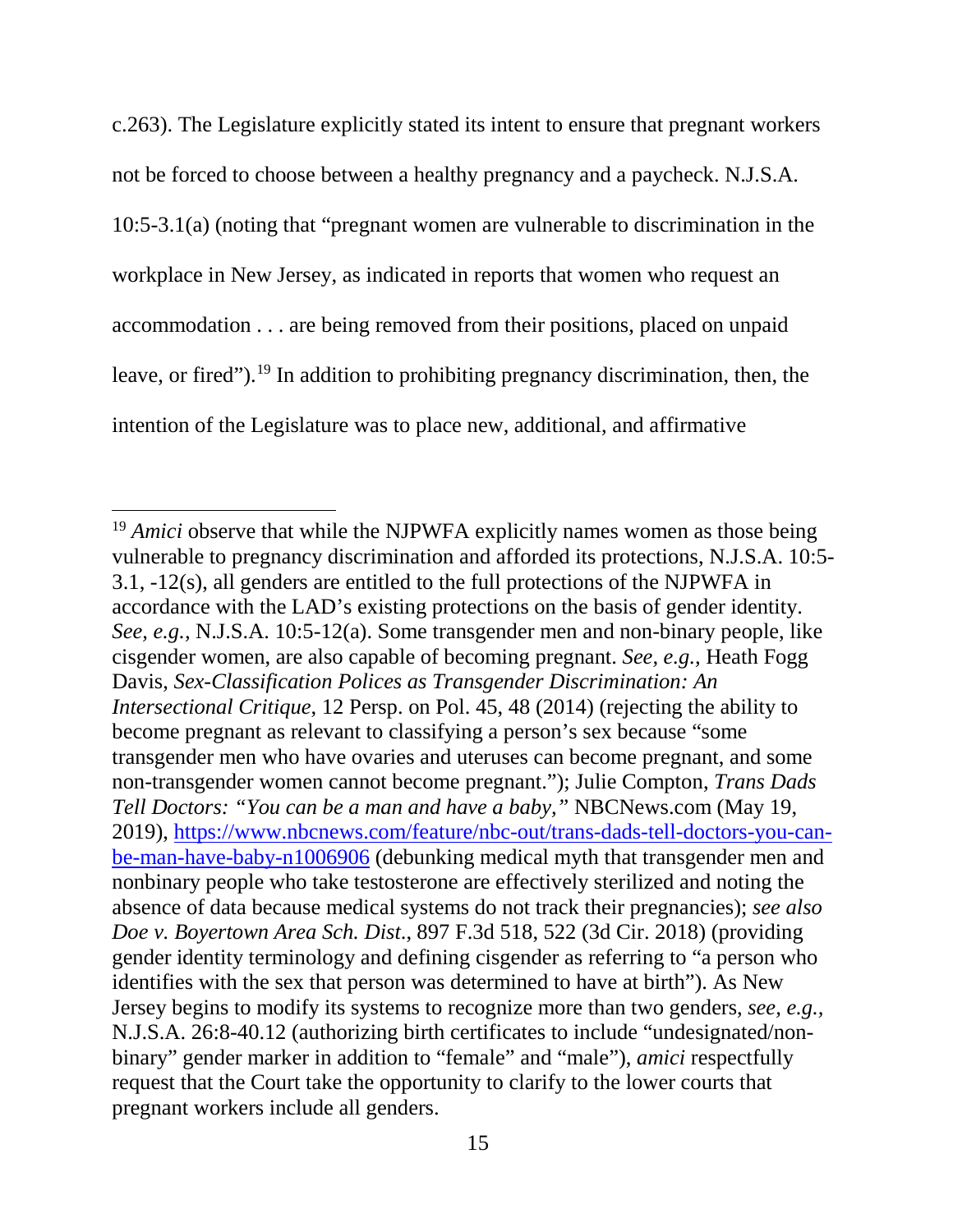obligations on employers to accommodate pregnant and postpartum workers to keep working. *Id*.; *see also* New Jersey Senate Democrats, *Bill to Protect Pregnant Women from Discrimination in the Workplace Gains Senate Approval*, (quoting sponsor Senator Weinberg as modeling the NJPWFA on the Americans with Disabilities Act and noting the benefits to employers when pregnant workers can continue in their jobs, including increased retention, morale, and productivity and reduction in training costs).

While in the Senate Labor Committee, the bill was amended to provide clarifying language about the remedies available to pregnant workers. Notably, the amendments put employers on notice that reasonable accommodations included "job restructuring or modified work schedules, and *temporary transfers to less strenuous or hazardous work*." Senate Labor Committee Statement to Senate, No. 2995, Nov. 7, 2013, [https://repo.njstatelib.org/handle/10929.1/ 24717?show=full](https://repo.njstatelib.org/handle/10929.1/24717?show=full) (emphasis added). The amendments also specified that employers who can demonstrate "undue hardship" on their business operations will not be required to provide an accommodation. *Id*. The amendments did not define when a burden becomes "undue," but instead provided a non-exhaustive list of factors to be considered. *Id*. Relevant to the matter at bar, the amendments make clear that the waivers of job requirements are only one factor in the hardship analysis and do not make the accommodation unreasonable. N.J.S.A. 10:5-12(s).

16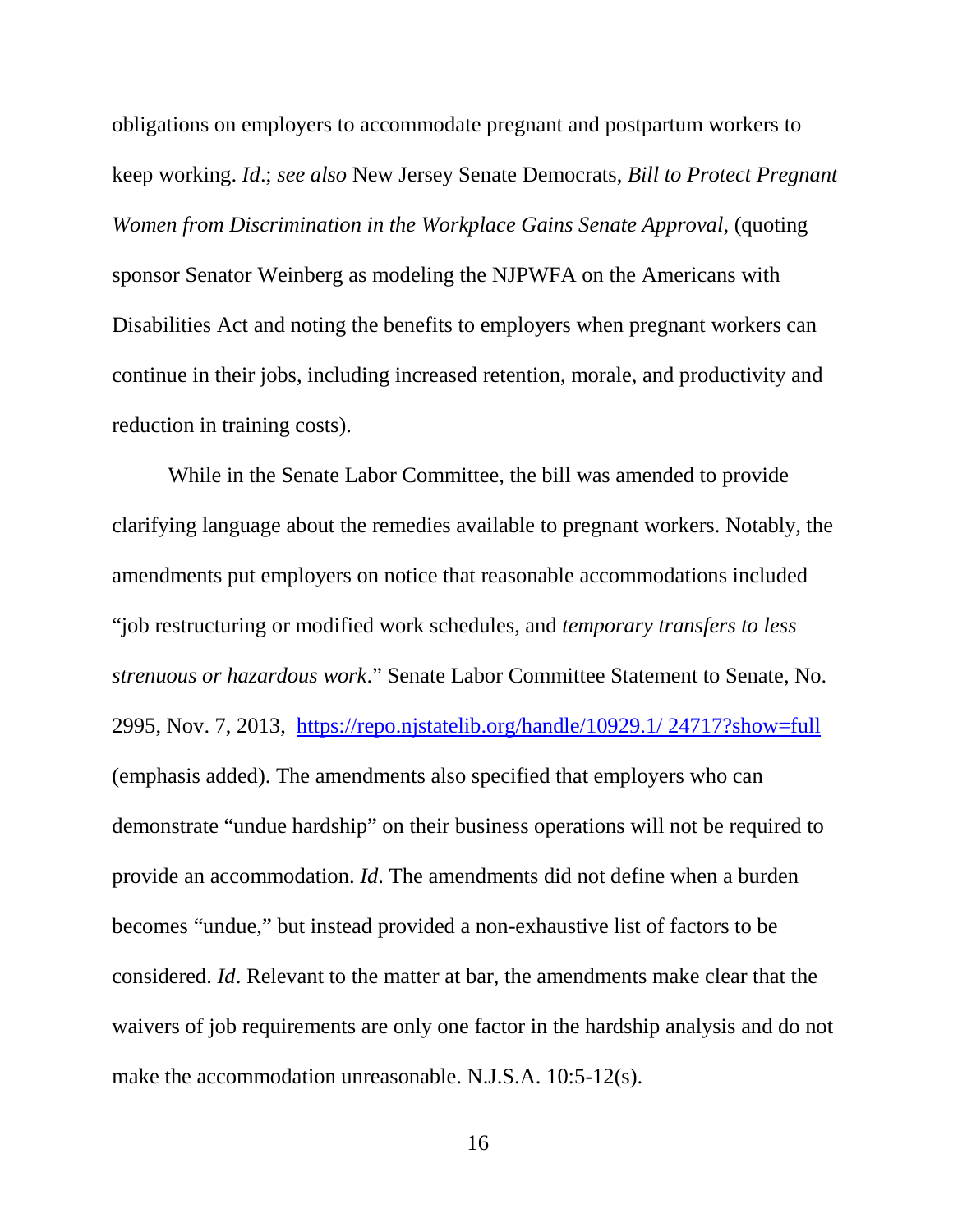## <span id="page-27-0"></span>**II. Defendants-Petitioners' Maternity Assignment Standard Operating Procedure Discriminates Against Pregnant Workers.**

The disparate terms of Defendants-Petitioners' Maternity Assignment Standard Operating Procedure ("Maternity SOP") facially violate the LAD's requirements that pregnant workers receive "equal treatment," that the accommodation be "reasonable" and further, that the proffered accommodation not impose a "penalty." *Id*.

### <span id="page-27-1"></span>**A. Defendants-Petitioners were obligated to accommodate Plaintiff-Respondent when she temporarily could not safely perform the essential functions of patrol officer.**

As a threshold matter, Defendants-Petitioners' contention that they were not even obligated to accommodate Plaintiff-Respondent because she could not perform the "essential functions" of the job of police officer ignores both the NJWPFA's text – which approves "temporary transfers to less strenuous or hazardous work" and considers a waiver of essential functions as one factor in the undue burden analysis, N.J.S.A. 10:5-12(s) – and this Court's precedent in the disability context. While a permanent inability to perform police officer functions would not trigger a duty to accommodate, where, as here, the temporary transfer enables the employee to return to full duty and perform those functions, such accommodation is reasonable. *Raspa v. Office of Sheriff of County of Gloucester*, 191 N.J. 323, 340 (2007). Indeed, it is well-settled that if a temporary leave of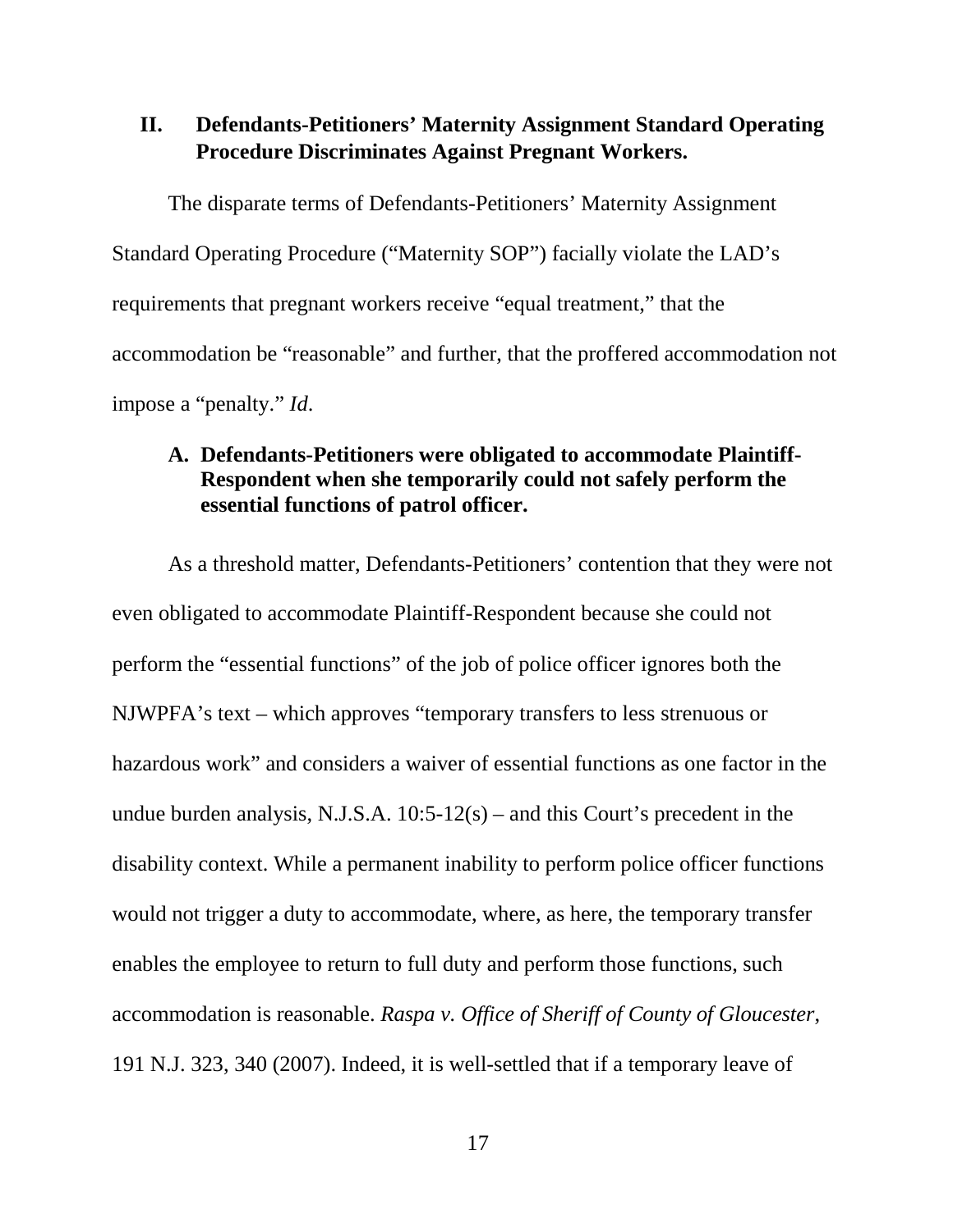absence from the workplace altogether will enable the employee to return to full duty, such an accommodation can be reasonable, too. *See, e.g., Soules v. Mount Holiness Mem'l Park*, 354 N.J. Super. 569, 573-75 (App. Div. 2002).

The grave practical implications of Defendants-Petitioners' argument here cannot be ignored. If temporary reprieve from a job's essential functions is not approved under the NJPWFA, women working a wide swath of hazardous jobs – from law enforcement to firefighting to any job involving exposure to dangerous toxins<sup>[20](#page-28-0)</sup> – will risk outright ejection from their jobs. The same fate would await women experiencing pregnancy complications that inhibit their ability to perform a wide variety of strenuous tasks, from prolonged standing to repetitive lifting.<sup>[21](#page-28-1)</sup> This is precisely the result the NJPWFA is meant to avoid. The statute recognizes the twin realities that women comprise more half the workforce, $22$  and also, that roughly 85 percent of them will become pregnant at least once in their lives.<sup>[23](#page-28-3)</sup> It

<span id="page-28-0"></span><sup>20</sup> The Comm. on Obstetric Practice, *Committee Opinion: Employment Considerations During Pregnancy and the Post-Partum Period*, *American College of Obstetricians & Gynecologists*, No. 733 (Apr. 2018), [https://www.acog.org/clinical/clinical-guidance/committee](https://www.acog.org/clinical/clinical-guidance/committee-opinion/articles/2018/04/employment-considerations-during-pregnancy-and-the-postpartum-period)[opinion/articles/2018/04/employment-considerations-during-pregnancy-and-the](https://www.acog.org/clinical/clinical-guidance/committee-opinion/articles/2018/04/employment-considerations-during-pregnancy-and-the-postpartum-period)[postpartum-period.](https://www.acog.org/clinical/clinical-guidance/committee-opinion/articles/2018/04/employment-considerations-during-pregnancy-and-the-postpartum-period)

 $\overline{\phantom{a}}$ 

<span id="page-28-1"></span> $\frac{21}{21}$ *Id.* 

<span id="page-28-2"></span><sup>22</sup> Amara Omeokwe, *Women Overtake Men as Majority of U.S. Workforce*, Wall Street Journal (Jan. 10, 2020), [https://www.wsj.com/articles/women-overtake-men](https://www.wsj.com/articles/women-overtake-men-as-majority-of-u-s-workforce-11578670615)[as-majority-of-u-s-workforce-11578670615.](https://www.wsj.com/articles/women-overtake-men-as-majority-of-u-s-workforce-11578670615)

<span id="page-28-3"></span><sup>23</sup> *Fertility of Women in the United States: 2016*, Table 6. Completed Fertility for Women age 40 to 50 Years Old – Selected Characteristics: June 2016, U.S. Census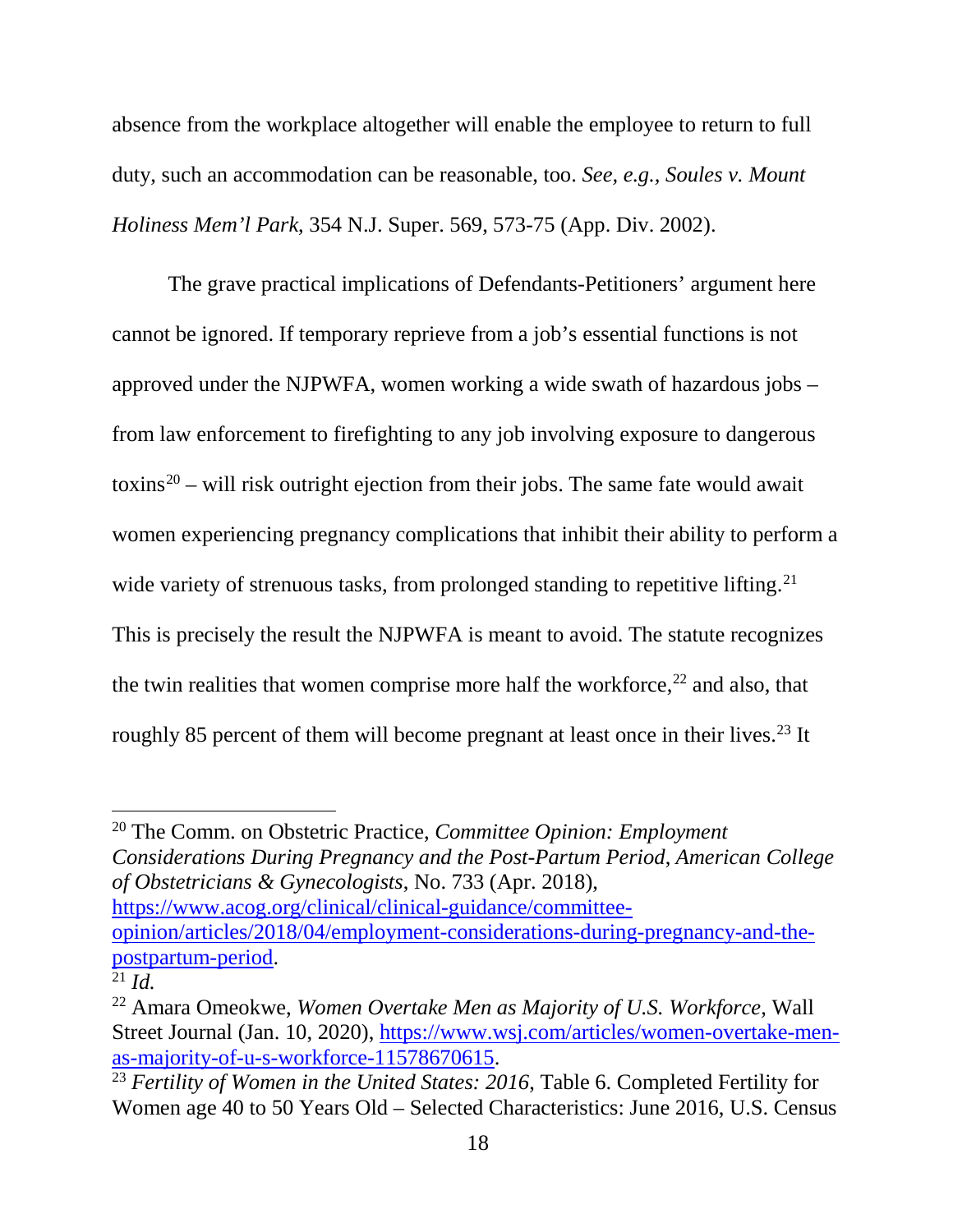treats pregnancy for what it is – a normal condition of employment – and demands that employers do the same.

# <span id="page-29-0"></span>**B. The Maternity Assignment SOP subjects pregnant officers to "unequal treatment" as compared to officers accommodated under the Light/Modified Duty SOP.**

The NJPWFA's equal treatment mandate mirrors the PDA's requirement that pregnant workers be treated the "same" as others similarly situated. That phrase cannot be read in isolation, but instead, must be read in concert with the statute's other directive, *i.e.,* that, "in addition," employers "shall make available" reasonable accommodations – an express requirement not contained in the PDA. N.J.S.A. 10:5-12(s).

Where, as here, the employer has taken the step of affording accommodation to *all* employees – *i.e.,* by implementing a Light/Modified Duty SOP in addition to the Maternity Assignment SOP – it may not afford accommodations to the pregnant officers on lesser terms.[24](#page-29-1) That the Light/Modified Duty SOP's exemption from the loss-of-leave-time provision is discretionary rather than

 $\overline{\phantom{a}}$ 

Bureau (May 4, 2017) [https://www.census.gov/](https://www.census.gov/%20data/tables/2016/demo/fertility/women-fertility.html#par_list_62)  [data/tables/2016/demo/fertility/women-fertility.html#par\\_list\\_62.](https://www.census.gov/%20data/tables/2016/demo/fertility/women-fertility.html#par_list_62)

<span id="page-29-1"></span><sup>&</sup>lt;sup>24</sup> The fact that Defendants-Petitioners amended the Light/Modified Duty SOP in September 2016 to eliminate the waiver provision, does not diminish the importance of this Court's affirming what constitutes "equal treatment" under the NJPWFA. Moreover, even with such an amendment, the Maternity Assignment SOP still violates the statute's provisions requiring "reasonable accommodation" and prohibiting a "penalty" for workers who avail themselves of the NJPWFA's protections, as discussed further *infra*.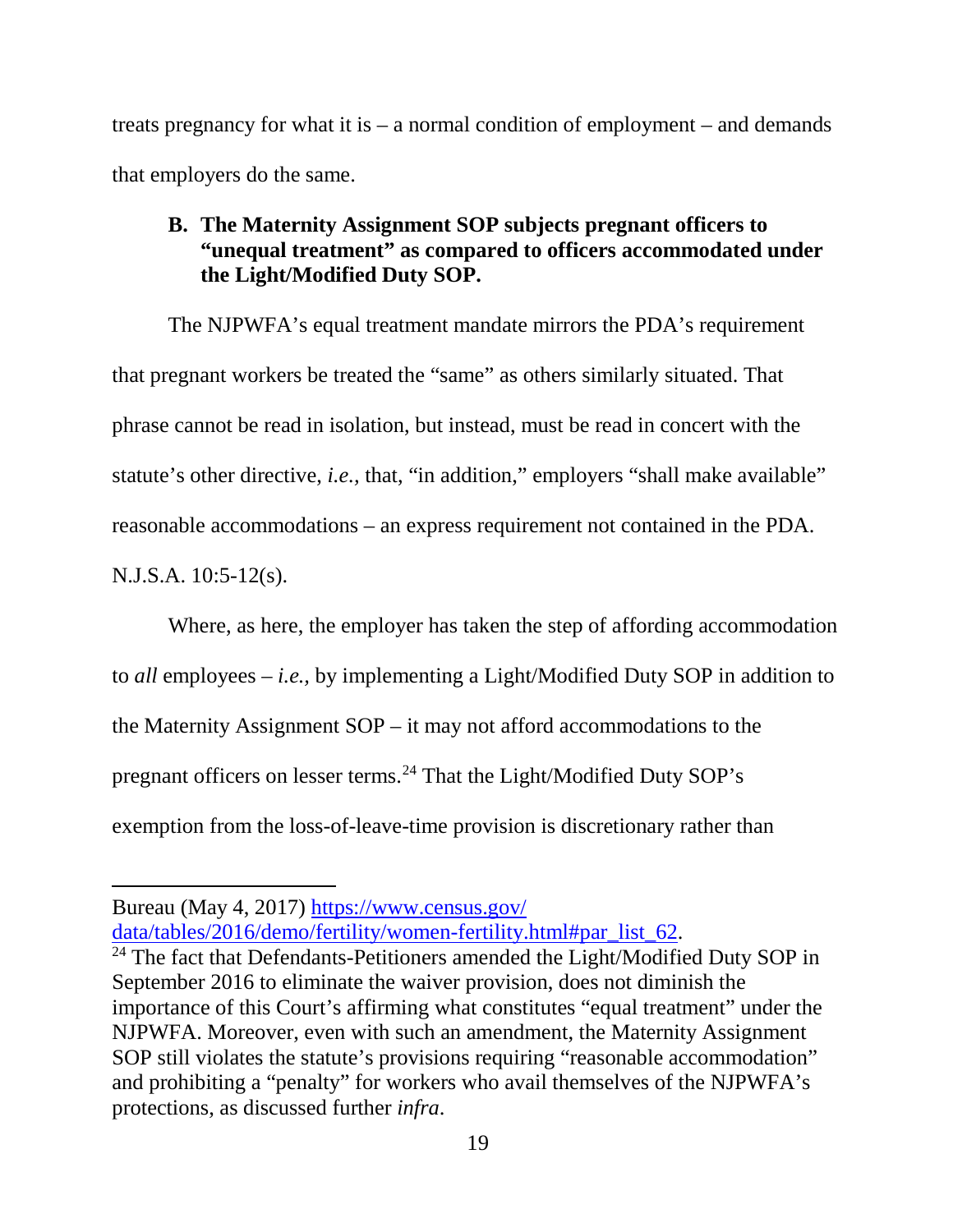universal does not render it a "neutral" policy. Aside from the fact that Plaintiff-Respondent has identified two individuals who in fact benefited from the discretionary exemption, even if she had not, under the plain terms of the policy, a pregnant officer *never* will have the opportunity to seek, let alone receive that benefit. For this reason, the Maternity Assignment SOP arguably would not even satisfy the PDA, in that the two policies are facially not the "same." *See Legg*, 820 F.3d at 76 (employer county jail's policy of providing light duty to correctional officers injured on the job contributed to triable issue of pretext, even where evidence unclear as to how many non-pregnant officers had benefited from the policy; "Although it is unclear from the record whether the County accommodated a large percentage of non-pregnant employees in practice, they at least were eligible. By contrast, as one would expect, the County failed to accommodate 100% of its pregnant employees.").

### <span id="page-30-0"></span>**C. The Maternity SOP is not a "reasonable accommodation" because it demands pregnant officers incur a "penalty" for utilizing it.**

Demanding that pregnant workers deplete their accrued leave before being permitted to continue to work for Defendants-Petitioners is indisputably a "penalty," and therefore does not qualify as a "reasonable accommodation." Each hour of paid leave used up during the months leading up to an officer's due date is one fewer hour of paid leave available to that officer when she is at home recovering from childbirth. In this way, Defendants-Petitioners' Maternity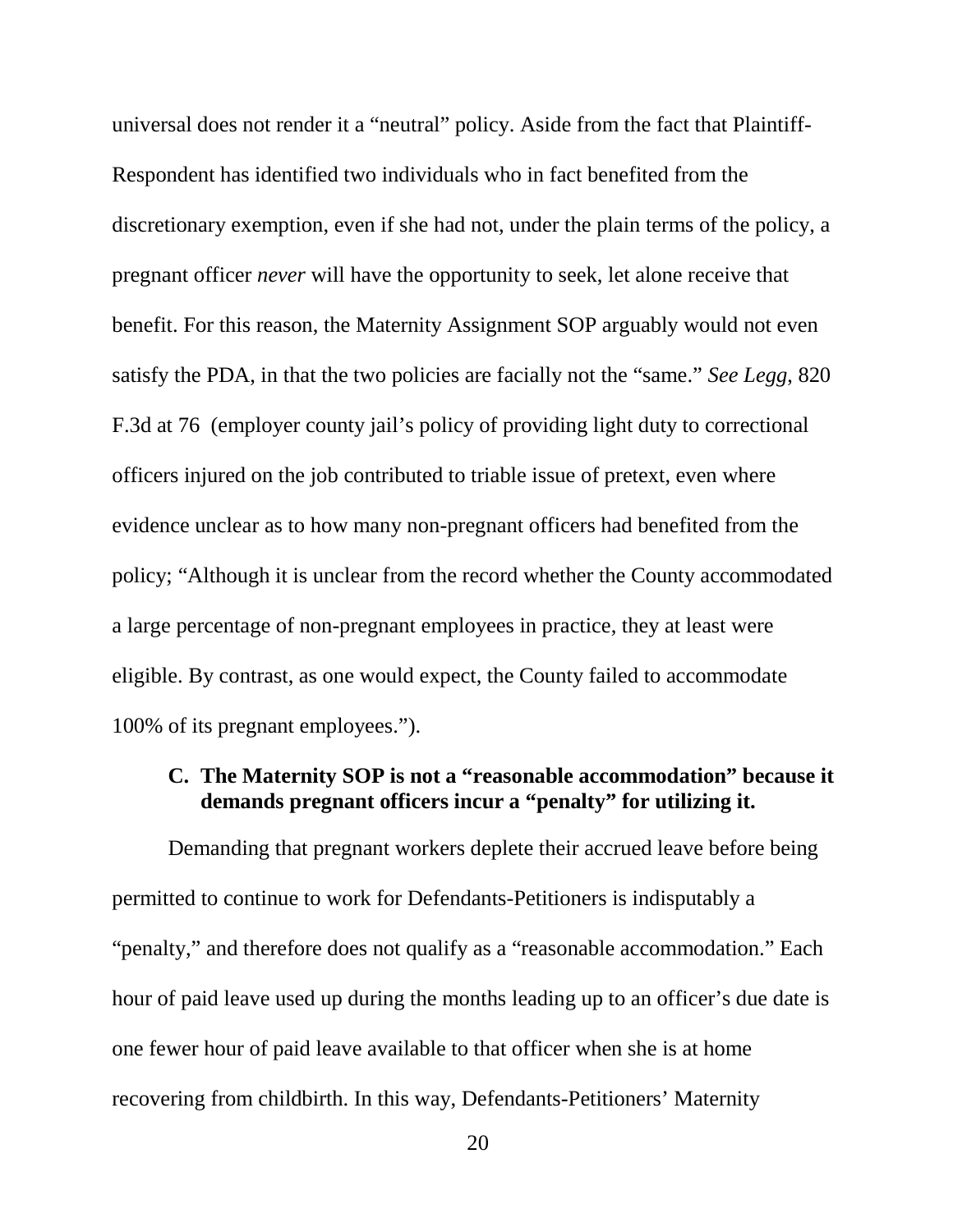Assignment SOP helps assure that pregnancy will, in fact, result in a loss of income – a result wholly at odds with the NJWPFA's purpose. Moreover, pregnant officers are just as susceptible as others to injuries and illnesses that may require time away from work to recover. If an officer has been forced to deplete her accrued paid leave during pregnancy, such leave, too, will be unpaid.

Defendants-Petitioners are advancing an argument that the Supreme Court rejected more than four decades ago, even before enactment of the PDA. In *Nashville Gas Co. v. Satty*, 434 U.S. 136 (1977), the Court considered an employer's policy of erasing a woman's accrued seniority when she took a leave of absence to give birth. It concluded that such a policy violated Title VII of the Civil Rights Act of 1964 by both depriving pregnant employees of "employment opportunities" and "adversely affect[ing] [their] status as an employee." *Id.* at 141 (quoting 42 U.S.C. § 2000e-2(a)(2)) ("It is apparent from the previous recitation of the events which occurred following respondent's return from pregnancy leave that petitioner's policy denied her specific employment opportunities that she otherwise would have obtained. . . . [P]etitioner has not merely refused to extend to women a benefit that men cannot and do not receive, but has imposed on women a substantial burden that men need not suffer." $^{25}$  $^{25}$  $^{25}$ .

<span id="page-31-0"></span><sup>&</sup>lt;sup>25</sup> After rejecting the employer's seniority policy, the Court went on to approve its policy of withholding sick leave pay from workers absent due to pregnancy, while paying such benefits to workers absent due to a wide range of other health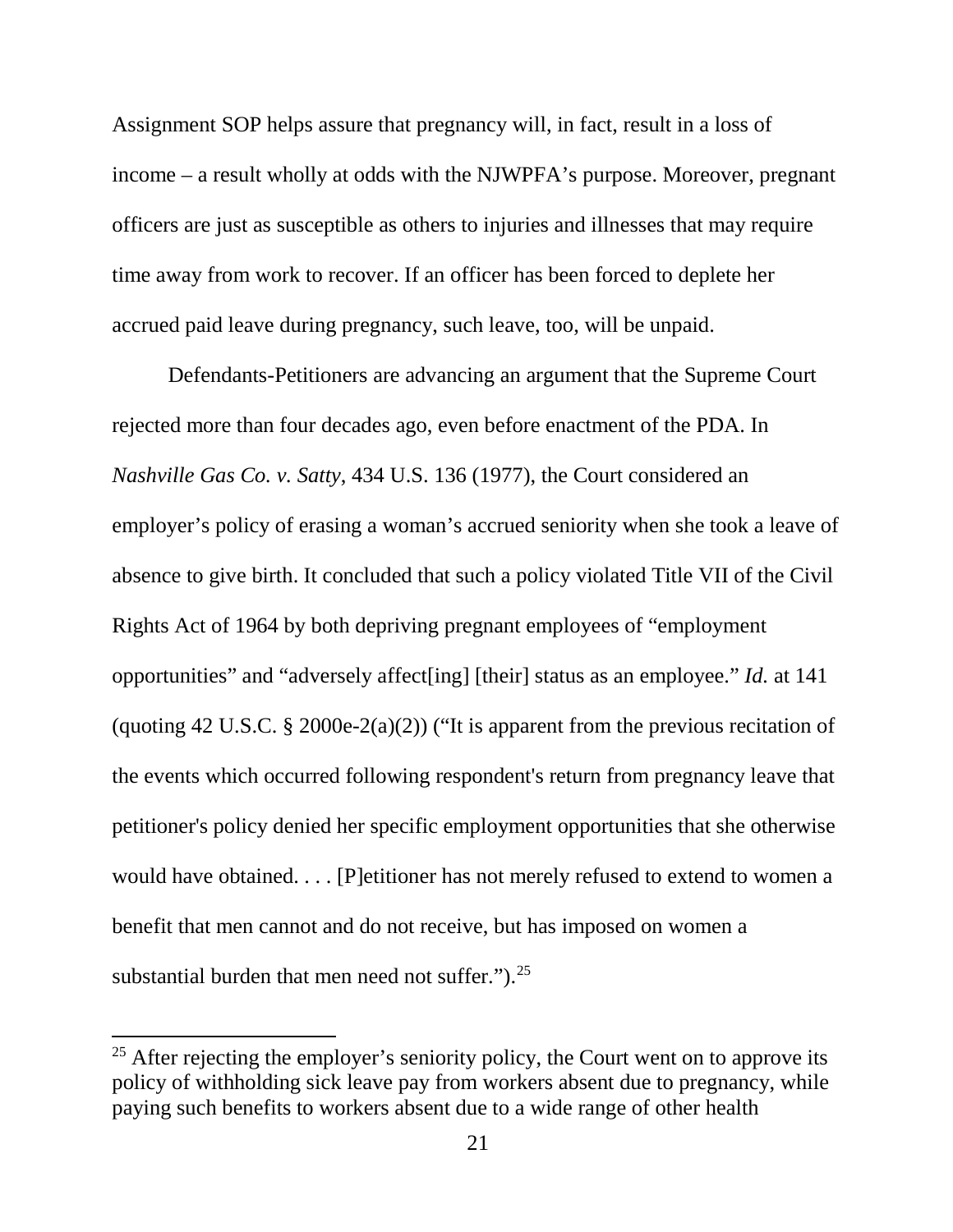Defendants-Petitioners' assertion that they are entitled to ask pregnant officers to sacrifice their accrued leave during accommodation as a "trade-off" for the loss of their patrol services – purportedly on behalf of New Jersey's taxpayers – reflects precisely the sort of "archaic or stereotypical notions about pregnancy and the abilities of pregnant workers" that the NJPWFA, and the PDA before it, disavowed. *California Fed. Sav. & Loan Ass'n v. Guerra*, 479 U.S. 272, 290 (1987). Defendants-Petitioners fall short of stating outright that pregnant officers should be grateful to have a paycheck during their temporary period of limitation, but that implication is clear from their submission.

The Supreme Court long ago recognized that state laws that favor pregnancy over other physical limitations are acceptable, even necessary, tools to overcome the barrier it poses to economic equality. More than 30 years ago in *Cal. Fed.*, the Supreme Court approved California's statute requiring employers to provide pregnant workers with up to four months of job-protected leave, at a time when neither state nor federal law provided such protection for others. 479 U.S. at 292. In rejecting a challenge to the statute as discriminatory against non-pregnant

conditions, relying on its recent decision in *General Electric Corp. v. Gilbert*, 429 U.S. 125 (1976). *Satty*, 434 U.S. at 146 (citing *Gilbert*). Like *Gilbert*, however, this portion of the *Satty* holding was superseded by the enactment of the PDA. *See Newport News Shipbuilding & Dry Dock Co. v. EEOC*, 462 U.S. 669, 678 (1983) ("When Congress amended Title VII in 1978 [by passing the PDA], it unambiguously expressed its disapproval of both the holding and reasoning of the Court in the *Gilbert* decision.").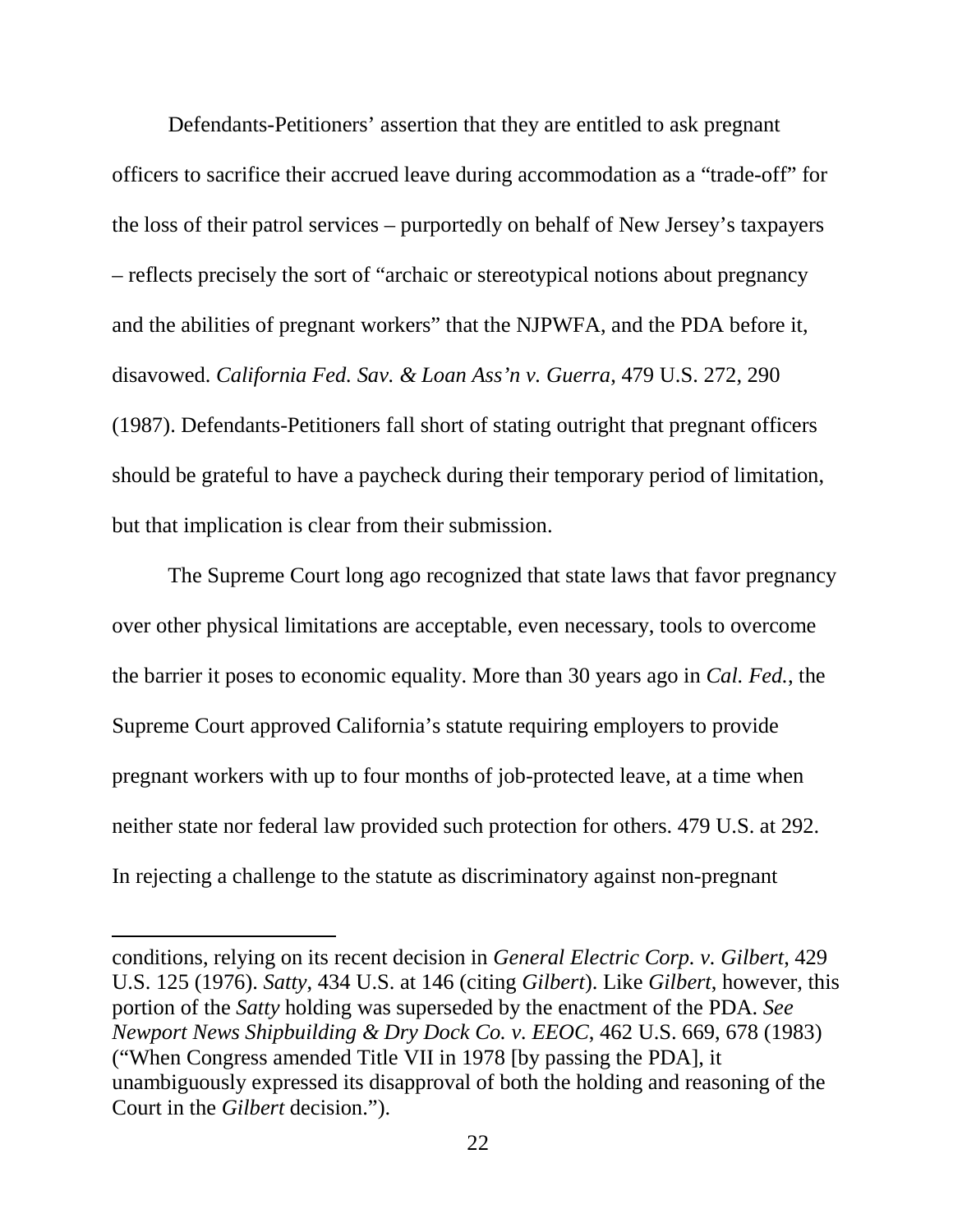workers, the Court approved expansive state action that "takes pregnancy into account," *id*. at 289, concluding that "Congress intended the PDA to be a 'floor beneath which [protections for pregnant workers] may not drop – not a ceiling above which they may not rise." *Id*. at 285 (internal citation omitted).

Defendants-Petitioners' contention that sacrificing accrued paid leave is an appropriate price for pregnant officers to pay ignores the Legislature's intention that pregnancy should not place workers in a worse position than they were in prior to having a baby. Fulfilling that legislative purpose is not a favor to be repaid.

# <span id="page-33-0"></span>**D. Under the "undue hardship" standard, public employees should not have access to inferior accommodations because of the size of the political subdivision that employs them.**

Because preventing and eradicating discrimination is New Jersey's unequivocal public policy, the State and its political subdivisions should be held to the highest standards in upholding and modeling anti-discriminatory practices. As the Court has explained, "[e]mployment discrimination is not just a matter between employer and employee. The public interest in a discrimination-free work place infuses the inquiry." *Fuchilla*, 109 N.J. at 335. This public interest is at its apex when the employer is a public entity.

To that end, when a local government take the position that accommodating a pregnant worker is an "undue hardship," courts should place "size" and related factors outlined in N.J.S.A. 10:5-12(s) into the appropriate context. That is, local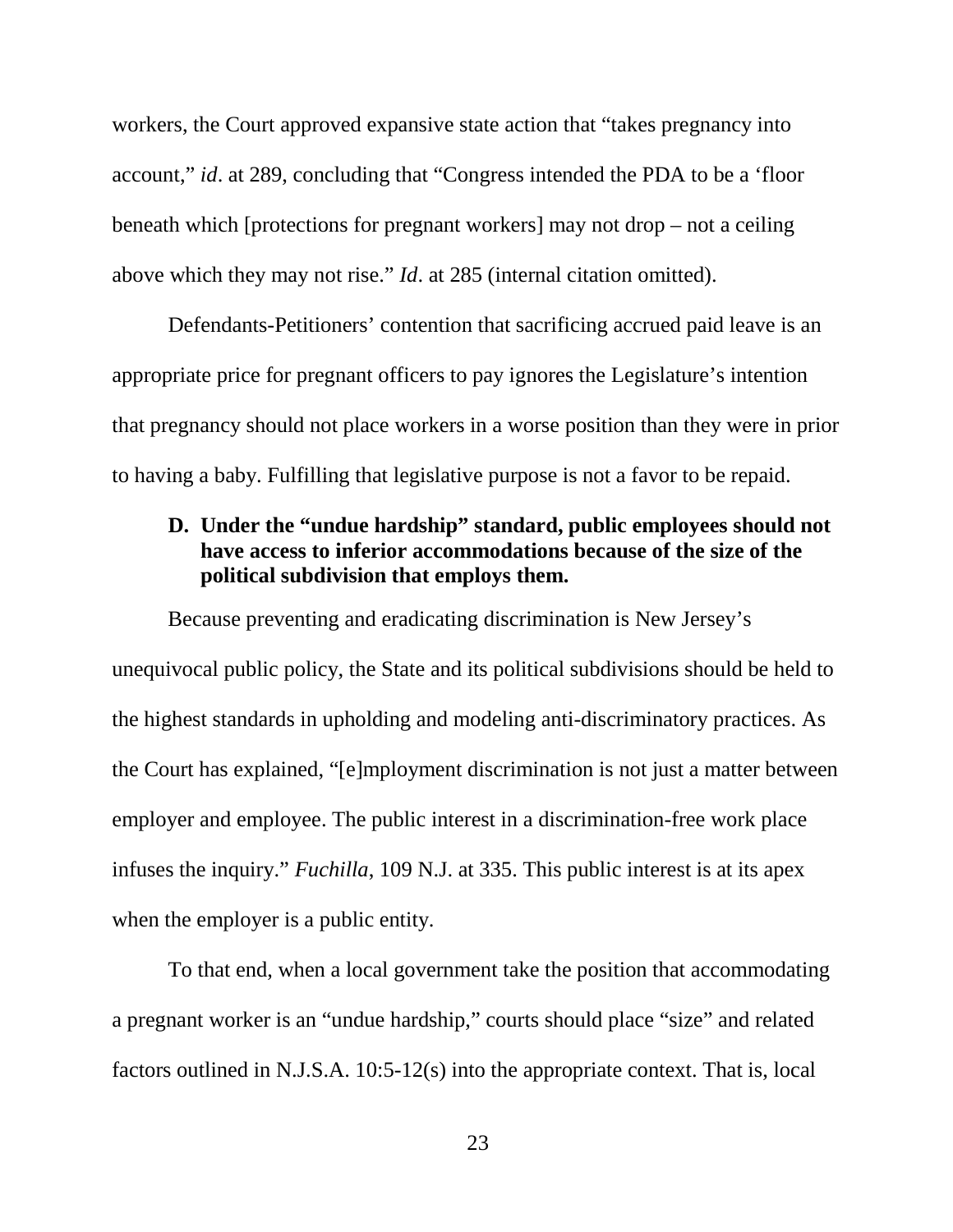governments are political subdivisions of the State and their specific headcount or the size of their budget should not dictate the outcome of whether a worker's accommodation is "reasonable" under the NJPWFA. As the Court is aware, New Jersey has many layers of local government. With 565 municipalities, 21 counties, and more than 600 school boards, plus various authorities, boards, and commissions, New Jersey's public workers are employed by a wide variety of public entities.[26](#page-34-0) With the state's history of resistance to sharing services or consolidating[,27](#page-34-1) local governments should not be able to undermine the State's public policy of supporting pregnant workers by comparing their own budgets to those of larger entities. The LAD's commandment for a liberal construction requires that all of the state's political subdivisions accommodate their pregnant workers similarly and not seek to shirk responsibilities by pointing to their budgets or department sizes. Simply put, a pregnant police officer in Seaside Park in need of the same job modifications as one in Jersey City should not enjoy fewer statutory protections solely because she works for a smaller community.

<span id="page-34-1"></span><span id="page-34-0"></span><sup>26</sup> For decades, New Jersey policymakers have recognized that the volume of local government has created "duplication and inefficiency" as well as "administrative redundancy." Ron Marisco, *Sharing Services Has Saved Money for NJ Local Governments: Wall Street Analysis*, NJ Spotlight (Dec. 20, 2019), [https://www.njspotlight.com/2019/12/sharing-services-has-saved-money-for-nj](https://www.njspotlight.com/2019/12/sharing-services-has-saved-money-for-nj-local-governments-wall-street-analysis/)[local-governments-wall-street-analysis/](https://www.njspotlight.com/2019/12/sharing-services-has-saved-money-for-nj-local-governments-wall-street-analysis/) (quoting the 1994 outgoing address of then-Governor Florio who advocated for regionalization). <sup>27</sup> *Id*.

 $\overline{\phantom{a}}$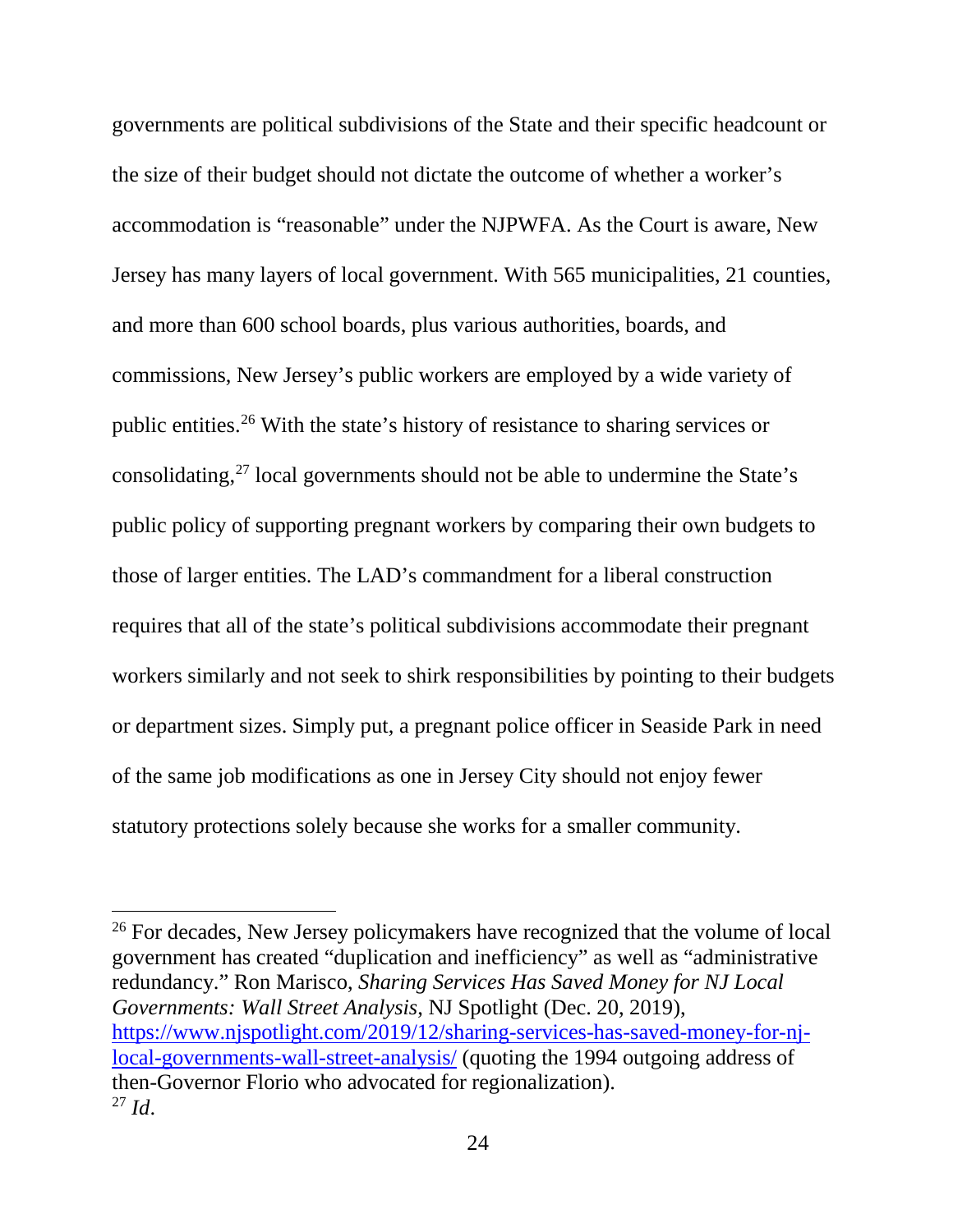The LAD can no longer countenance public employers that place pregnant police officers in the untenable position of choosing between their livelihood and their health. This Court should make clear that when a pregnant officer's health provider has recommend modified job duties, police departments are required to provide them. While a municipality may incur additional expenses related to these accommodations, they are expenses that can be anticipated and budgeted for, just as municipalities can anticipate other commitments and obligations to its workforce, *e.g.,* accommodating modified assignments for officers who experience an injury while on duty.

### <span id="page-35-0"></span>**III. The NJPWFA is a Tool to Combat Extreme Gender Disparities in New Jersey Police Departments.**

The broad remedial aims of the LAD and the NJPWFA are particularly important in the context of professions that historically have excluded women from their ranks. As discussed below, in New Jersey police departments, the disparities are sharp, recruitment and training standards have regressed, and the work environment can be difficult. If women officers manage to make it through these hurdles, the NJPWFA provides them assurances that their employers will respect their health and economic stability during and following their pregnancies – and further, that officers will not be pushed out of a field into which they only have begun to make inroads.

25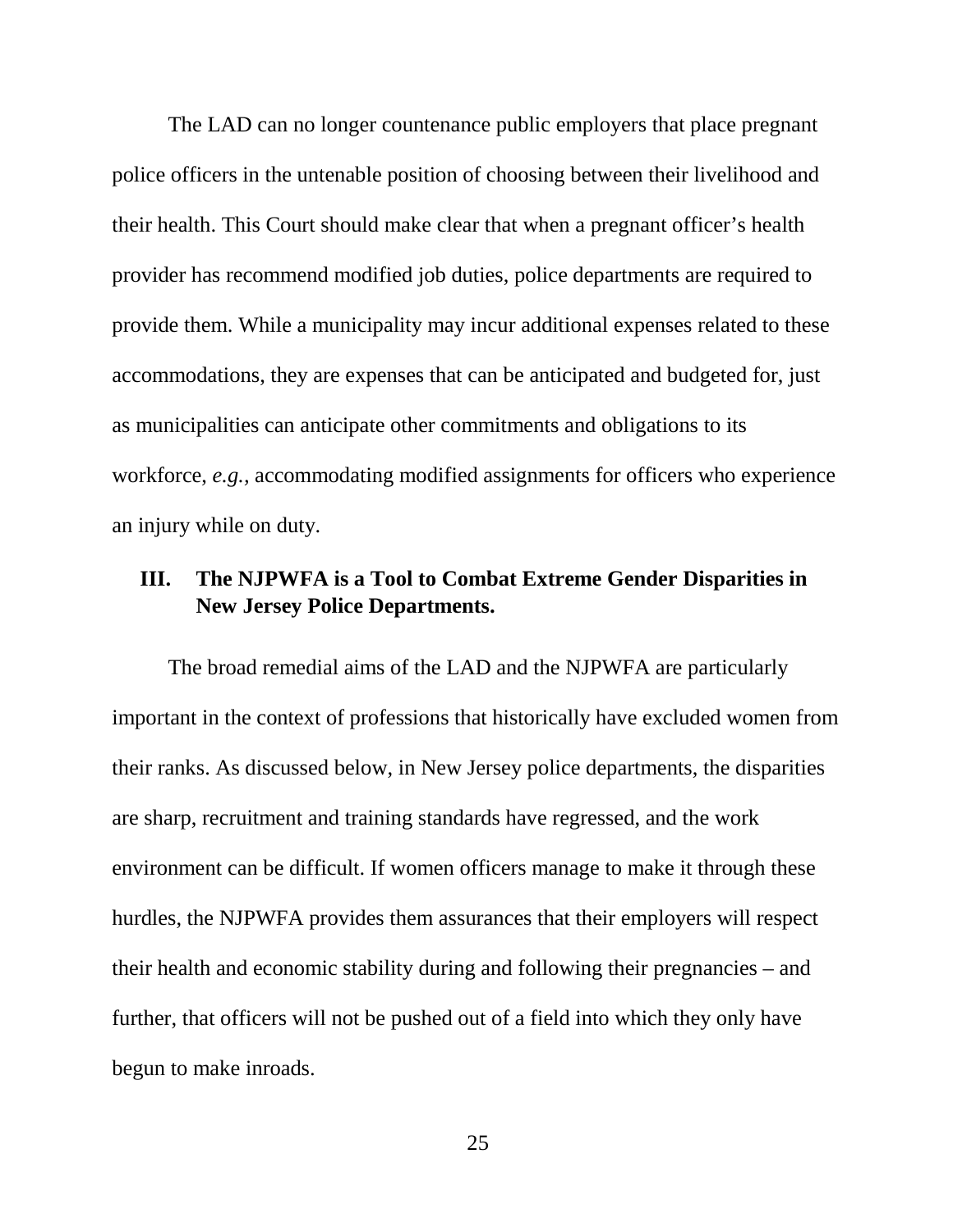As the Appellate Division noted, Plaintiff was one of three women in a department of more than 50 patrol officers. *Delanoy*, 462 N.J. Super. at 84. A department comprised of six percent women is staggeringly low, considering that women make up more than half of the New Jersey's population and participate in the work force at a rate of 60 percent. U.S. Census Bureau, *Quick Facts*, July 1, 2019, [https://www.census.gov/quickfacts/NJ.](https://www.census.gov/quickfacts/NJ) The Ocean Township Police Department's low number of women officers (six percent) proves even lower when placed in a statewide context: women comprise only ten percent of New Jersey's police officers. *See* Unif. Crime Reporting, State of N.J., Uniform Crime Report 174 (2016). Yet, it is unfortunately not an outlier: in 2016, one-third of police departments in New Jersey had no women officers at all. *See* Andrew Ford, *NJ Police Tests Fail Women Recruits. Here's How It Hurts Your Safety and Your Wallet*, Asbury Park Press (Feb. 25, 2020), [https://www.app.com/in](https://www.app.com/in-depth/news/investigations/2019/07/29/new-jersey-failing-its-women-police-recruits/1819867001)[depth/news/investigations/2019/07/29/new-jersey-failing-its-women-police](https://www.app.com/in-depth/news/investigations/2019/07/29/new-jersey-failing-its-women-police-recruits/1819867001)[recruits/1819867001.](https://www.app.com/in-depth/news/investigations/2019/07/29/new-jersey-failing-its-women-police-recruits/1819867001) When comparing the percentage of women in the law enforcement profession, New Jersey ranks behind 31 states and the District of Columbia. *Id*.

The number of women police officers in New Jersey falls below the low bar set nationally. Despite legislative efforts to encourage the participation of women in the workforce, the rate of female sworn officers in U.S. law enforcement has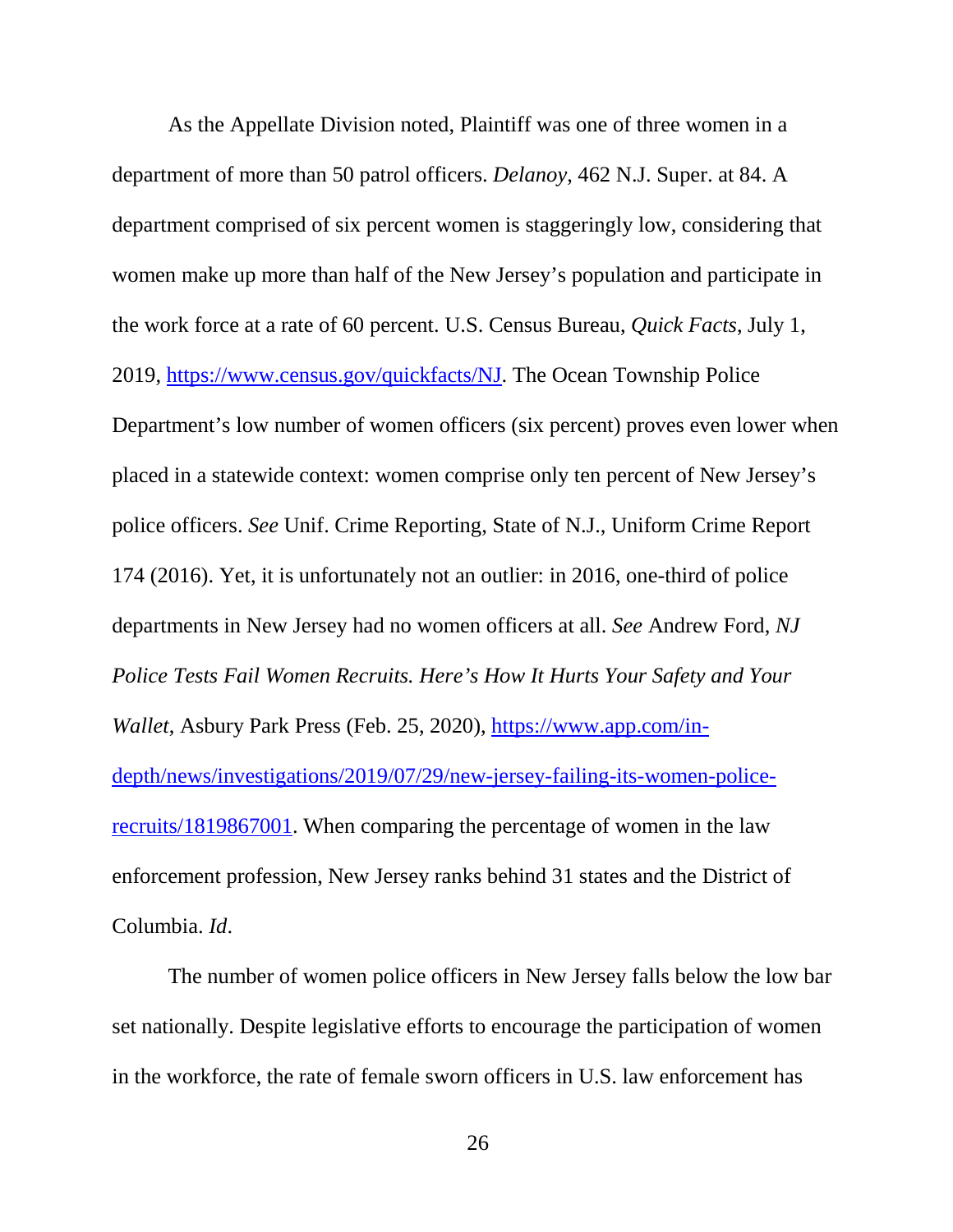stagnated at the extraordinarily low rate of approximately 11–12 percent. *See*  Federal Bureau of Investigation, *Crime in the U.S. 2002* at 322-23 (Oct. 27, 2003), [https://ucr.fbi.gov/crime-in-the-u.s/2002/02sec6.pdf;](https://ucr.fbi.gov/crime-in-the-u.s/2002/02sec6.pdf) National Institute of Justice, Women in Policing: Breaking Barriers and Blazing a Path 3 (2019),

<https://www.ncjrs.gov/pdffiles1/nij/252963.pdf> ("[T]he percentage of women in policing has remained relatively stagnant over the past 30 years . . . ."). The presence of women among positions of leadership is even more meager: fewer than 10 percent of first-line supervisory and 3 percent of chief-level positions are filled by women. National Institute of Justice, *supra*, at iii n.2. Experts believe there is little reason to see improvement on the horizon. Christina Asquith, *Why Aren't U.S. Police Departments Recruiting More Women?*, The Atlantic (Aug. 30, 2016), [https://www.theatlantic.com/politics/archive/2016/08/police-departments-women](https://www.theatlantic.com/politics/archive/2016/08/police-departments-women-officers/497963)[officers/497963](https://www.theatlantic.com/politics/archive/2016/08/police-departments-women-officers/497963) (quoting the vice president of the International Association of Women Police Officers belief that "[t]here's no energy about doing anything to recruit women or show any effort to do your best to recruit women").

As New Jersey continues to struggle with recruiting and retaining racially and ethnically diverse officers, Kate King, *N.J. Struggles for Diversity in Police,* Wall Street Journal, Apr. 5, 2016, at A.15, it must also contend with its troubling results in recruiting women officers. New Jersey's management of police academies recently has turned back the clock on women's participation in policing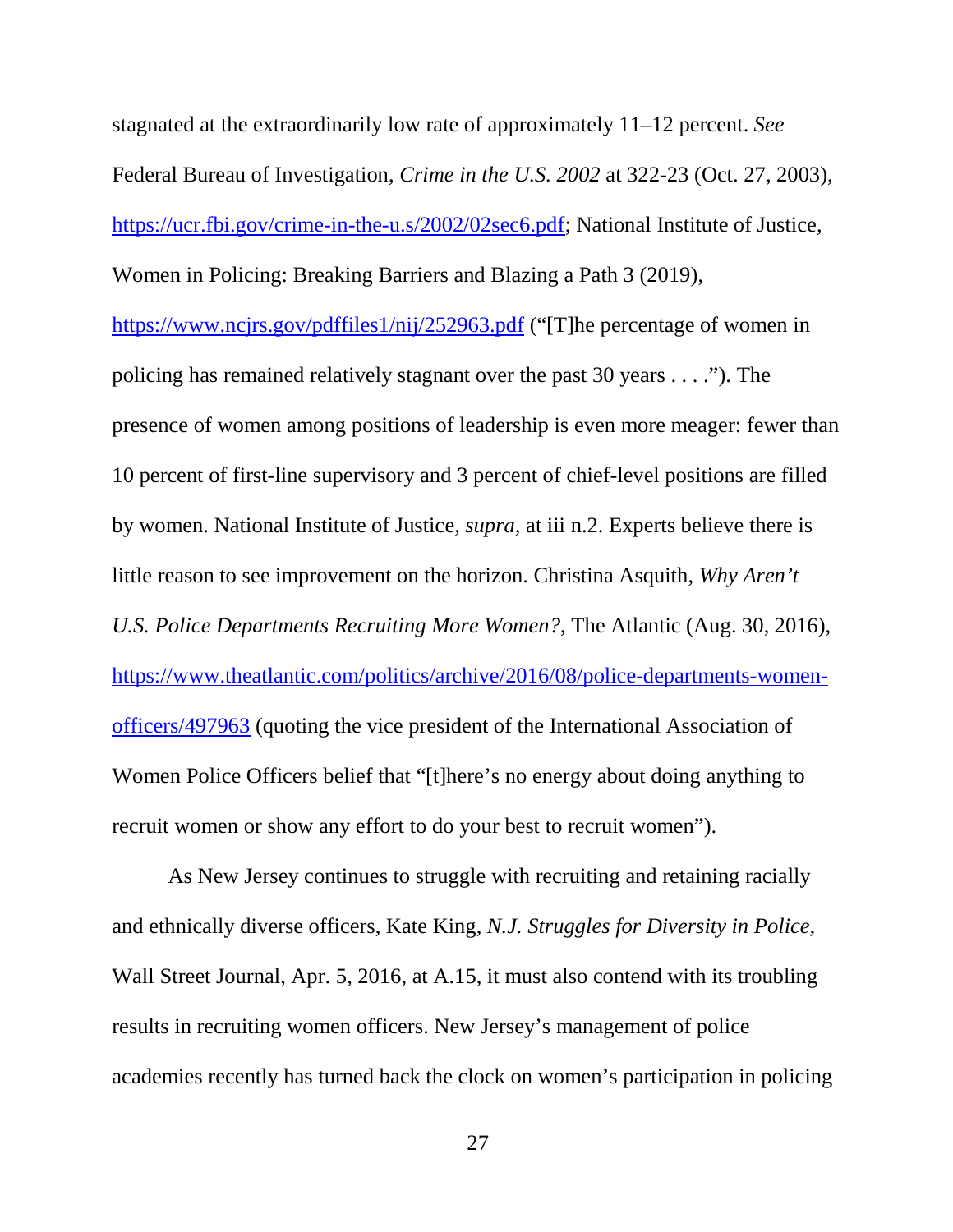through troubling recruitment practices. From 2009 through 2014, only two to four percent of women failed physical fitness tests. Andrew Ford, *NJ Police Tests Fail Women Recruits. Here's How It Hurts Your Safety and Your Wallet*. After New Jersey instituted a change in 2017 cutting the amount of time recruits have to improve test scores from five months to only two to three weeks, *31 percent of women failed*. *Id*.

Through the affirmative accommodations required by NJPWFA, pregnant law enforcement officers can continue in their career paths without the distraction, or derailment, of discrimination. Unfortunately, Officer Delanoy's experiences with both of her pregnancies is not unique. Over the decade, as direct counsel or *amicus*, *Amicus* ACLU Women's Rights Project ("WRP") has represented several police officers whose pregnancies were not accommodated by their departments, even though these same departments routinely accommodated other officers temporarily unable to perform all of their duties.

• *Lochren v. Suffolk County*[28](#page-38-0): In one of the earliest PDA accommodation cases and one of the few pre-*Young* victories, ACLU WRP and the New York Civil Liberties Union represented Sandra Lochren and five other police officers in a lawsuit against the Suffolk County Police Department (SCPD) for refusing to temporarily reassign pregnant officers to desk work and other non-patrol jobs, even though it did so for officers injured on the job. But for those officers who opted to keep working patrol, SCPD also failed to provide bullet-proof vests or gun belts that would fit pregnant officers. As a result, pregnant officers' only safe option was to go on unpaid leave long before

 $\overline{a}$ 

<span id="page-38-0"></span><sup>28</sup> No. 08-2723-cv (E.D.N.Y.).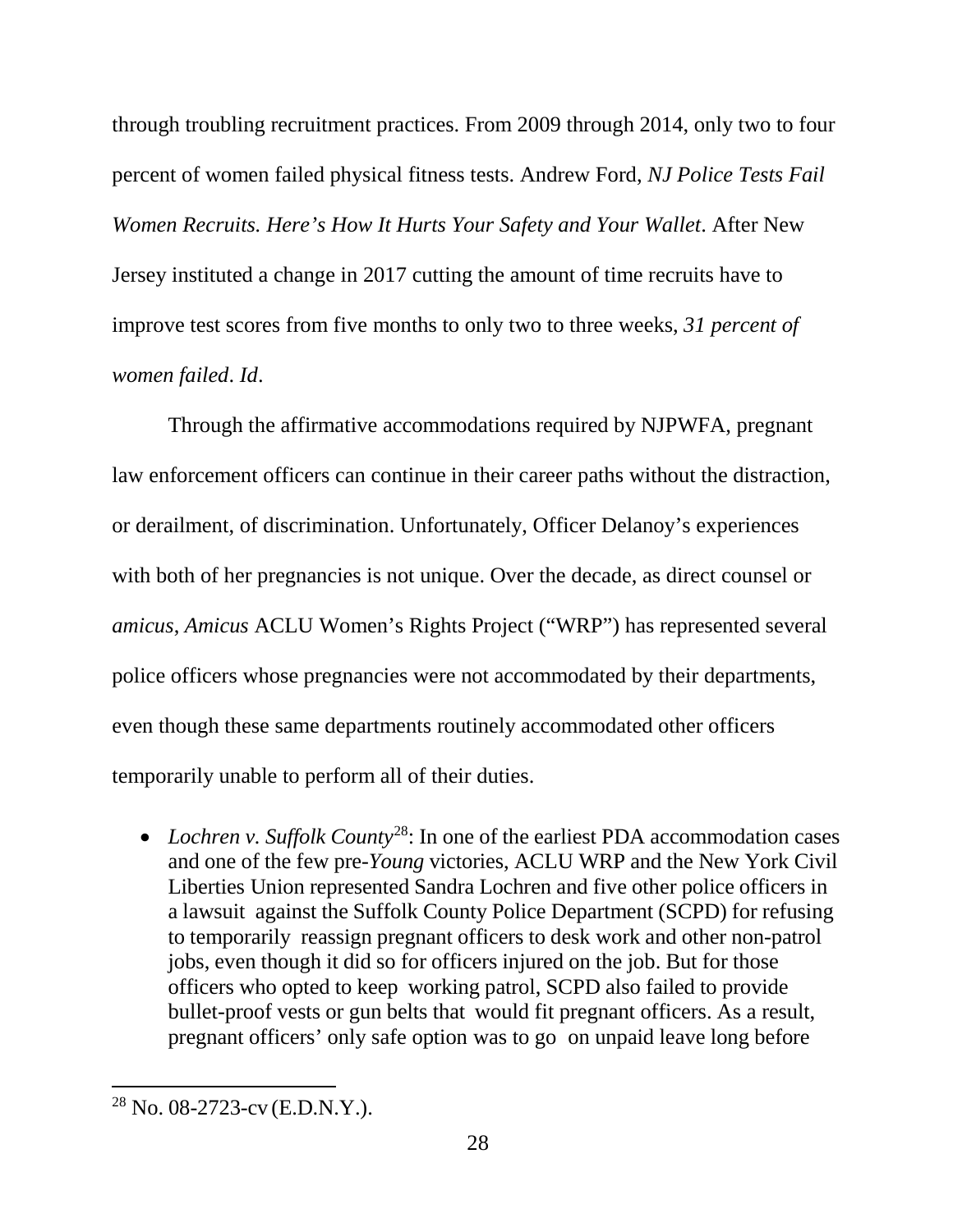their due date. In 2006, a federal court found SCPD's policy discriminatory. As a result, it changed its policy to cover pregnant officers.

- *Panattoni v. Village of Frankfort<sup>[29](#page-39-0)</sup>:* ACLU WRP and ACLU of Illinois represented Jennifer Panattoni, a police officer with the Village of Frankfort Police Department (FPD). In November 2015, she became pregnant with her first child and shortly thereafter, due to the FPD's failure to accommodate her pregnancy – despite offering modified duties to officers injured on the job – she was forced to go on unpaid leave. While the litigation was pending, Officer Panattoni became pregnant again, but again was denied a full-time alternative assignment that would allow her to work safely. In April 2019, the parties reached a settlement agreement in which the Village agreed to change its policies
- *Alicea v. Cromwell Police Department*: ACLU WRP and the ACLU of Connecticut represented police officer Sarah Alicea, who sought a temporary transfer to a light duty job during her pregnancy. The department denied her request, and instead forced her to take unpaid leave for the last four months of her pregnancy. After ACLU WRP filed an E.E.O.C. administrative charge of discrimination, the parties settled. Under the settlement, the department changed its police to accommodate pregnant officers. *Cromwell Cop Settles Pregnancy Bias Suit after Being Forced to Take Unpaid Leave*, Middletown Press (Sept. 7, 2018), [https://www.middletownpress.com/middlesex-county/article/Cromwell-cop](https://www.middletownpress.com/middlesex-county/article/Cromwell-cop-wins-pregnancy-bias-suit-after-being-13209796.php)[wins-pregnancy-bias-suit-after-being-13209796.php.](https://www.middletownpress.com/middlesex-county/article/Cromwell-cop-wins-pregnancy-bias-suit-after-being-13209796.php)
- *Balcastro v. Town of Wallingford*: The ACLU and ACLU of Connecticut represented Annie Balcastro, a police officer with the Town of Wallingford. In January 2012, Balcastro learned that she was pregnant and unable to continue on patrol as a police officer. Instead of making a reasonable effort to transfer her to a suitable temporary position, the Town gave her no other option than to take unpaid leave. After filing an E.E.O.C. administrative charge, the ACLU reached a settlement with the Town, which included changes in its light duty policy for pregnant officers. Kathleen Ramunni, *Wallingford to Pay Police Officer Who Filed Discrimination Complaint*, Patch.com (Mar. 27, 2013),

[https://patch.com/connecticut/wallingford/wallingford-to-pay-police-officer](https://patch.com/connecticut/wallingford/wallingford-to-pay-police-officer-refused-light-duty)[refused-light-duty.](https://patch.com/connecticut/wallingford/wallingford-to-pay-police-officer-refused-light-duty)

 $\overline{a}$ 

<span id="page-39-0"></span><sup>29</sup> No. 17-cv-06710 (N.D. Ill.)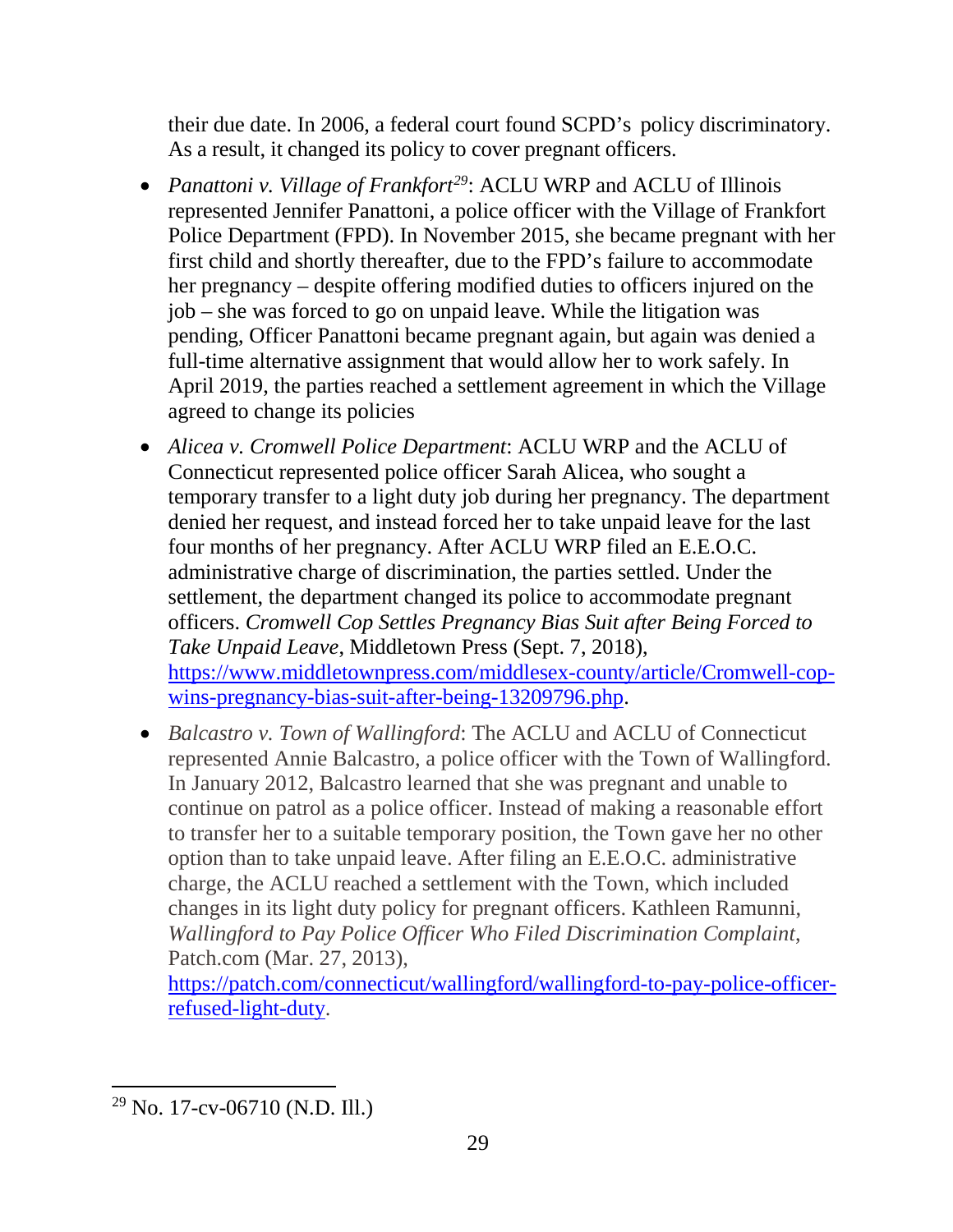- *Legg v. Ulster County*[30:](#page-40-0) Corrections Officer Ann Marie Legg was denied temporary assignment to light duty during her pregnancy, even though Ulster County gave such assignments to guards injured on the job. In her third trimester, Legg had to intervene in an inmate fight, prompting her to go on leave rather than face future risks. After a trial, a federal judge in 2017 refused to find that the County's policy imposed a discriminatory disparate impact on pregnant workers, even though he acknowledged that under the County's policy, a pregnant officer never will qualify for light duty. On appeal, the ACLU drafted an *amicus* brief with the Center for WorkLife Law, urging reversal. The case remains pending.
- *Hicks v. City of Tuscaloosa*: Stephanie Hicks, a narcotics investigator with the Tuscaloosa Police Department in Alabama, wanted to breastfeed her new baby, but her bulletproof vest was restrictive, painful, and prone to causing infection in her breasts. She asked for a desk job so that she would not need to wear a vest for protection, but her employer refused, even though it routinely granted desk jobs to officers unable to fulfill all of their patrol duties. Instead, her employer only offered her an ill-fitting vest that put her at risk. Hicks quit her job rather than perform it unsafely. She won at trial, but her employer appealed. ACLU WRP, along with the Center for WorkLife Law, submitted an *amicus* brief arguing that accommodation of the need to pump was covered by *Young*. The Eleventh Circuit agreed, affirming the jury verdict for Hicks and becoming the first appellate court to extend *Young* to employees who are breastfeeding. *See* 870 F.3d 1253 (11th Cir. 2017).

*Amici* were able to identify several instances in which New Jersey police

departments refused to accommodate officers with modified job responsibilities $31$ :

<span id="page-40-0"></span><sup>30</sup> No. 17-2861 (2d Cir.).

<span id="page-40-1"></span><sup>&</sup>lt;sup>31</sup> This list does not include cases alleging discrimination that do not include requests for job modifications. *See, e.g.,* Peggy Wright, *Morris Twp. Cop claims job discrimination over pregnancy*, Daily Record, Dec. 2. 2015 (The chief allegedly told [the plaintiff] he didn't want her walking around the school 'looking' four months pregnant and made a comment about not wanting to drive in a car with 'a pregnant, hormonal female,' the lawsuit said.").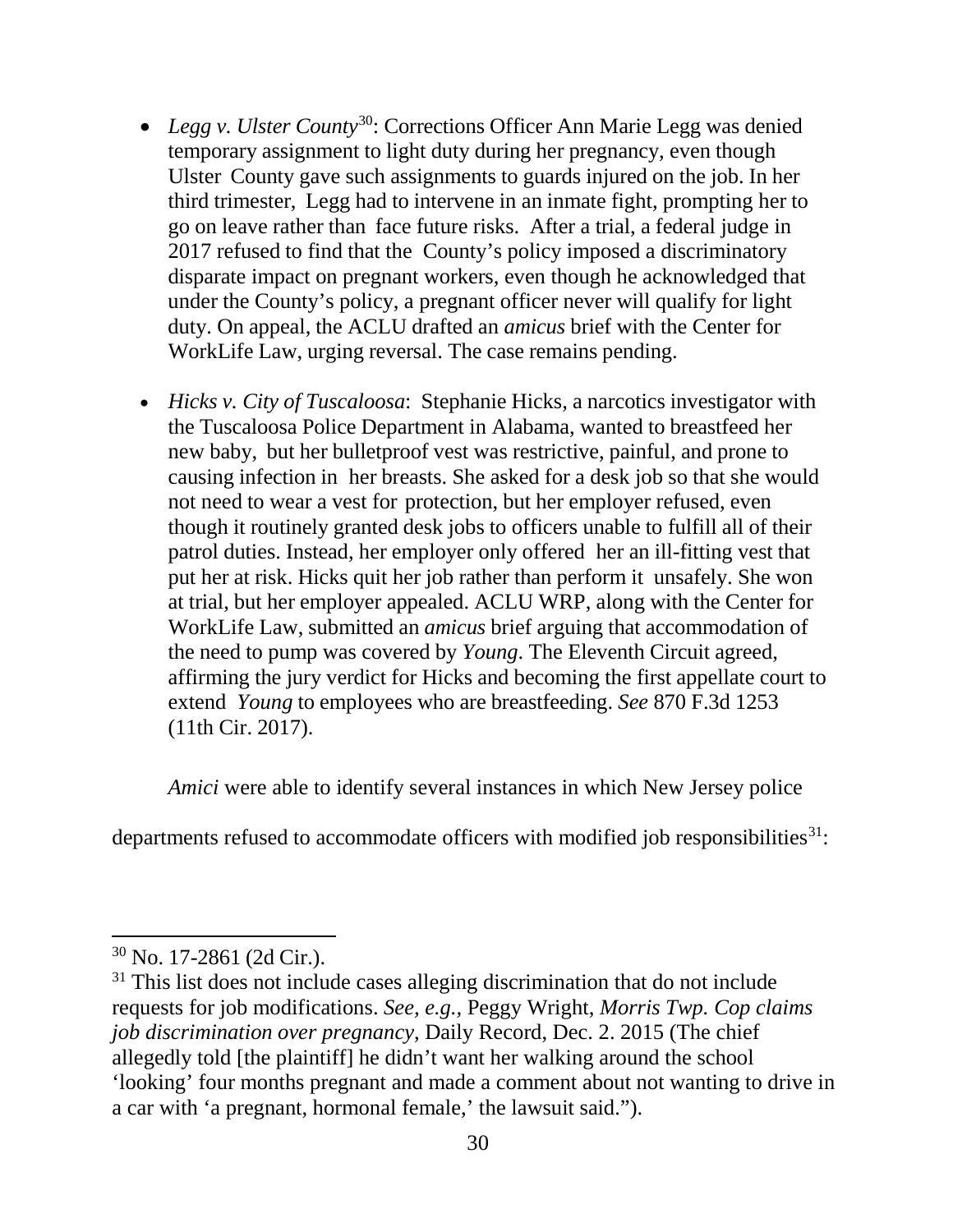- A Delaware River Port Authority officer who requested light duty per her doctor's advice "was denied because no light duty was available." *Delaware River Port Auth. v. Fraternal Order of Police Penn-Jersey Lodge No. 30*,No. A-3[32](#page-41-0)4-17T2, 2019 N.J. Super. Unpub. LEXIS 694 (App. Div. 2019).<sup>32</sup>
- A Florence Township officer who was granted modified duty was allegedly penalized and subject to a hostile environment by the police chief. Amanda Hoover, *Police chief played hooky, discriminated against pregnant cop, union claims*, NJ.com, Aug. 3, 2017 (linking to union complaint).<sup>[33](#page-41-1)</sup>
- A Pemberton patrol officer was denied light duty and ordered to stay home and exhaust all of her accrued time and family leave after her third month of pregnancy. Jan Hefler, *Officer returns to work after settling pregnancy suit*, Philadelphia Inquirer (Nov. 29, 2015).
- A Raritan police officer pregnant with twins alleged denial of grant of reasonable accommodations including a temporary assignment to the Police Academy, where she had been approved to teach. Sergio Bichao, *NJ lesbian cop sues, alleges discrimination during pregnancy*, Asbury Park Press (Apr. 4, 2013).
- A Wyckoff police officer was given an irregular schedule and alleged disparate treatment, harassment and discrimination because of her

 $\overline{a}$ 

Because many workers fear that filing a complaint will derail their careers, Kruger, *supra* note 16 at 62 ("[A]n EEOC spokesperson noted that many women fear that filing complaints and initiating litigation can be a 'career killer.'"), this list only includes cases in which the officer felt secure enough to publicly share their experience. *Amici* are unaware of data collected that would provide information about the number of police officers in New Jersey that request modified job responsibilities due to pregnancy and the result of those requests. <sup>32</sup> Pursuant to *R*.1:36-3, *amici* include this opinion in their Appendix (Aa78-Aa87). Counsel cites the opinion to illustrate the existence of particular fact patterns and knows of no contrary precedent.

<span id="page-41-1"></span><span id="page-41-0"></span><sup>&</sup>lt;sup>33</sup> https://www.nj.com/burlington/2017/08/police\_chief\_on\_leave [for\\_accusations\\_of\\_discrimin.html;](https://www.nj.com/burlington/2017/08/police_chief_on_leave_%20for_accusations_of_discrimin.html) union complaint available at [https://drive.google.com/file/d/0B66z M58TlOVKazVfd2Fsdm1FVzA/view](https://drive.google.com/file/d/0B66z%20M58TlOVKazVfd2Fsdm1FVzA/view)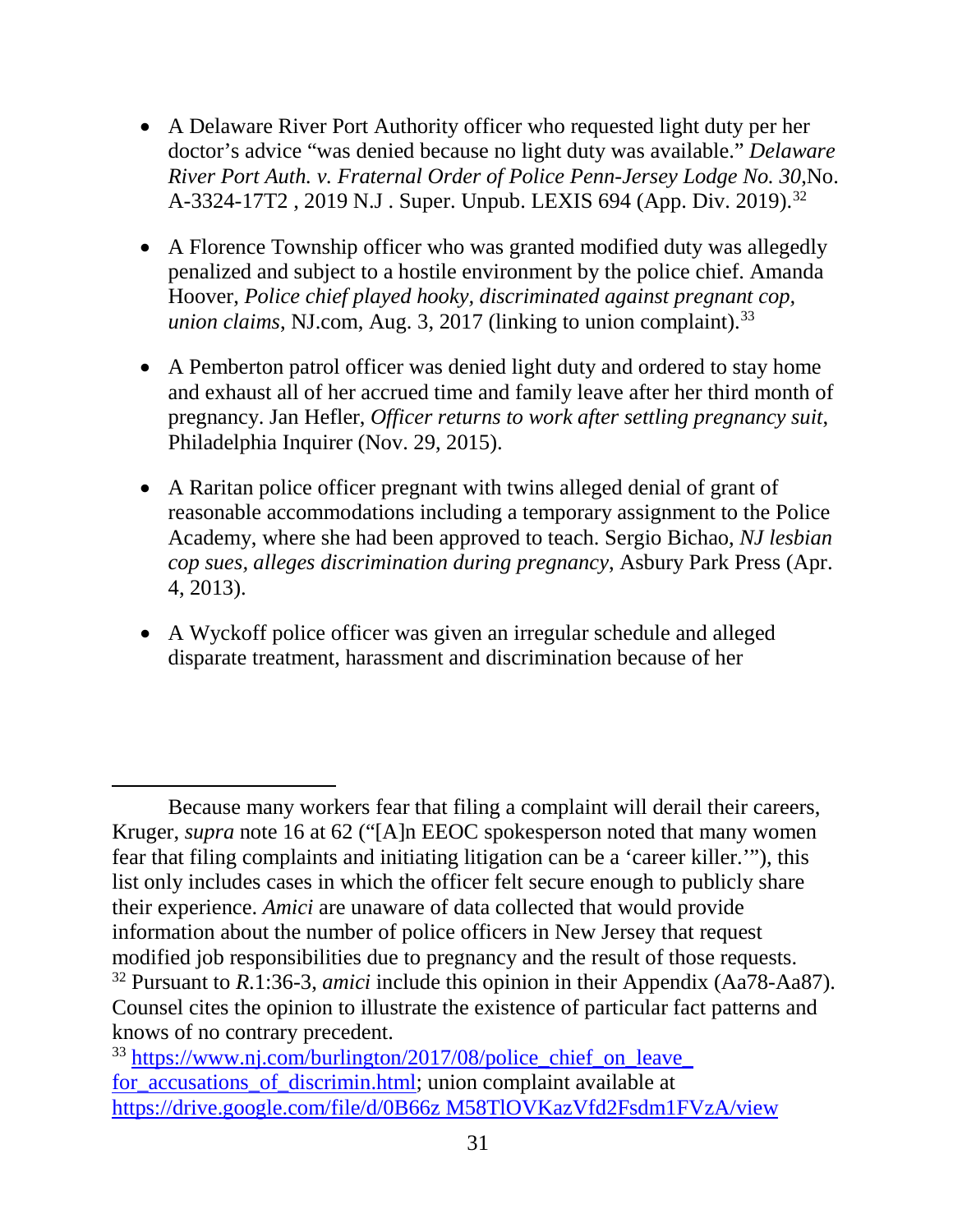pregnancy. *Groslinger v. Twp. of Wyckoff*, No. A-5861-07T2, 2010 N.J. Super. Unpub. LEXIS 125 (App. Div. 2010).<sup>[34](#page-42-0)</sup>

- Another Ocean Township Police Department officer requested an accommodation of modified duty due to pregnancy and was initially denied. After national negative media attention about the township's position, the township reversed course. Erik Larsen, *Office duty for pregnant policewoman*, Asbury Park Press (May 15, 2008).
- A Branchburg patrol officer was denied a request for temporary light duty as advised by her doctor and forced to take unpaid leave. The department had eliminated its light duty policy the year before and the appellate division found that the department was not required to provide an accommodation for pregnant officers that it did not provide to others. The court further found that because the officer had an uncomplicated pregnancy, she could not establish disability discrimination. *Larsen v. Twp of Branchburg*, No. A-0190-05T2, 2007 N.J. Super. Unpub. LEXIS 2808 (App. Div. 2007).[35](#page-42-1)

Each of these instances describes pregnant officers who sought to maintain a

healthy pregnancy while remaining in the workforce. Instead of continuing to

work, they were forced by their departments to take leave earlier than they had

planned – often without pay. This Court should make clear to law enforcement

<span id="page-42-0"></span><sup>34</sup> Pursuant to *R*.1:36-3, *amici* include this opinion in their Appendix (Aa88-Aa96). Counsel cites the opinion to illustrate the existence of particular fact patterns and knows of no contrary precedent.

<span id="page-42-1"></span><sup>35</sup> Pursuant to *R*.1:36-3, *amici* include this opinion in their Appendix (Aa96- Aa104). Counsel cites the opinion to illustrate the existence of particular fact patterns and knows of no contrary precedent.

Notably, this case was brought to the attention of the New Jersey Assembly during hearings on the NJWPFA. *See Hearing on A4486 Before the N.J. Assemb. Comm. on Women and Children*, 215th Sess. (Dec. 16, 2013) (testimony of Dina Bakst & Phoebe Taubman, Co-Founder & Co-President and Senior Staff Attorney, A Better Balance), at 4-5, [https://www.abetterbalance.org/ wp](https://www.abetterbalance.org/%20wp-content/uploads/2020/08/NJ-Pregnancy-bill-ABB-testimony.pdf)[content/uploads/2020/08/NJ-Pregnancy-bill-ABB-testimony.pdf.](https://www.abetterbalance.org/%20wp-content/uploads/2020/08/NJ-Pregnancy-bill-ABB-testimony.pdf)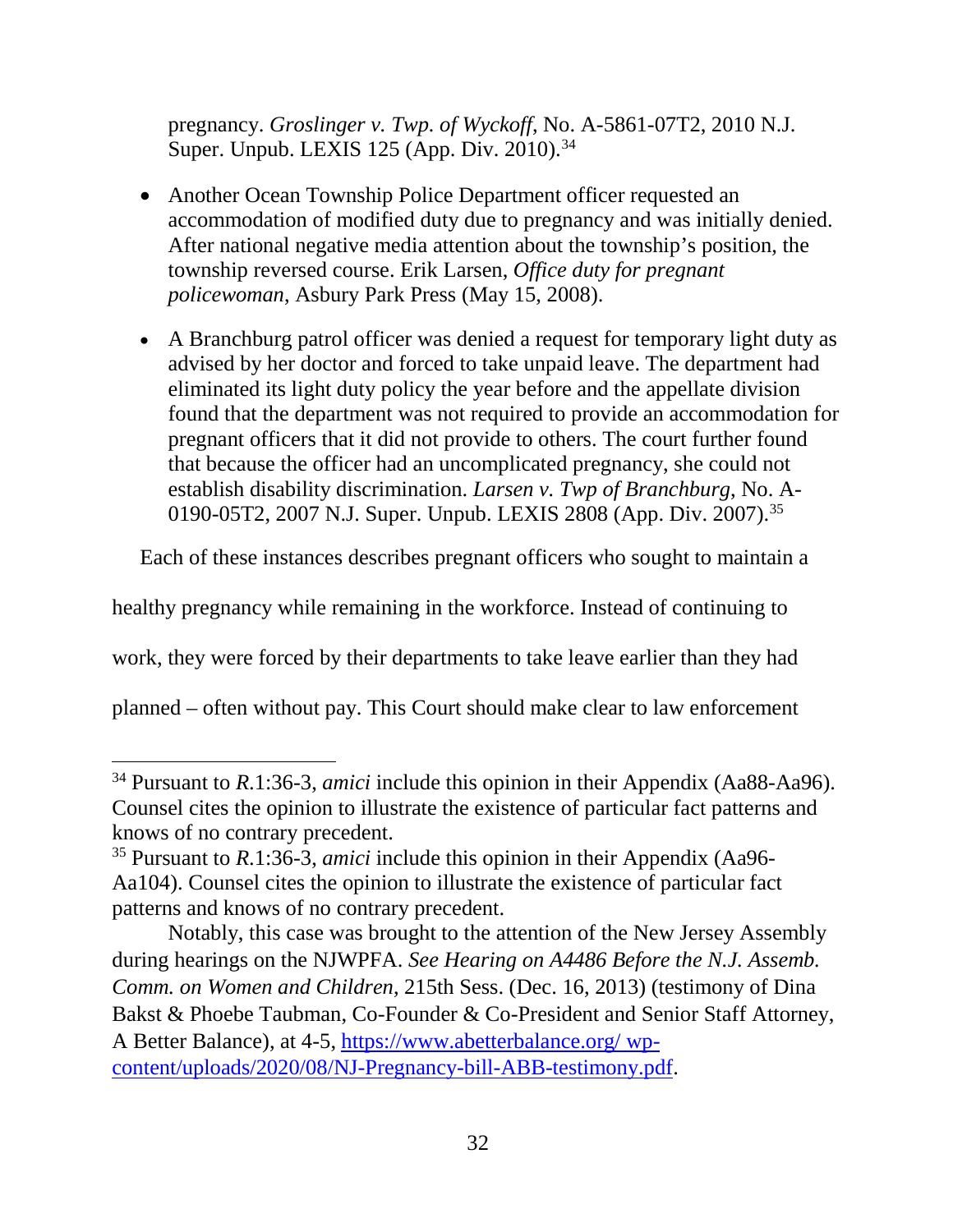agencies across the state that the NJPWFA requires an affirmative, inclusive approach to including pregnant officers in the workplace.

## **Conclusion**

<span id="page-43-0"></span>The NJPWFA was designed to ensure that pregnant workers would not be forced out of the workforce prematurely or forced to choose between their health and economic well-being. Because Defendants-Petitioners' policy treated pregnant workers unequally, and penalized them for seeking job modifications, and because public employers should be held to the highest standards in service of the goal of preventing discrimination, this Court should affirm the decision below.